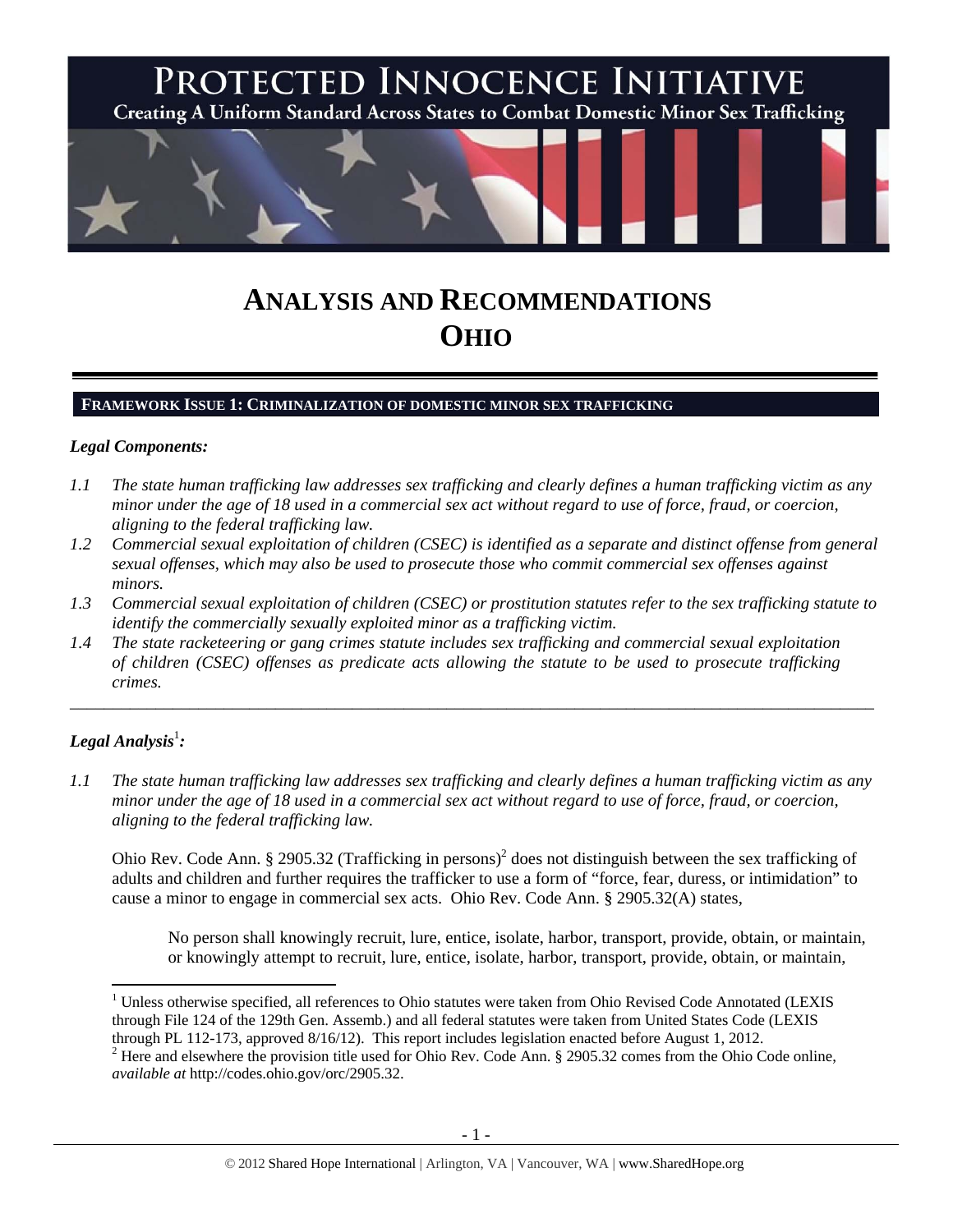another person knowing that the person will be subjected to involuntary servitude or be compelled to engage in sexual activity for hire, engage in a performance that is obscene, sexually oriented, or nudity oriented, or be a model or participant in the production of material that is obscene, sexually oriented, or nudity oriented.<sup>3</sup>

Ohio Rev. Code Ann. § 2905.31(A) (Involuntary servitude) defines "involuntary servitude" as "being compelled to perform labor or services for another against one's will." Ohio Rev. Code Ann. § 2905.32(B) explains that "the element 'compelled' does not require that the compulsion be openly displayed or physically exerted. The element 'compelled' has been established if the state proves that the victim's will was overcome by force, fear, duress, or intimidation." However, under Ohio Rev. Code Ann. § 2905.32(C), "In a prosecution under this section, proof that the defendant engaged in sexual activity with any person, or solicited sexual activity with any person, whether or not for hire, without more, does not constitute a violation of this section."

A conviction under Ohio Rev. Code Ann. § 2905.32(A),<sup>4</sup> is punishable as a first degree felony,<sup>5</sup> for which "the court shall sentence the offender to a definite prison term of ten, eleven, twelve, thirteen, fourteen, or fifteen years," and a possible fine up to \$20,000.<sup>6</sup> Ohio Rev. Code Ann. §§ 2905.32(E), 2929.13(A),  $2929.18(A)(3)(a)^{7}$ 

<sup>6</sup> When an offender is an organization rather than a person, different fines apply to felonies and misdemeanors of various degrees under Ohio Rev. Code Ann. § 2929.31 (Organizational penalties). Additionally, Ohio Rev. Code Ann. § 2929.32(A)(1) (Additional fine for certain offenders; collection of fines; crime victims recovery fund)

<sup>&</sup>lt;sup>3</sup> Ohio Rev. Code Ann. § 2905.31(B) (Involuntary servitude) states, "'Material that is obscene, sexually oriented, or nudity oriented' and 'performance that is obscene, sexually oriented, or nudity oriented' have the same meanings as in section 2929.01 [Definitions] of the Revised Code" Ohio Rev. Code Ann. § 2929.01(Penalties and sentencing general definitions) defines "material that is obscene, sexually oriented, or nudity oriented" as "any material that is obscene, that shows a person participating or engaging in sexual activity, masturbation, or bestiality, or that shows a person in a state of nudity." Ohio Rev. Code Ann. § 2929.01(DDD) defines "performance that is obscene, sexually oriented, or nudity oriented" as "any performance that is obscene, that shows a person participating or engaging in sexual activity, masturbation, or bestiality, or that shows a person in a state of nudity."

<sup>&</sup>lt;sup>4</sup> Here and elsewhere in this report that Ohio Rev. Code Ann. § 2905.32 is quoted or cited, it has been updated to reflect the amendments added by the passage of House Bill 262. H.B. 262. 2012 Leg., 129th Gen. Assemb. (Effective June 27, 2012).

<sup>&</sup>lt;sup>5</sup> Pursuant to Ohio Rev. Code Ann. § 2929.13(A) (Guidance by degree of felony; monitoring of sexually oriented offenders by global positioning device), unless the criminal provision specifies that a prison term is presumptive or mandatory, the judge has discretion to sentence a felony offender according to the terms of Ohio Rev. Code Ann.§ 2929.14 (Basic prison terms), § 2929.15 (Community control sanctions), § 2929.16 (Residential Sanctions), § 2929.17 (Nonresidential sanctions), or § 2929.18 (Financial sanctions; restitution; reimbursements) with the minimum sentence necessary to accomplish the purposes of rehabilitating the criminal and protecting the community from future crime. Ohio Rev. Code Ann. §§ 2929.11, 2929.13(A), (D), 2929.14(A). If the criminal provision specifies that imprisonment is mandatory, then the court must "impose any financial sanction pursuant to section 2929.18 of the Revised Code that is required for the offense and may impose any other financial sanction pursuant to that section . . . ." Ohio Rev. Code Ann. § 2929.13(A). If the statute specifies that there is a presumption of imprisonment then "it is presumed that a prison term is necessary in order to comply with the purposes and principles of" Ohio Rev. Code Ann. § 2929.11 (Purposes of felony sentencing; discrimination prohibited), but the court may depart from the presumption and community control sanctions if it evaluates the factors outlined in § 2929.12 (Seriousness and recidivism factors) and finds that community control sanctions would adequately punish the offender, protect the public, and maintain the seriousness of the offense. Ohio Rev. Code Ann. § 2929.13(D). In the absence of a mandatory term of imprisonment and when the court departs from the presumption of imprisonment, the judge may order community control sanctions like community service, house arrest, mediation between offender and victim, probation, curfew, time in a halfway house, or up to six months in a community-based correctional facility. Ohio Rev. Code Ann. §§ 2929.15(A), 2929.16(A)(1), (4), 2929.17(B), (C), (E), (I), (L). Ohio Rev. Code Ann. § 2929.12 provides the judge several factors to consider in determining whether it is appropriate to issue a community control sanction or a term of imprisonment. This report will explicitly note when imprisonment is presumptive or mandatory.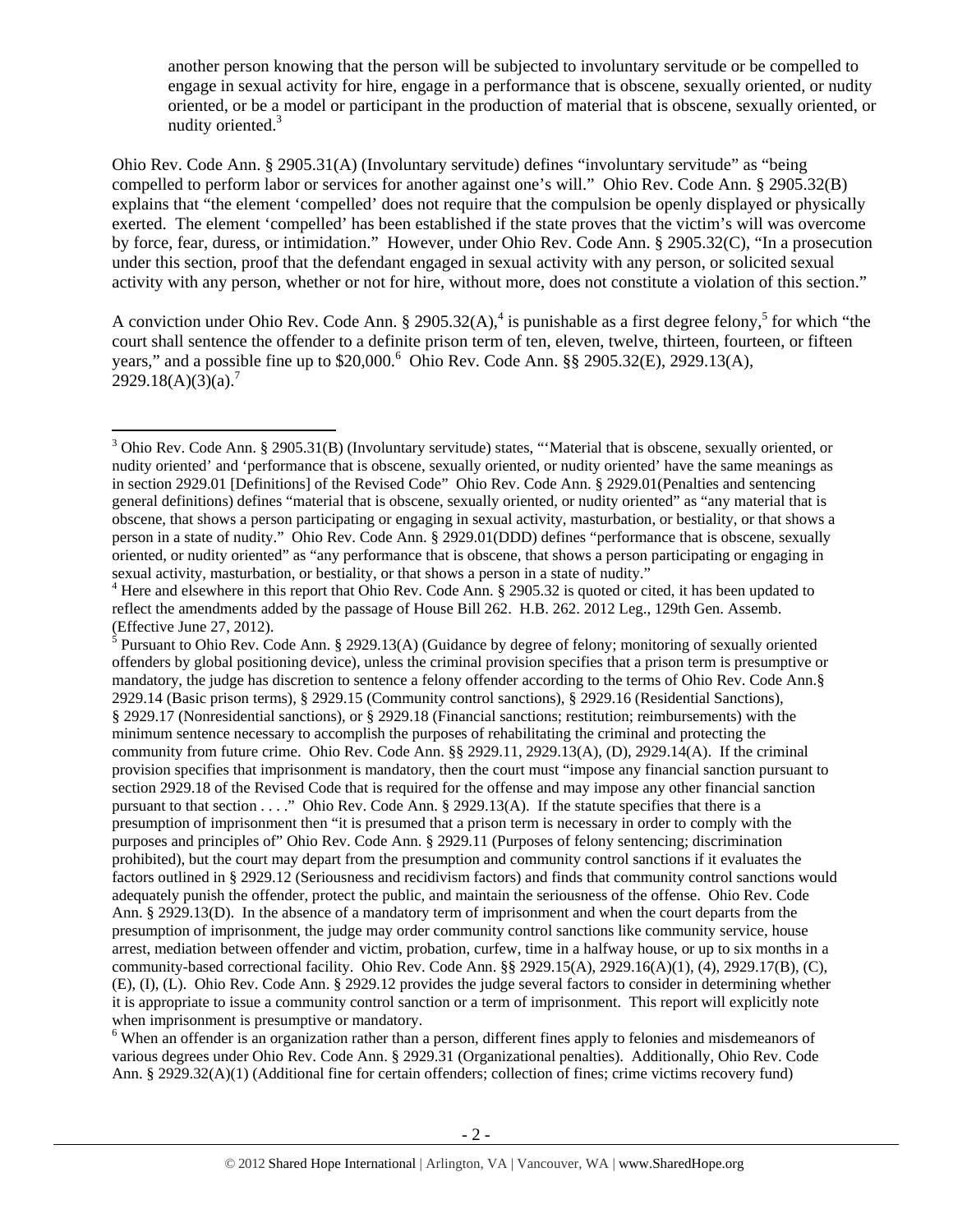- 1.1.1 Recommendation: Amend Ohio Rev. Code Ann. § 2905.32 (Trafficking in persons) to impose enhanced penalties if the sex trafficking victim is a minor.
- 1.1.2 Recommendation: Amend Ohio Rev. Code § 2905.32 (Trafficking in persons) to eliminate the requirement that a minor sex trafficking victim be compelled to engage in sexual activity.<sup>8</sup>
- *1.2 Commercial sexual exploitation of children (CSEC) is identified as a separate and distinct offense from general sexual offenses, which may also be used to prosecute those who commit commercial sex offenses against minors.*

The following laws criminalize CSEC in Ohio:

1. Ohio Rev. Code Ann. § 2907.21(A) (Compelling prostitution) states,

No person shall knowingly do any of the following:

- $(1)$  Compel<sup>9</sup> another to engage in sexual activity for hire;
- (2) Induce, procure, encourage, solicit, request, or otherwise facilitate either of the following: (a) A minor to engage in sexual activity for hire, whether or not the offender knows the age of the minor;

<u> 1989 - Johann Stoff, amerikansk politiker (d. 1989)</u> authorizes the court to order an offender to pay a fine up to \$1,000,000 if any of the following applies to the offense and the offender:

(a) There are three or more victims, as defined in section 2969.11 of the Revised Code, of the offense for which the offender is being sentenced.

(b) The offender previously has been convicted of or pleaded guilty to one or more offenses, and, for the offense for which the offender is being sentenced and all of the other offenses, there is a total of three or more victims, as defined in section 2969.11 of the Revised Code.

(c) The offense for which the offender is being sentenced is aggravated murder, murder, or a felony of the first degree that, if it had been committed prior to July 1, 1996, would have been an aggravated

felony of the first degree.<br><sup>7</sup> Under Ohio Rev. Code Ann. § 2905.32(D), "if an offender is convicted of or pleads guilty to a violation of [2905.32] and also... is convicted of or pleads guilty to any other violation of Chapter 2907 of the Revised Code based on the same conduct involving the same victim that was the basis of the violation of this section, the two offenses are allied offenses of similar import under section 2941.25 of the Revised Code." Pursuant to Ohio Rev. Code Ann. § 2941.25(A) (Allied offenses of similar import - multiple counts), "Where the same conduct by defendant can be construed to constitute two or more allied offenses of similar import, the indictment or information may contain counts for all such offenses, but the defendant may be convicted of only one." By contrast, "[w]here the defendant's conduct constitutes two or more offenses of dissimilar import, or where his conduct results in two or more offenses of the same or similar kind committed separately or with a separate animus as to each, the indictment or information may contain counts for all such offenses, and the defendant may be convicted of all of them." Ohio Rev. Code Ann. § 2941.25(B). Consequently, with the exception of Ohio Rev. Code Ann. § 2919.22(B)(5) (Endangering children), an offender convicted under § 2905.32 for sex trafficking a minor could not be convicted under the commercial sexual exploitation of children (CSEC) offenses discussed below, including Ohio Rev. Code Ann. § 2907.21(A) (Compelling prostitution), § 2907.22(A) (Promoting prostitution), § 2907.23 (Procuring), § 2907.07(B)(2) (Importuning) where the same conduct and victim are involved.

<sup>8</sup> Subsequent recommendations in this report referring to Ohio's human trafficking law are predicated upon the recommendations contained in Section 1.1 being previously or simultaneously implemented.  $9^9$  Ohio Rev. Code Ann. § 2907.21(B) states,

For a prosecution under division (A)(1) of this section, the element "compel" does not require that the compulsion be openly displayed or physically exerted. The element "compel" has been established if the state proves that the victim's will was overcome by force, fear, duress, or intimidation.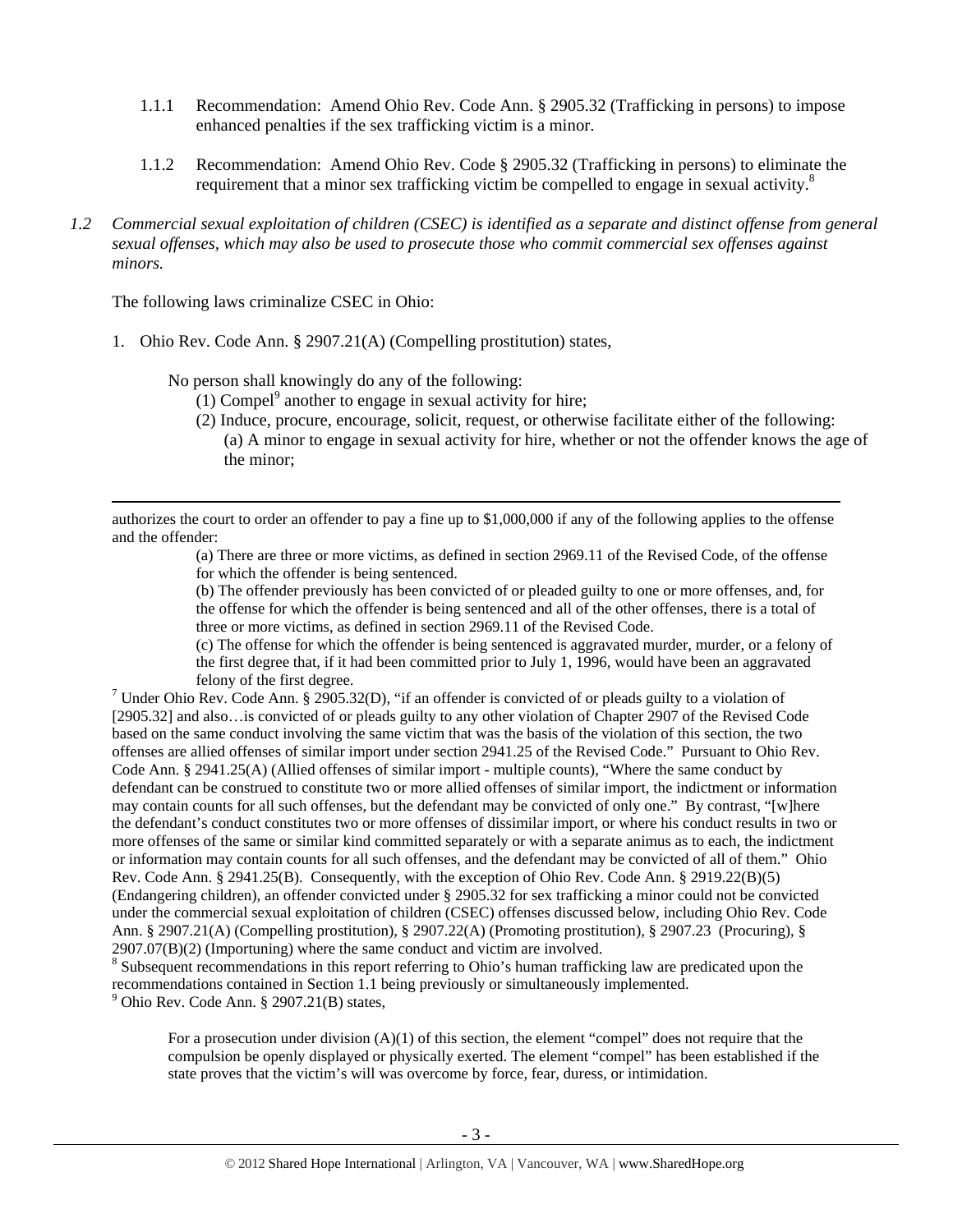(b) A person the offender believes to be a minor to engage in sexual activity for hire, whether or not the person is a minor.

(3) (a) Pay or agree to pay a minor, either directly or through the minor's agent, so that the minor

will engage in sexual activity, whether or not the offender knows the age of the minor; (b) Pay or agree to pay a person the offender believes to be a minor, either directly or through the person's agent, so that the person will engage in sexual activity, whether or not the person is a minor.

(4) (a) Pay a minor, either directly or through the minor's agent, for the minor having engaged in sexual activity pursuant to a prior agreement, whether or not the offender knows the age of the minor;

(b) Pay a person the offender believes to be a minor, either directly or through the person's agent, for the person having engaged in sexual activity pursuant to a prior agreement, whether or not the person is a minor.

(5) (a) Allow a minor to engage in sexual activity for hire if the person allowing the child to engage in sexual activity for hire is the parent, guardian, custodian, person having custody or control, or person in loco parentis of the minor;

(b) Allow a person the offender believes to be a minor to engage in sexual activity for hire if the person allowing the person to engage in sexual activity for hire is the parent, guardian, custodian, person having custody or control, or person in loco parentis of the person the offender believes to be a minor, whether or not the person is a minor.

A conviction under Ohio Rev. Code Ann.  $\S 2907.21(A)(2)$ –(5) is punishable as a third degree felony by imprisonment for 9–36 months<sup>10</sup> and a possible fine up to \$10,000. Ohio Rev. Code Ann. §§ 2907.21(C), 2929.14(A)(3)(b), 2929.18(A)(3)(c). If the victim is 16–17, a conviction under Ohio Rev. Code Ann. § 2907.21(A)(1) is punishable as a second degree felony by imprisonment for 2–8 years and a possible fine up to \$15,000. Ohio Rev. Code Ann. §§ 2907.21(C), 2929.14(A)(2),  $2929.18(A)(3)(b)$ . If the victim is under 16, a conviction under Ohio Rev. Code Ann. § 2907.21(A)(1) is punishable as a first degree felony by imprisonment for  $3-11$  years<sup>11</sup> and a possible fine up to \$20,000. Ohio Rev. Code Ann. §§ 2907.21(C), 2929.14(A)(1), 2929.18(A)(3)(a).

If an offender convicted under Ohio Rev. Code Ann. § 2907.21 committed the offense "in furtherance of human trafficking,"12 however, enhanced penalties apply under Ohio Rev. Code Ann. § 2941.1422

means a scheme or plan to which all of the following apply:

(1) Its object is to subject a victim or victims to involuntary servitude, as defined in section 2905.31 [Involuntary servitude] of the Revised Code, to compel a victim or victims to engage in sexual activity for hire, to engage in a performance that is obscene, sexually oriented, or nudity oriented, or to be a model or participant in the production of material that is obscene, sexually oriented, or nudity oriented. (2) It involves at least two felony offenses, whether or not there has been a prior conviction for any of the felony offenses, to which all of the following apply:

(a) Each of the felony offenses is a violation of section 2905.01 [Kidnapping], 2905.02 [Abduction], 2905.32 [Trafficking in persons], 2907.21 [Compelling prostitution], 2907.22 [Promoting prostitution], or 2923.32 [Engaging in pattern of corrupt activity; forfeiture], division (A)(1) or (2) of section 2907.323 [Illegal use of a minor in nudity-oriented material or performance], or division  $(B)(1)$ ,  $(2)$ ,  $(3)$ ,  $(4)$ , or  $(5)$  of section 2919.22 [Endangering children] of the Revised Code or is a violation of a law of any state other than this state that is substantially similar to any of the sections or divisions of the Revised Code identified in this division.

<sup>&</sup>lt;sup>10</sup> Ohio Rev. Code Ann. § 2929.14(A)(3)(b) states, "the prison term shall be nine, twelve, eighteen, twenty-four, thirty, or thirty-six months."

<sup>&</sup>lt;sup>11</sup> Ohio Rev. Code Ann. § 2929.14(A)(1) states, "the prison term shall be three, four, five, six, seven, eight, nine, ten, or eleven years."

<sup>&</sup>lt;sup>12</sup> As used in Ohio Rev. Code Ann. § 2941.1422 (Human trafficking specification) and § 2929.14(B)(7) (Basic prison terms) and as defined in Ohio Rev. Code Ann. § 2929.01(AAA) (Definitions), "human trafficking"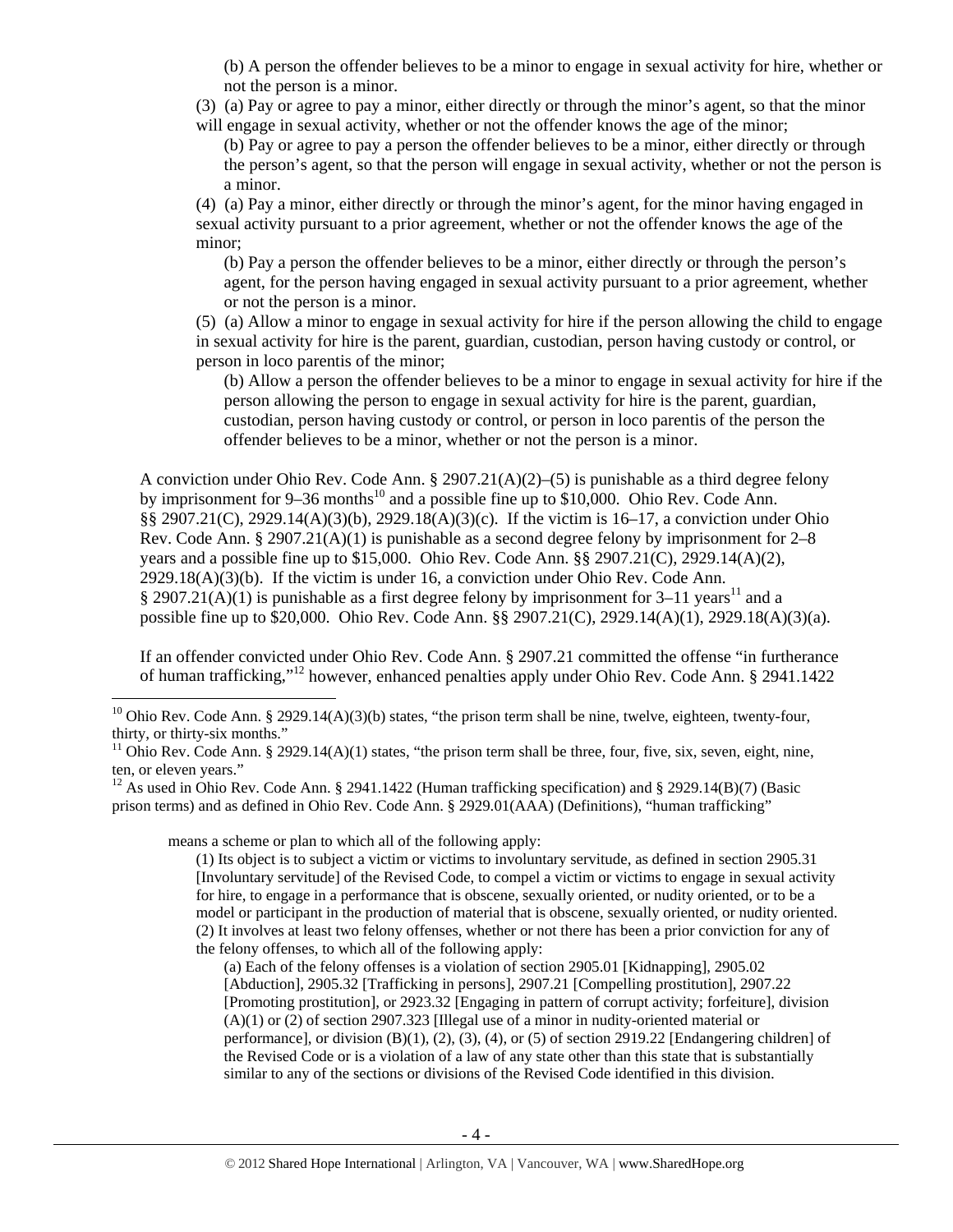(Human trafficking specification)<sup>13</sup> and § 2929.14(B)(7) (Basic prison terms).<sup>14</sup> Ohio Rev. Code Ann. § 2907.21(C). In such a case, a conviction under Ohio Rev. Code Ann. § 2907.21(A)(2)–(5) is punishable as a third degree felony by mandatory imprisonment for 3 years and a possible fine up to \$10,000. Ohio Rev. Code Ann. §§ 2907.21(C), 2929.14(A)(3)(b), (B)(7)(a)(ii), 2929.18(A)(3)(c). If the victim is 16–17 years old, a conviction under Ohio Rev. Code Ann. § 2907.21(A)(1) is punishable as a second degree felony by mandatory imprisonment for 3–8 years and a possible fine up to \$15,000. Ohio Rev. Code Ann. §§ 2907.21(C), 2929.14(A)(2), (B)(7)(a)(ii), 2929.18(A)(3)(b). If the victim is under 16 years old, a conviction under Ohio Rev. Code Ann. § 2907.21(A)(1) is punishable as a first degree felony by mandatory imprisonment for 5–10 years and a possible fine up to \$20,000. Ohio Rev. Code Ann. §§ 2907.21(C), 2929.14(B)(7)(a)(i), 2929.18(A)(3)(a).

2. Ohio Rev. Code Ann. § 2907.22(A) (Promoting prostitution) states,

No person shall knowingly:

(1) Establish, maintain, operate, manage, supervise, control, or have an interest in a brothel; (2) Supervise, manage, or control the activities of a prostitute in engaging in sexual activity for hire; (3) Transport another, or cause another to be transported across the boundary of this state or of any county in this state, in order to facilitate the other person's engaging in sexual activity for hire; (4) For the purpose of violating or facilitating a violation of this section, induce or procure another to engage in sexual activity for hire.

(b) At least one of the felony offenses was committed in this state.

(c) The felony offenses are related to the same scheme or plan and are not isolated instances. 13 Ohio Rev. Code Ann. § 2941.1422 provides,

<u> 1989 - Johann Stein, marwolaethau a gweledydd a ganrad y ganrad y ganrad y ganrad y ganrad y ganrad y ganrad</u>

(A) Imposition of a mandatory prison term under division (B)(7) of section 2929.14 [Basic prison terms] of the Revised Code is precluded unless the offender is convicted of or pleads guilty to a felony violation of section 2905.01 [Kidnapping], 2905.02 [Abduction], 2907.21 [Compelling prostitution], 2907.22 [Promoting prostitution], or 2923.32 [Engaging in pattern of corrupt activity; forfeiture], division (A)(1) or (2) of section 2907.323 [Illegal use of a minor in nudity-oriented material or performance], or division (B)(1), (2), (3), (4), or (5) of section 2919.22 [Endangering children] of the Revised Code and unless the indictment, count in the indictment, or information charging the offense specifies that the offender knowingly committed the offense in furtherance of human trafficking. . . .

## $14$  Ohio Rev. Code Ann. § 2929.14(B)(7)(a) states,

(a) If an offender is convicted of or pleads guilty to a felony violation of section 2905.01 [Kidnapping], 2905.02 [Abduction], 2907.21 [Compelling prostitution], 2907.22 [Promoting prostitution], or 2923.32 [Engaging in pattern of corrupt activity; forfeiture], division (A)(1) or (2) of section 2907.323 [Illegal use of a minor in nudity-oriented material or performance], or division  $(B)(1)$ ,  $(2)$ ,  $(3)$ ,  $(4)$ , or  $(5)$  of section 2919.22 [Endangering children] of the Revised Code and also is convicted of or pleads guilty to a specification of the type described in section 2941.1422 [Human trafficking specification] of the Revised Code that charges that the offender knowingly committed the offense in furtherance of human trafficking, the court shall impose on the offender a mandatory prison term that is one of the following:

(i) If the offense is a felony of the first degree, a definite prison term of not less than five years and not greater than ten years;

(ii) If the offense is a felony of the second or third degree, a definite prison term of not less than three years and not greater than the maximum prison term allowed for the offense by division (A) of section 2929.14 [Basic prison terms] of the Revised Code;

(iii) If the offense is a felony of the fourth or fifth degree, a definite prison term that is the maximum prison term allowed for the offense by division (A) of section 2929.14 of the Revised Code.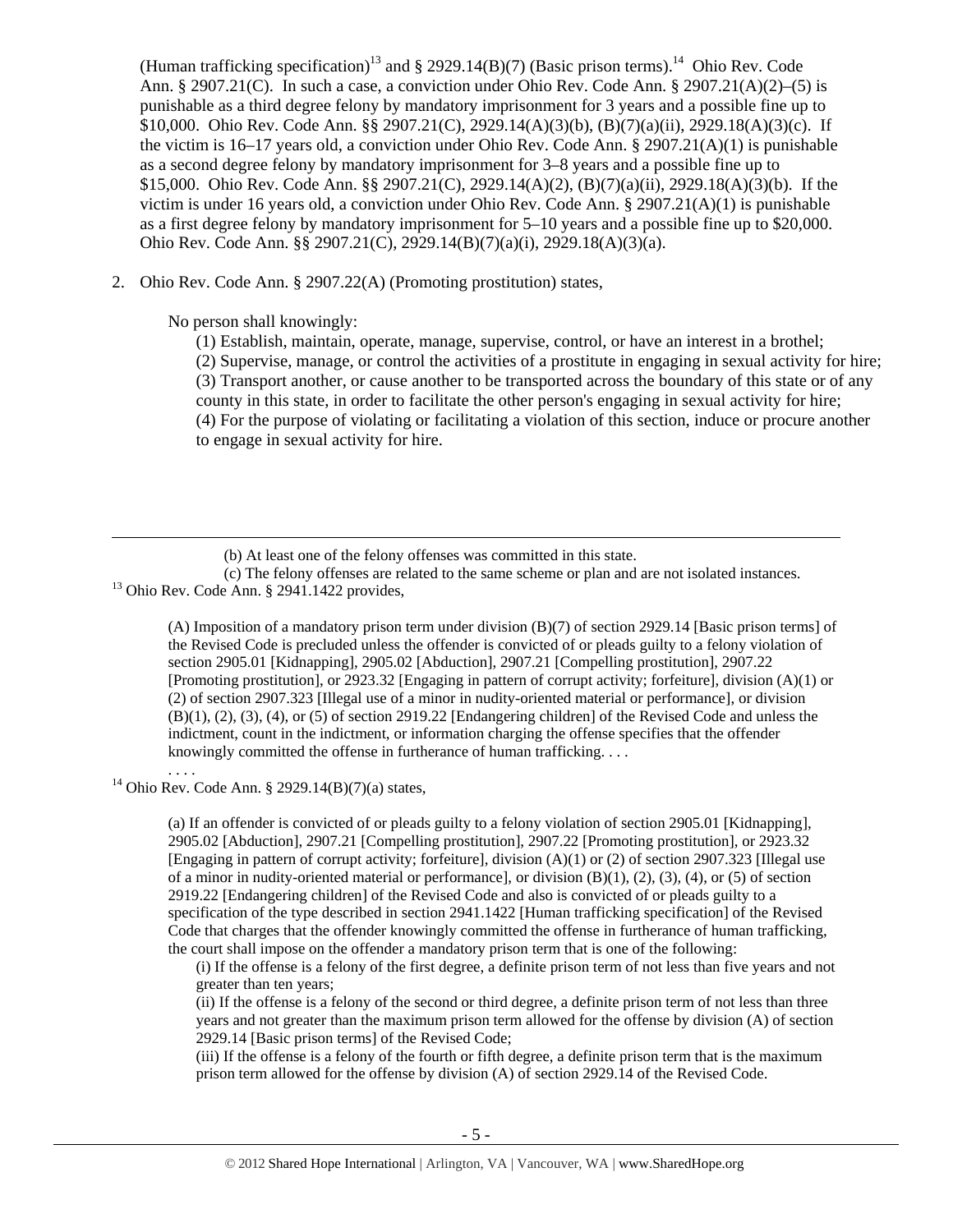Ohio Rev. Code Ann. § 2907.22 $(B)$ <sup>15</sup> imposes enhanced penalties when the victim of the offense is a commercially sexually exploited child. In such a case, a conviction under Ohio Rev. Code Ann. § 2907.22(A) is punishable as a third degree felony by imprisonment for 9–36 months and a possible fine up to \$10,000. Ohio Rev. Code Ann. §§ 2907.22(B), 2929.14(A)(3)(b), 2929.18(A)(3)(c). Where an offender convicted under Ohio Rev. Code Ann. § 2907.22 committed the offense "in furtherance of human trafficking," enhanced penalties apply pursuant to Ohio Rev. Code Ann. § 2941.1422 and § 2929.14(B)(7). In such a case, a conviction under Ohio Rev. Code Ann. § 2907.22 is punishable as a third degree felony by mandatory imprisonment for 3 years and a possible fine up to \$10,000. Ohio Rev. Code Ann. §§ 2907.22(B), 2929.14(A)(3)(b), (B)(7)(a)(ii), 2929.18(A)(3)(c).

3. Ohio Rev. Code Ann. § 2919.22(B)(5) (Endangering children) states,

No person shall do any of the following to a child under eighteen years of age . . .

. . . (5) Entice, coerce, permit, encourage, compel, hire, employ, use, or allow the child to act, model, or in any other way participate in, or be photographed for, the production, presentation, dissemination, or advertisement of any material or performance that the offender knows or reasonably should know is obscene, is sexually oriented matter, or is nudity-oriented matter.

A conviction under Ohio Rev. Code Ann. § 2919.22(B)(5) is punishable as a second degree felony punishable by imprisonment for  $2-8$  years<sup>16</sup> and a possible fine up to \$15,000. Ohio Rev. Code Ann. §§ 2919.22(E)(4), 2929.14(A)(2), 2929.18(A)(3)(b).

- 4. Ohio Rev. Code Ann.  $\S 2907.23^{17}$  (Procuring) states,
	- (A) No person, knowingly and for gain, shall do either of the following:
		- (1) Entice or solicit another to patronize a prostitute or brothel;
		- (2) Procure a prostitute for another to patronize, or take or direct another at the other's request to any place for the purpose of patronizing a prostitute.

(B) No person, having authority or responsibility over the use of premises, shall knowingly permit such premises to be used for the purpose of engaging in sexual activity for hire. (C) Whoever violates this section is guilty of procuring. Except as otherwise provided in this division, procuring is a misdemeanor of the first degree. If the prostitute who is procured, patronized, or otherwise involved in a violation of division  $(A)(2)$  of this section is under sixteen years of age at the time of the violation, regardless of whether the offender who violates division  $(A)(2)$  of this section knows the prostitute's age, or if a prostitute who engages in sexual activity for hire in premises used in violation of division (B) of this section is under sixteen years of age at the time of the violation, regardless of whether the offender who violates division (B) of this

<sup>&</sup>lt;sup>15</sup> Ohio Rev. Code Ann. § 2907.22 $(B)$  states, in part,

Whoever violates this section is guilty of promoting prostitution. Except as otherwise provided in this division, promoting prostitution is a felony of the fourth degree. If any prostitute in the brothel involved in the offense, or the prostitute whose activities are supervised, managed, or controlled by the offender, or the person transported, induced, or procured by the offender to engage in sexual activity for hire, is a minor, whether or not the offender knows the age of the minor, then promoting prostitution is a felony of the third

degree. . . .<br><sup>16</sup> Ohio Rev. Stat. Ann. § 2929.14(A)(2) states, "the prison term shall be two, three, four, five, six, seven, or eight years."

 $17$  Here and elsewhere in this report that Ohio Rev. Code Ann. § 2907.23 is quoted or cited, it has been updated to reflect the amendments added by the passage of House Bill 262. H.B. 262. 2012 Leg., 129th Gen. Assemb. (Effective June 27, 2012).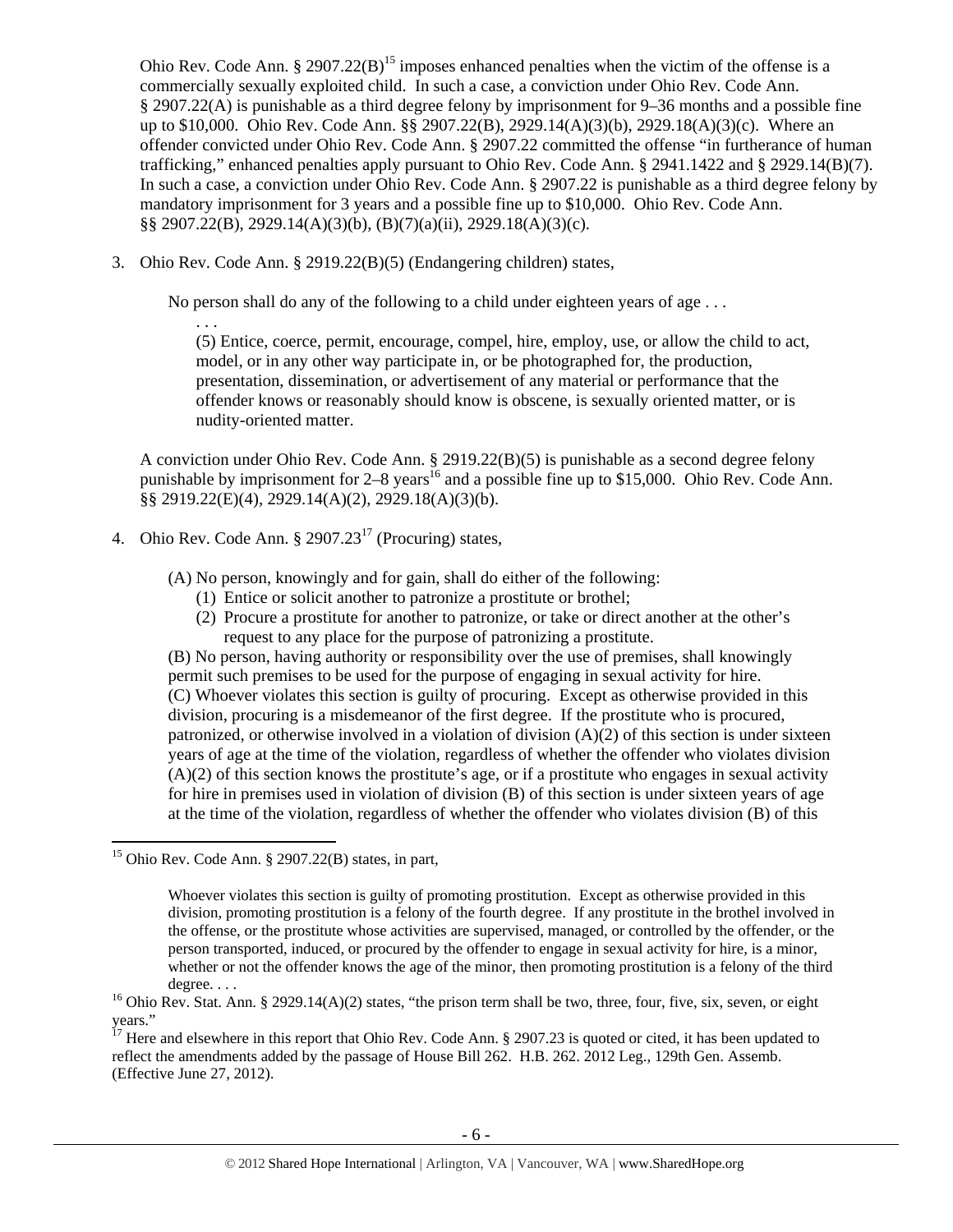section knows the prostitute's age, procuring is a felony of the fourth degree. If the prostitute who is procured, patronized, or otherwise involved in violation of division (A)(2) of this section is sixteen or seventeen years of age at the time of the violation or if a prostitute who engages in sexual activity for hire in premises used in violation of division (B) of this section is sixteen or seventeen years of age at the time of the violation, procuring is a felony of the fifth degree.

A first degree misdemeanor is punishable by imprisonment for up to 180 days and a possible fine up to \$1,000. Ohio Rev. Code Ann. §§ 2929.24(A)(1), 2929.28(A)(2)(a)(i). A fourth degree felony is punishable by imprisonment for  $6-18$  months<sup>18</sup> and a possible fine up to \$5,000. Ohio Rev. Code Ann. §§ 2929.14(A)(4), 2929.18(A)(3)(d). A fifth degree felony is punishable by imprisonment for 6–12 months<sup>19</sup> with "a presumption that a prison term shall be imposed" and a possible fine up to \$2,500. Ohio Rev. Code Ann. §§ 2929.13(D), 2929.14(A)(5), 2929.18(A)(3)(e).

- 5. Ohio Rev. Code Ann. § 2907.07(B)(2)<sup>20</sup> (Importuning) states,
	- (2) No person shall solicit another, not the spouse of the offender, to engage in sexual conduct with the offender, when the offender is eighteen years of age or older and four or more years older than the other person, the other person is sixteen or seventeen years of age and a victim of a violation of section 2905.32 [Trafficking in persons] of the Revised Code, and the offender knows or has reckless disregard of the age of the other person.

A first conviction under Ohio Rev. Code Ann. § 2907.07(B) is punishable as a fifth degree felony by imprisonment for  $6-12$  months<sup>21</sup> with "a presumption that a prison term shall be imposed" and a possible fine up to \$2,500. Ohio Rev. Code Ann. §§ 2907.07(F)(3), 2929.13(D), 2929.14(A)(5), 2929.18(A)(3)(e). If the offender was previously convicted of a "sexually oriented" or "child-victim oriented" offense a violation of Ohio Rev. Code Ann. § 2907.07(B), (D) is punishable as a fourth degree felony by mandatory imprisonment for  $6-18$  months<sup>22</sup> and a possible fine up to \$5,000. Ohio Rev. Code Ann. §§ 2907.07(F)(3), 2929.14(A)(4), 2929.18(A)(3)(d).

The following laws may be applicable to sexual exploitation of children although they do not specify commercial exchanges:

1. Ohio Rev. Code Ann. § 2907.07(A)–(D)<sup>23</sup> (Importuning) states,

(A) No person shall solicit a person who is less than thirteen years of age to engage in sexual activity with the offender, whether or not the offender knows the age of such person. (B) (1) No person shall solicit another, not the spouse of the offender, to engage in sexual conduct<sup>24</sup> with the offender, when the offender is eighteen years of age or older and four or more years older than

vaginal intercourse between a male and female; anal intercourse, fellatio, and cunnilingus between persons regardless of sex; and, without privilege to do so, the insertion, however slight, of any part of the body or

 <sup>18</sup> Ohio Rev. Code Ann. § 2929.14(A)(4) states, "the prison term shall be six, seven, eight, nine, ten, eleven, twelve, thirteen, fourteen, fifteen, sixteen, seventeen, or eighteen months."

<sup>&</sup>lt;sup>19</sup> Ohio Rev. Code Ann. § 2929.14(A)(5) states, "the prison term shall be six, seven, eight, nine, ten, eleven, or twelve months."

<sup>&</sup>lt;sup>20</sup> Here and elsewhere in this report that Ohio Rev. Code Ann. § 2907.07 is quoted or cited, it has been updated to reflect the amendments added by the passage of House Bill 262. H.B. 262. 2012 Leg., 129th Gen. Assemb. (Effective June 27, 2012).<br>
<sup>21</sup> See supra note 18.

<sup>&</sup>lt;sup>22</sup> *See supra* note 17.<br><sup>23</sup> *See supra* note 20.<br><sup>24</sup> Ohio Rev. Code Ann. § 2907.01(A) defines "sexual conduct" as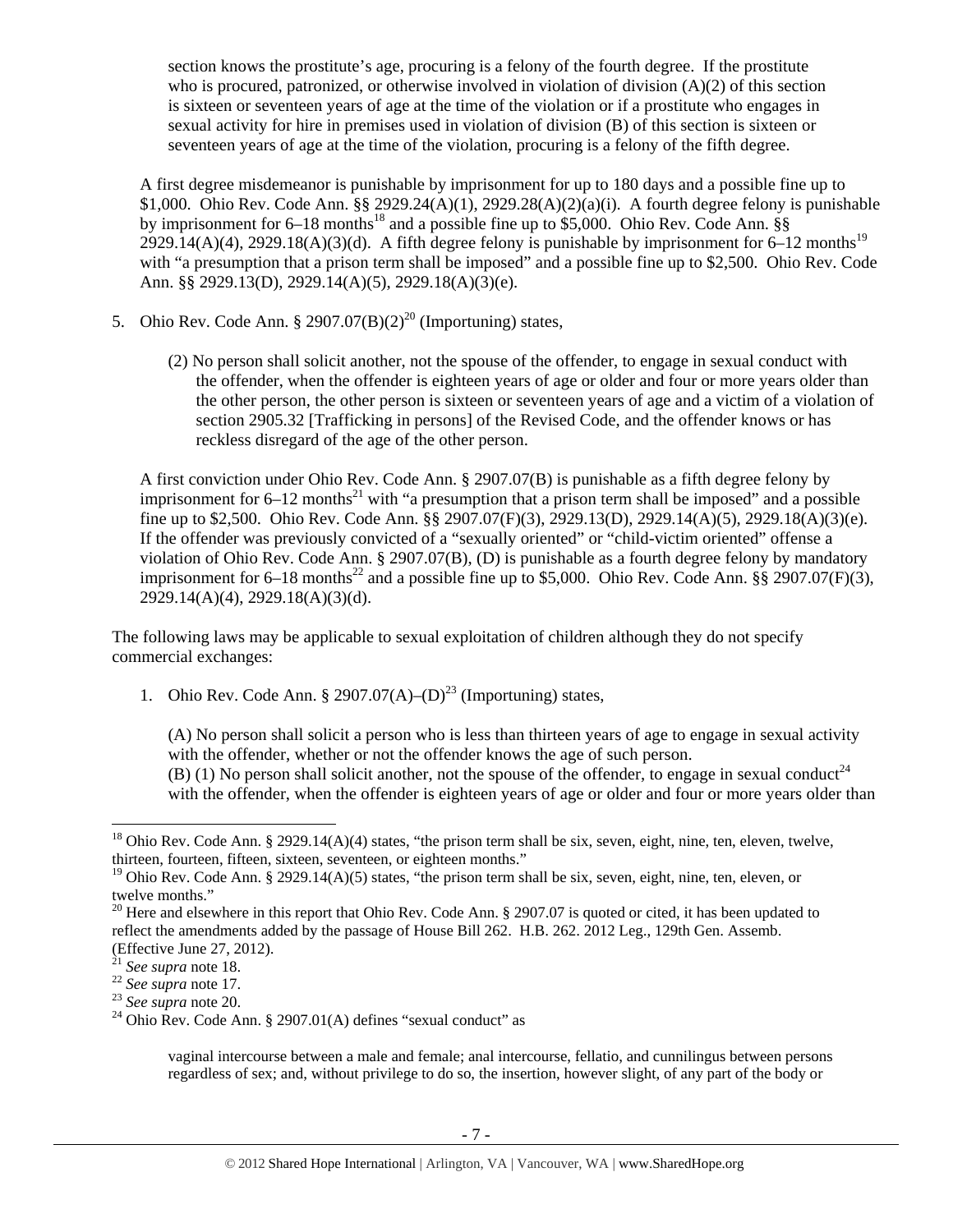the other person, and the other person is thirteen years of age or older but less than sixteen years of age, whether or not the offender knows the age of the other person.

(C) No person shall solicit another by means of a telecommunications device, $^{25}$  as defined in section 2913.01 of the Revised Code, to engage in sexual activity with the offender when the offender is eighteen years of age or older and either of the following applies:

(1) The other person is less than thirteen years of age, and the offender knows that the other person is less than thirteen years of age or is reckless in that regard.

(2) The other person is a law enforcement officer posing as a person who is less than thirteen years of age, and the offender believes that the other person is less than thirteen years of age or is reckless in that regard.

(D) No person shall solicit another by means of a telecommunications device, as defined in section 2913.01 of the Revised Code, to engage in sexual activity with the offender when the offender is eighteen years of age or older and either of the following applies:

(1) The other person is thirteen years of age or older but less than sixteen years of age, the offender knows that the other person is thirteen years of age or older but less than sixteen years of age or is reckless in that regard, and the offender is four or more years older than the other person. (2) The other person is a law enforcement officer posing as a person who is thirteen years of age or older but less than sixteen years of age, the offender believes that the other person is thirteen years of age or older but less than sixteen years of age or is reckless in that regard, and the offender is four or more years older than the age the law enforcement officer assumes in posing as the person who is thirteen years of age or older but less than sixteen years of age.

A first conviction under Ohio Rev. Code Ann. § 2907.07(A), (C) carries "a presumption that a prison term shall be imposed" and is punishable as a third degree felony by imprisonment for 9–36 months and a possible fine up to \$10,000. Ohio Rev. Code Ann. §§ 2907.07(F)(2), 2929.13(D), 2929.14(A)(3)(b),  $2929.18(A)(3)(c)$ . If the offender was previously convicted of a "sexually oriented" or "child-victim" oriented" offense a violation of Ohio Rev. Code Ann. § 2907.07(A), (C) is punishable as a second degree felony by mandatory imprisonment for 2–8 years and a possible fine up to \$15,000. Ohio Rev. Code Ann. §§ 2907.07(F)(2), 2929.14(A)(2), 2929.18(A)(3)(b).

A first conviction under Ohio Rev. Code Ann. § 2907.07(B), (D) is punishable as a fifth degree felony by imprisonment for  $6-12$  months<sup>26</sup> with "a presumption that a prison term shall be imposed" and a possible fine up to \$2,500. Ohio Rev. Code Ann. §§ 2907.07(F)(3), 2929.13(D), 2929.14(A)(5), 2929.18(A)(3)(e). If the offender was previously convicted of a "sexually oriented" or "child-victim oriented" offense a violation of Ohio Rev. Code Ann. § 2907.07(B), (D) is punishable as a fourth degree felony by mandatory imprisonment for 6–18 months<sup>27</sup> and a possible fine up to \$5,000. Ohio Rev. Code Ann. §§ 2907.07(F)(3), 2929.14(A)(4), 2929.18(A)(3)(d).

2. Ohio Rev. Code Ann. § 2907.02(A)(1)(b) (Rape) states,

No person shall engage in sexual conduct with another who is not the spouse of the offender or who is the spouse of the offender but is living separate and apart from the offender, when any of the following applies:

<u> Andrewski politika (za obrazu za obrazu za obrazu za obrazu za obrazu za obrazu za obrazu za obrazu za obrazu</u>

any instrument, apparatus, or other object into the vaginal or anal opening of another. Penetration, however

slight, is sufficient to complete vaginal or anal intercourse. 25 Ohio Rev. Code Ann. § 2913.01(Y) (Definitions) defines a "telecommunications device" as "any instrument, equipment, machine, or other device that facilitates telecommunication, including, but not limited to, a computer, computer network, computer chip, computer circuit, scanner, telephone, cellular telephone, pager, personal communications device, transponder, receiver, radio, modem, or device that enables the use of a modem." 26 *See supra* note 18. 27 *See supra* note 21.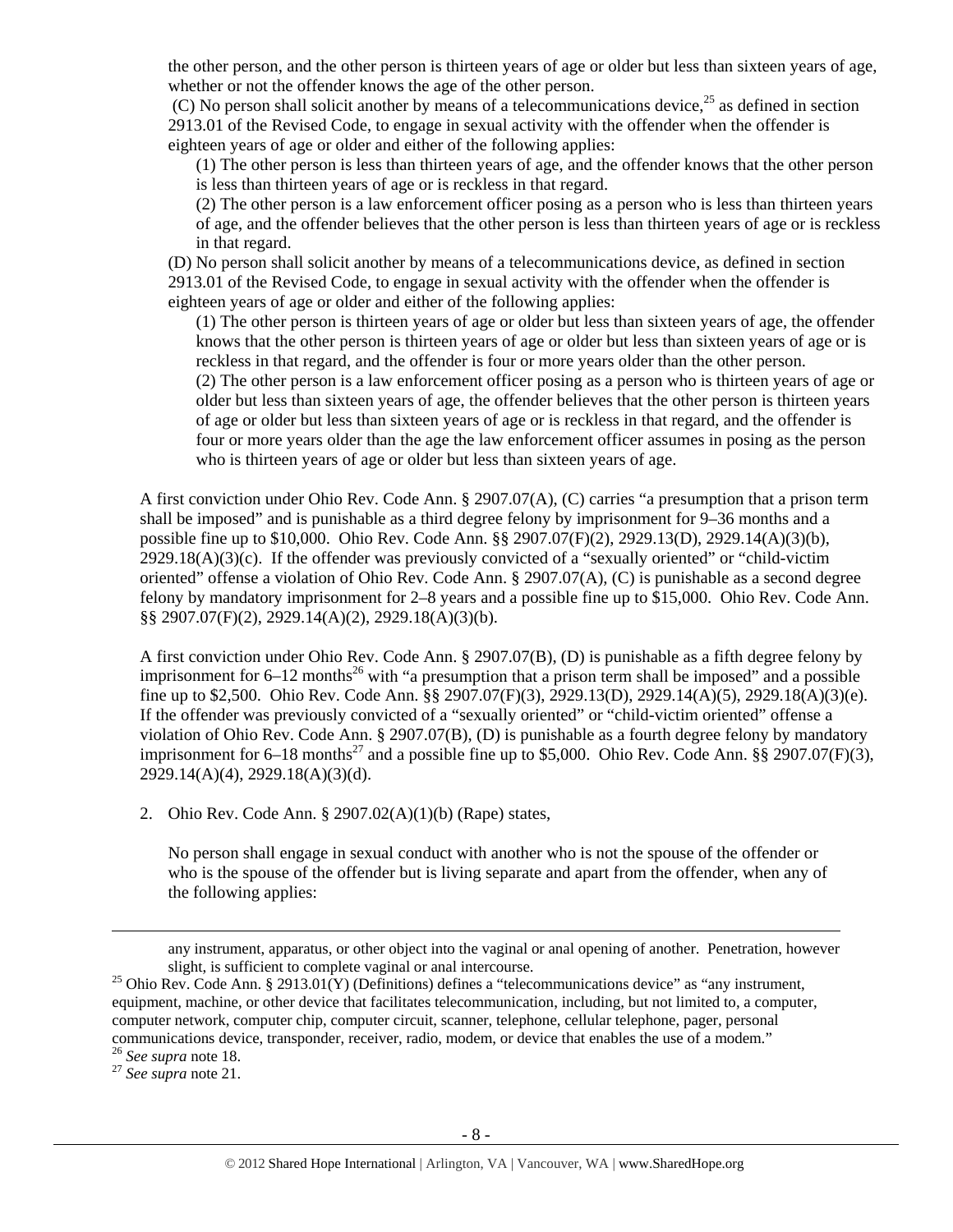. . . . (b) The other person is less than thirteen years of age, whether or not the offender knows the age of the other person.

A first conviction under Ohio Rev. Code Ann. § 2907.02(A)(1)(b) is a first degree felony punishable by mandatory imprisonment for 10 years to life and a possible fine up to \$20,000, unless the victim was under 10, in which the minimum increases to 15 years. Ohio Rev. Code Ann. §§ 2907.02(B),  $2929.18(A)(3)(a)$ ,  $2971.03(B)(1)(a)$ –(b). If the offender uses force, has a previous conviction, or causes harm to the victim the minimum increases to 25 years. Ohio Rev. Code Ann. § 2971.03(B)(1)(c). However, under Ohio Rev. Code Ann. § 2907.02(B),

If an offender is convicted of or pleads guilty to a violation of division  $(A)(1)(b)$  of this section, if the offender was less than sixteen years of age at the time the offender committed the violation of that division, and if the offender during or immediately after the commission of the offense did not cause serious physical harm to the victim, the victim was ten years of age or older at the time of the commission of the violation, and the offender has not previously been convicted of or pleaded guilty to a violation of this section or a substantially similar existing or former law of this state, another state, or the United States, the court shall not sentence the offender to a prison term or term of life imprisonment pursuant to section 2971.03 of the Revised Code, and instead the court shall sentence the offender as otherwise provided in this division.

Additionally, if the offender has a prior conviction under Ohio Rev. Code Ann. § 2907.02(A)(1)(b) or a similar offense in another jurisdiction, the victim is under 10, or the offender causes serious harm, a violation of Ohio Rev. Code Ann. § 2907.02(A)(1)(b) may be punishable as a first degree felony by life imprisonment without parole and a possible fine up to \$20,000. Ohio Rev. Code Ann. §§ 2907.02(B), 2929.18(A)(3)(a). Other penalties are applicable to sexually violent predators pursuant to Ohio Rev. Code Ann. §2971.03(A).

3. Ohio Rev. Code Ann. § 2907.04(A) (Unlawful sexual conduct with a minor) states,

No person who is eighteen years of age or older shall engage in sexual conduct with another, who is not the spouse of the offender, when the offender knows the other person is thirteen years of age or older but less than sixteen years of age, or the offender is reckless in that regard.

A first conviction under Ohio Rev. Code Ann. § 2907.04(A) generally is punishable as a fourth degree felony by imprisonment for 6–18 months and a possible fine up to \$5,000. Ohio Rev. Code Ann. § 2907.04(B)(1), 2929.14(A)(4), 2929.18(A)(3)(d), If the offender is at least 10 years older than the victim, a first conviction under Ohio Rev. Code Ann. § 2907.04(A) is punishable as a third degree felony by imprisonment for 12–60 months<sup>28</sup> and a possible fine up to \$10,000. Ohio Rev. Code Ann. §§ 2907.04(B)(3), 2929.14(A)(3)(a), 2929.18(A)(3)(c). However, if the offender is less than 4 years older than the victim, a first conviction under Ohio Rev. Code Ann. § 2907.04(A) is punishable as a first degree misdemeanor by imprisonment for up to 180 days and a possible fine up to \$1,000. Ohio Rev. Code Ann. §§ 2907.04(B)(2), 2929.24(A)(1), 2929.28(A)(2)(a)(i). If the offender has a prior conviction under Ohio Rev. Code Ann. § 2907.02, § 2907.04, or § 2907.03 (Sexual battery), a violation of Ohio Rev. Code Ann. § 2907.04 is punishable as a second degree felony by imprisonment for 2–8 years and a possible fine up to \$15,000. Ohio Rev. Code Ann. §§ 2907.04(B)(4), 2929.14(A)(2), 2929.18(A)(3)(b).

4. Ohio Rev. Code Ann. § 2907.05(A)(4), (B) (Gross sexual imposition) states,

<sup>&</sup>lt;sup>28</sup> Ohio Rev. Code Ann. § 2929.14(A)(3)(a) states, "the prison term shall be twelve, eighteen, twenty-four, thirty, thirty-six, forty-two, forty-eight, fifty-four, or sixty months."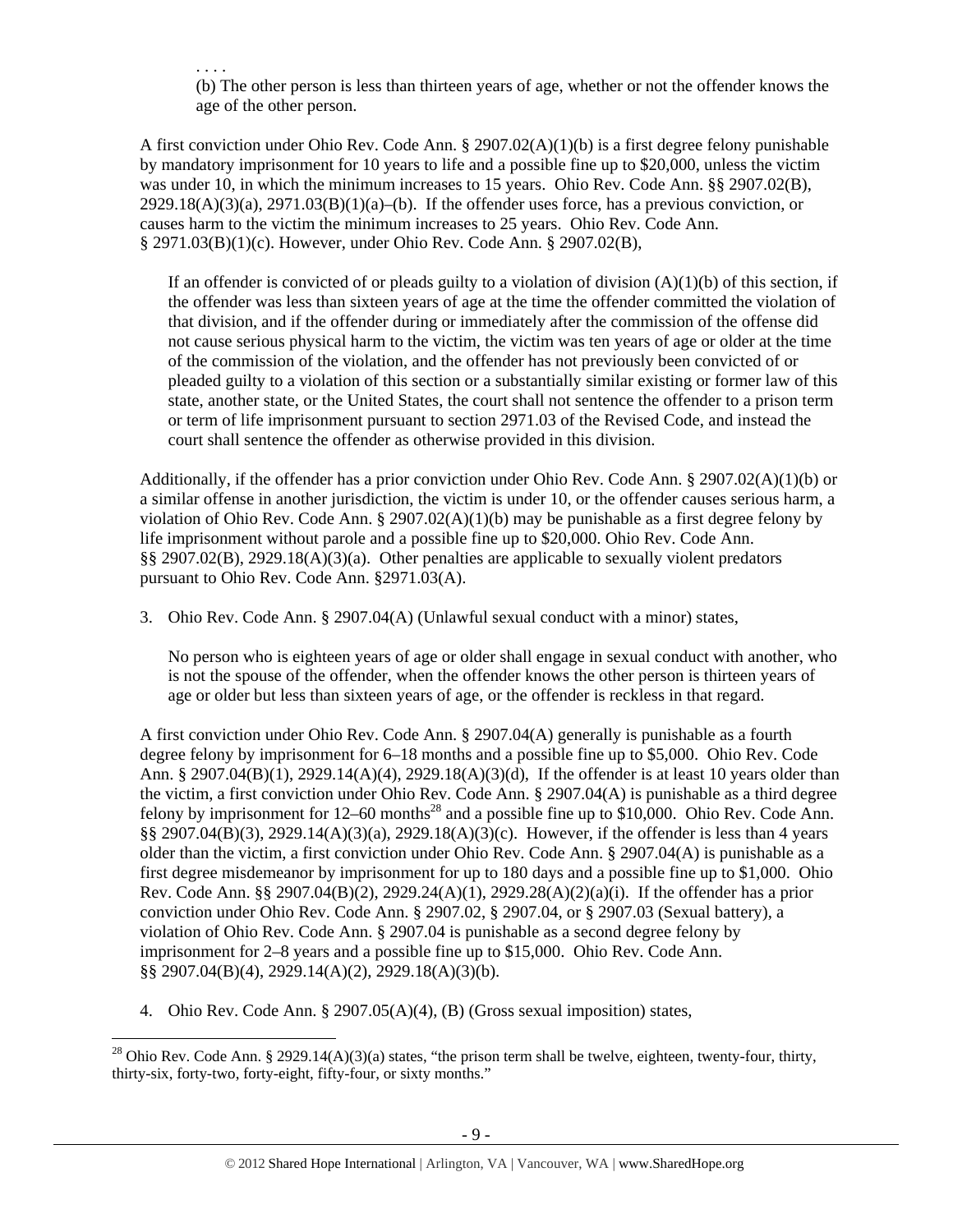(A) No person shall have sexual contact<sup>29</sup> with another, not the spouse of the offender; cause another, not the spouse of the offender, to have sexual contact with the offender; or cause two or more other persons to have sexual contact when any of the following applies:

. . . . (4) The other person, or one of the other persons, is less than thirteen years of age, whether or not the offender knows the age of that person.

. . . . (B) No person shall knowingly touch the genitalia of another, when the touching is not through clothing, the other person is less than twelve years of age, whether or not the offender knows the age of that person, and the touching is done with an intent to abuse, humiliate, harass, degrade, or arouse or gratify the sexual desire of any person.

A conviction under Ohio Rev. Code Ann. § 2907.05(A)(4) or (B) is punishable as a third degree felony with "a presumption that a prison term shall be imposed for the offense" by imprisonment for 12–60 months and a possible fine up to  $$10,000$ <sup>30</sup> Ohio Rev. Code Ann. §§ 2907.05(C)(2), 2929.14(A)(3)(a),  $2929.18(A)(3)(c)$ .

5. Ohio Rev. Code Ann. § 2907.06(A)(4) (Sexual imposition) states,

No person shall have sexual contact with another, not the spouse of the offender; cause another, not the spouse of the offender, to have sexual contact with the offender; or cause two or more other persons to have sexual contact when any of the following applies:

. . . . (4) The other person, or one of the other persons, is thirteen years of age or older but less than sixteen years of age, whether or not the offender knows the age of such person, and the offender is at least eighteen years of age and four or more years older than such other person.

A first conviction under Ohio Rev. Code Ann. § 2907.06(A)(4) is punishable as a third degree misdemeanor by imprisonment up to 60 days and a possible fine up to \$500. Ohio Rev. Code Ann. § 2907.06(C), 2929.24(A)(3), 2929.28(A)(2)(a)(iii). However, if an offender has certain prior convictions,  $31$  a conviction under Ohio Rev. Code Ann. § 2907.06(A)(4) is punishable as a first degree misdemeanor by imprisonment up to 180 days and a possible fine up to \$1,000. Ohio Rev. Code Ann. §§ 2907.06(C), 2929.24(A)(1)  $2929.28(A)(2)(a)(i)$ .

*1.3 Commercial sexual exploitation of children (CSEC) or prostitution statutes refer to the sex trafficking statute to identify the commercially sexually exploited minor as a trafficking victim.* 

2907.04 (Unlawful sexual conduct with minor), or § 2907.05 (Gross sexual imposition).

<sup>&</sup>lt;sup>29</sup> Ohio Rev. Code Ann. § 2907.01(B) defines "sexual contact" as, "any touching of an erogenous zone of another, including without limitation the thigh, genitals, buttock, pubic region, or, if the person is female, a breast, for the purpose of sexually arousing or gratifying either person."

 $30$  Ohio Rev. Code Ann. § 2907.05(C)(2) further states,

The court shall impose on an offender convicted of gross sexual imposition in violation of division  $(A)(4)$ or (B) of this section a mandatory prison term equal to one of the prison terms prescribed in section 2929.14 of the Revised Code for a felony of the third degree if either of the following applies:

<sup>(</sup>a) Evidence other than the testimony of the victim was admitted in the case corroborating the violation;

<sup>(</sup>b) The offender previously was convicted of or pleaded guilty to a violation of this section, rape, the former offense of felonious sexual penetration, or sexual battery, and the victim of the previous offense was less than thirteen years of age.<br><sup>31</sup> These include convictions under Ohio Rev. Code Ann. § 2907.06, § 2907.02 (Rape), § 2907.03 (Sexual battery), §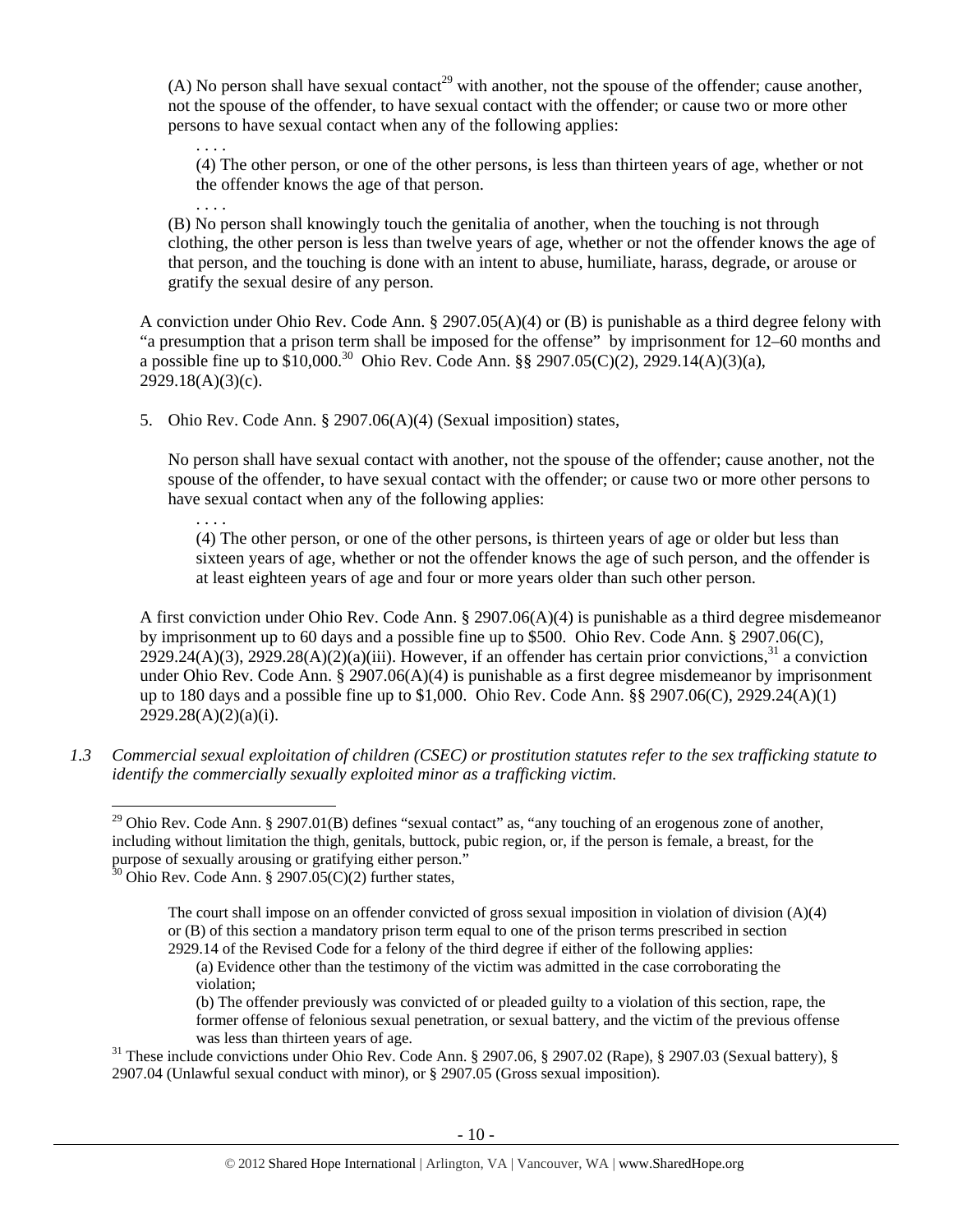Most of Ohio's CSEC statutes do not refer to Ohio Rev. Code Ann. § 2905.32 (Trafficking in persons) to clarify the status of a victim as a victim of minor sex trafficking and Ohio Rev. Code Ann. § 2907.25(A) (Prostitution) does not refer to § 2905.32 to identify a minor involved in prostitution as a victim of sex trafficking. Ohio Rev. Code Ann. § 2907.07(B)(2)<sup>32</sup> (Importuning), however, does refer to Trafficking in persons by prohibiting the solicitation of minors, aged 16 or 17, to engage in a sexual activity who are "victim[s] of a violation of section 2905.32 of the Revised Code." Ohio Rev. Code Ann. § 2941.1422(A) (Human trafficking specification) also refers to human trafficking for sentencing purposes of certain CSEC statutes by stating,

(A) Imposition of a mandatory prison term under division (B)(7) of section 2929.14 of the Revised Code is precluded unless the offender is convicted of or pleads guilty to a felony violation of section 2905.01 [Kidnapping], 2905.02 [Abduction], 2907.21 [Compelling prostitution], 2907.22 [Promoting prostitution], or 2923.32 [Engaging in pattern of corrupt activity], division (A)(1) or (2) of section 2907.323 [Illegal use of minor in nudity-oriented material or performance], or division  $(B)(1)$ ,  $(2)$ ,  $(3)$ , (4), or (5) of section 2919.22 [Endangering children] of the Revised Code and unless the indictment, count in the indictment, or information charging the offense specifies that the offender knowingly committed the offense in furtherance of human trafficking. . . .

- 1.3.1 Recommendation: Amend Ohio Rev. Code Ann. § 2907.25(A) (Prostitution) to refer to Ohio Rev. Code Ann. § 2905.32 (Trafficking in persons) when a minor is involved to identify a minor involved in prostitution as a victim of sex trafficking.
- 1.3.2 Recommendation: Amend Ohio's CSEC laws to refer to Ohio Rev. Code Ann. § 2905.32 (Trafficking in persons) to identify CSEC victims as victims of domestic minor sex trafficking.
- *1.4 The state racketeering or gang crimes statute includes sex trafficking and commercial sexual exploitation of children (CSEC) offenses as predicate acts allowing the statute to be used to prosecute trafficking crimes.*

Ohio Rev. Code Ann. § 2923.32(A) (Engaging in pattern of corrupt activity; forfeiture)<sup>33</sup> states,

(1) No person employed by, or associated with, any enterprise<sup>34</sup> shall conduct or participate in, directly or indirectly, the affairs of the enterprise through a pattern of corrupt activity<sup>35</sup> or the collection of an unlawful debt.

two or more incidents of corrupt activity, whether or not there has been a prior conviction, that are related to the affairs of the same enterprise, are not isolated, and are not so closely related to each other and connected in time and place that they constitute a single event.

At least one of the incidents forming the pattern shall occur on or after January 1, 1986. Unless any incident was an aggravated murder or murder, the last of the incidents forming the pattern shall occur within six years after the commission of any prior incident forming the pattern, excluding any period of imprisonment served by any person engaging in the corrupt activity.

For the purposes of the criminal penalties that may be imposed pursuant to section 2923.32 of the Revised Code, at least one of the incidents forming the pattern shall constitute a felony under the laws of this state in existence at the time it was committed or, if committed in violation of the laws of the United States or of

<sup>&</sup>lt;sup>32</sup> *See supra* note 23.<br><sup>33</sup> For additional information on racketeering acts, see http://www.sharedhope.org/wp-content/uploads/2012/11/SHI-

WhitePaperFederalStateRacketeeringGangCrimeLaws.pdf.<br><sup>34</sup> Ohio Rev. Code Ann. § 2923.31(C) (Definitions) defines an "enterprise" as including "any individual, sole proprietorship, partnership, limited partnership, corporation, trust, union, government agency, or other legal entity, or any organization, association, or group of persons associated in fact although not a legal entity. 'Enterprise' includes illicit as well as licit enterprises."

<sup>35</sup> Ohio Rev. Code Ann. § 2923.31(E) defines a "pattern of corrupt activity" as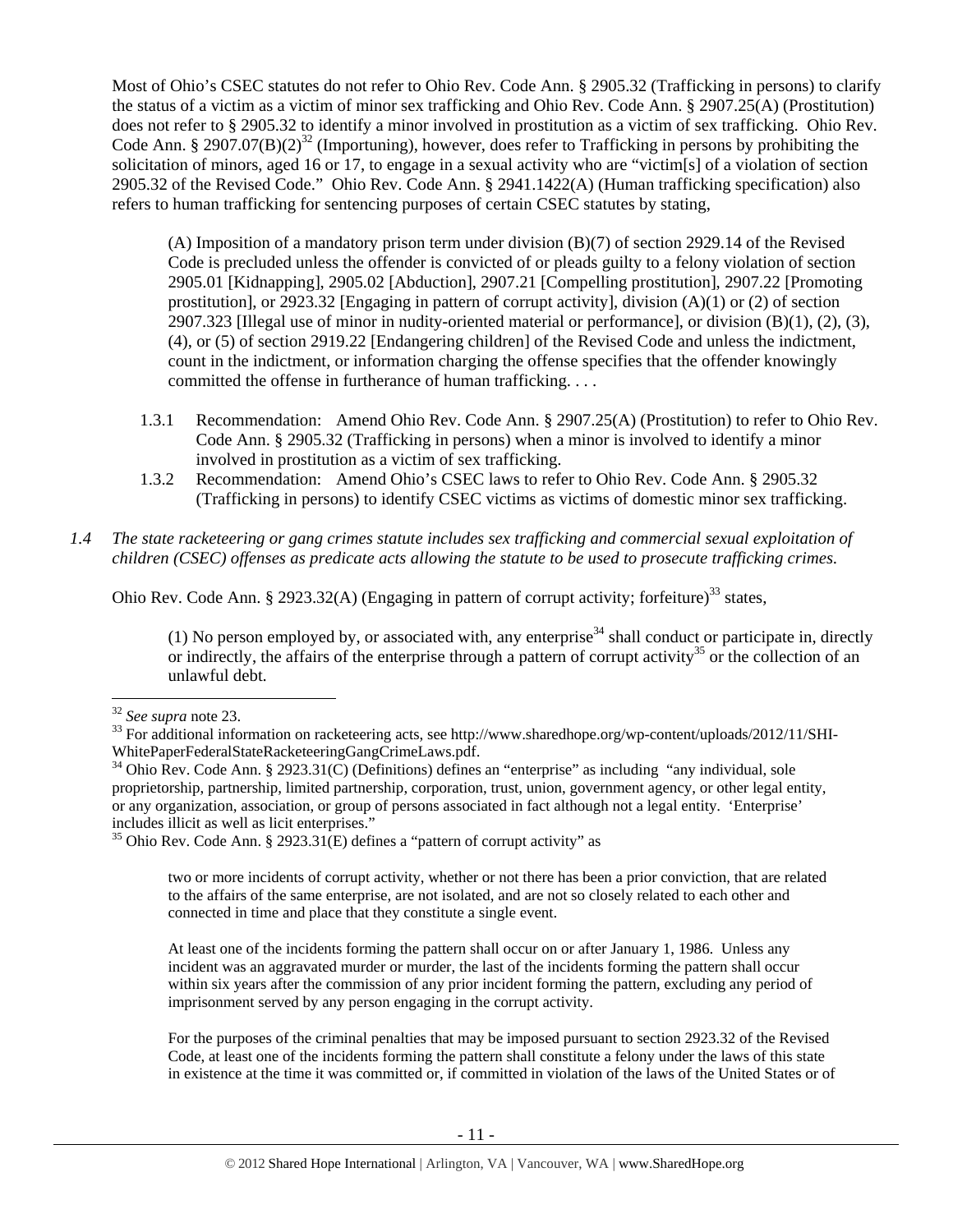(2) No person, through a pattern of corrupt activity or the collection of an unlawful debt, shall acquire or maintain, directly or indirectly, any interest in, or control of, any enterprise or real property. (3) No person, who knowingly has received any proceeds derived, directly or indirectly, from a pattern of corrupt activity or the collection of any unlawful debt, shall use or invest, directly or indirectly, any part of those proceeds, or any proceeds derived from the use or investment of any of those proceeds, in the acquisition of any title to, or any right, interest, or equity in, real property or in the establishment or operation of any enterprise.

. . . .

Ohio Rev. Code Ann. § 2923.31(I) (Definitions) defines "corrupt activity" as

engaging in, attempting to engage in, conspiring to engage in, or soliciting, coercing, or intimidating another person to engage in any of the following:

(1) Conduct defined as "racketeering activity" under the "Organized Crime Control Act of 1970," 84 Stat. 941, 18 U.S.C. 1961(1)(B), (1)(C), (1)(D), and (1)(E), as amended;

(2) Conduct constituting any of the following:

(a) A violation of section 1315.55 [Additional money laundering prohibitions],  $\dots$ 2907.321[Pandering obscenity involving a minor], 2907.322 [Pandering sexually oriented matter involving a minor], 2907.323 [Illegal use of minor in nudity-oriented material or performance] . . . .

. . . .

(c) Any violation of section 2907.21 [Compelling prostitution], 2907.22 [Promoting prostitution] . . . .

. . . .

. . . .

(e) Any violation or combination of violations of section 2907.32 [Pandering obscenity] of the Revised Code involving any material or performance containing a display of bestiality or of sexual conduct, as defined in section 2907.01 [Definitions] of the Revised Code, that is explicit and depicted with clearly visible penetration of the genitals or clearly visible penetration by the penis of any orifice when the total proceeds of the violation or combination of violations, the payments made in the violation or combination of violations, or the value of the contraband or other property illegally possessed, sold, or purchased in the violation or combination of violations exceeds one thousand dollars;

(f) Any combination of violations described in division  $(I)(2)(c)$  of this section and violations of section 2907.32 of the Revised Code involving any material or performance containing a display of bestiality or of sexual conduct, as defined in section 2907.01 of the Revised Code, that is explicit and depicted with clearly visible penetration of the genitals or clearly visible penetration by the penis of any orifice when the total proceeds of the combination of violations, payments made in the combination of violations, amount of the claims for payment or for other benefits that is false or deceptive and that is involved in the combination of violations, or value of the contraband or other property illegally possessed, sold, or purchased in the combination of violations exceeds one thousand dollars;

(g) Any violation of section 2905.32 [Trafficking in persons] of the Revised Code to the extent the violation is not based solely on the same conduct that constitutes corrupt activity pursuant to division  $(I)(2)(c)$  of this section due to the conduct being in violation of section 2907.21 of the Revised Code.

(3) Conduct constituting a violation of any law of any state other than this state that is substantially similar to the conduct described in division  $(I)(2)$  of this section, provided the defendant was convicted of the conduct in a criminal proceeding in the other state;

any other state, shall constitute a felony under the law of the United States or the other state and would be a criminal offense under the law of this state if committed in this state.

<u> Andrewski politika (za obrazu za obrazu za obrazu za obrazu za obrazu za obrazu za obrazu za obrazu za obrazu</u>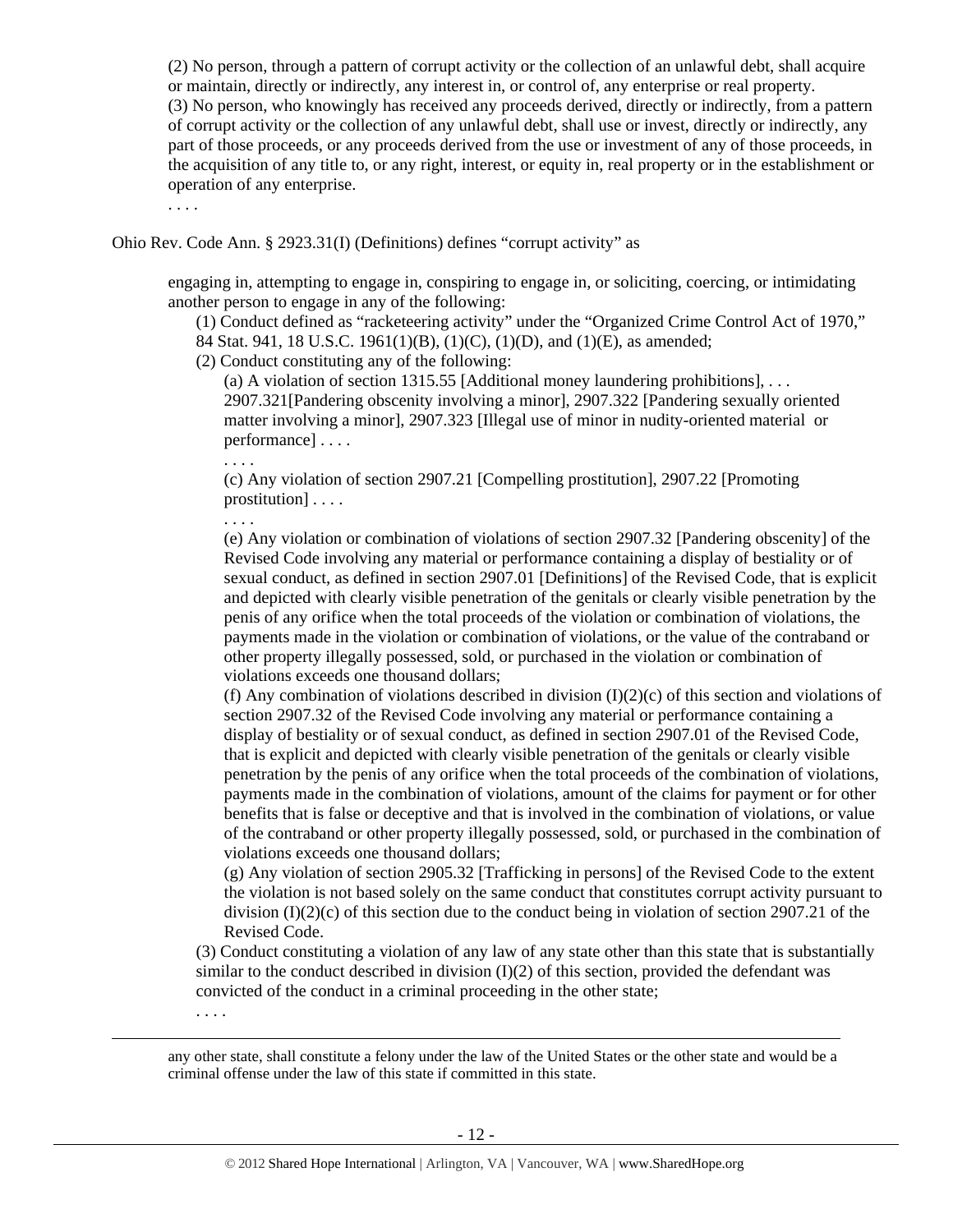It is important to note that a person cannot be convicted of both a human trafficking offense and compelling prostitution offense because the Ohio legislature merged these two offenses, labeling them "allied offenses of similar import" under its provisions on multiple counts. Ohio Rev. Code Ann. §§ 2905.32(D) (Trafficking in persons),  $2942.25(A)$  (Multiple counts).<sup>36</sup> Additionally, Ohio law also specifies that a human trafficking offense can be considered a predicate act only to the extent that it is "not based solely on the same conduct that constitutes corrupt activity … due to the conduct being in violation of section 2907.21 of the Revised Code [Compelling prostitution]." Ohio Rev. Stat. Ann. §2923.31(I)(2)(g). Thus, in determining whether there is a pattern of corrupt activity, there may only be one predicate act even where a person has engaged in conduct that constitutes both human trafficking and compelling prostitution with regard to the same victim.

A conviction under Ohio Rev. Code Ann. § 2923.32(A) generally is punishable as a second degree felony by imprisonment for 2–8 years and a possible fine up to \$15,000 or 3 times the greater of "the gross value gained" or "the gross loss caused." Ohio Rev. Code Ann. §§ 2923.32(B)(1), (2)(a), 2929.14(A)(2), 2929.18(A)(3)(b). However, where at least "one of the incidents of corrupt activity is a felony of the first, second, or third degree," a conviction under Ohio Rev. Code Ann. § 2923.32(A) is punishable as a first degree felony by imprisonment for 3– 11 years<sup>37</sup> and a possible fine up to \$20,000 or 3 times the greater of "the gross value gained" or "the gross loss" caused." Ohio Rev. Code Ann. §§ 2923.32(B)(1), (2)(a), 2929.14(A)(1), 2929.18(A)(3)(a). Additionally, a conviction is subject to asset forfeiture. Ohio Rev. Code Ann. § 2923.32(B)(3) (Engaging in a pattern of corrupt activity) states,

In addition to any other penalty or disposition authorized or required by law, the court shall order any person who is convicted of or pleads guilty to a violation of this section or who is adjudicated delinquent by reason of a violation of this section to criminally forfeit to the state under Chapter 2981. of the Revised Code any personal or real property in which the person has an interest and that was used in the course of or intended for use in the course of a violation of this section, or that was derived from or realized through conduct in violation of this section, including any property constituting an interest in, means of control over, or influence over the enterprise involved in the violation and any property constituting proceeds derived from the violation . . .

. . . .

1.4.1 Recommendation: Amend Ohio Rev. Code Ann. § 2923.31(I) (Definitions) to include within the definition of "corrupt activity" Ohio Rev. Code Ann. § 2919.22(B)(5) (Endangering children) and § 2907.23 (Procuring).

<sup>&</sup>lt;sup>36</sup> Pursuant to Ohio Rev. Code Ann. § 2941.25(Allied offenses of similar import—multiple counts),

<sup>(</sup>A) Where the same conduct by defendant can be construed to constitute two or more allied offenses of similar import, the indictment or information may contain counts for all such offenses, but the defendant may be convicted of only one.

<sup>(</sup>B) Where the defendant's conduct constitutes two or more offenses of dissimilar import, or where his conduct results in two or more offenses of the same or similar kind committed separately or with a separate animus as to each, the indictment or information may contain counts for all such offenses, and the defendant may be convicted of all of them. 37 *See supra* note 11.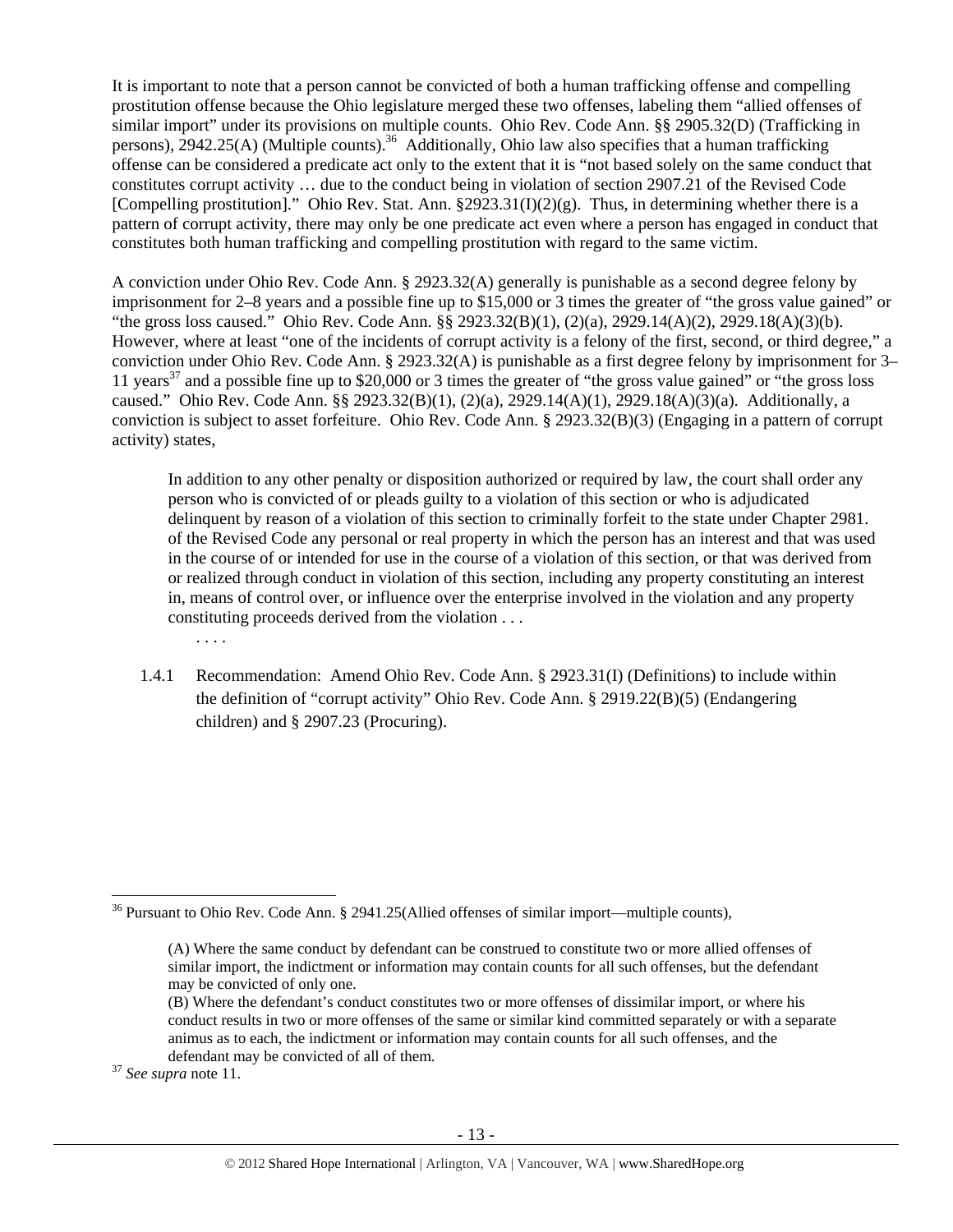#### **FRAMEWORK ISSUE 2: CRIMINAL PROVISIONS FOR DEMAND**

#### *Legal Components:*

- *2.1 The state sex trafficking law can be applied to the buyers of commercial sex acts with a victim of domestic minor sex trafficking.*
- *2.2 Buyers of commercial sex acts with a minor can be prosecuted under commercial sexual exploitation of children (CSEC) laws.*
- *2.3 Solicitation laws differentiate buying sex acts with an adult and buying sex acts with a minor under 18.*
- *2.4 Penalties for buyers of commercial sex acts with minors are as high as federal penalties.*
- *2.5 Using the Internet to lure, entice, or purchase, or attempt to lure, entice, or purchase commercial sex acts with a minor is a separate crime or results in an enhanced penalty for buyers.*
- *2.6 No age mistake defense is permitted for a buyer of commercial sex acts with any minor under 18.*
- *2.7 Base penalties for buying sex acts with a minor under 18 are sufficiently high and not reduced for older minors.*
- *2.8 Financial penalties for buyers of commercial sex acts with minors are sufficiently high to make it difficult for buyers to hide the crime.*
- *2.9 Buying and possessing child pornography carries penalties as high as similar federal offenses.*
- *2.10 Convicted buyers of commercial sex acts with minors and child pornography are required to register as sex offenders.*

\_\_\_\_\_\_\_\_\_\_\_\_\_\_\_\_\_\_\_\_\_\_\_\_\_\_\_\_\_\_\_\_\_\_\_\_\_\_\_\_\_\_\_\_\_\_\_\_\_\_\_\_\_\_\_\_\_\_\_\_\_\_\_\_\_\_\_\_\_\_\_\_\_\_\_\_\_\_\_\_\_\_\_\_\_\_\_\_\_\_\_\_\_\_

## *Legal Analysis:*

*2.1 The state sex trafficking law can be applied to the buyers of commercial sex acts with a victim of domestic minor sex trafficking.* 

Ohio Rev. Code Ann. § 2905.32 (Trafficking in persons) does not apply to buyers of commercial sex with minors. Additionally, Ohio Rev. Code Ann. § 2905.32(C) states, "In a prosecution under this section, proof that the defendant engaged in sexual activity with any person, or solicited sexual activity with any person, whether or not for hire, without more, does not constitute a violation of this section."

- 2.1.1 Recommendation: Amend Ohio Rev. Code Ann. § 2905.32 (Trafficking in persons) to clarify that the statute applies to buyers of commercial sex with minors.
- *2.2 Buyers of commercial sex acts with a minor can be prosecuted under commercial sexual exploitation of children (CSEC) laws.*

Ohio Rev. Code Ann. § 2907.21(A)(3), (4) (Compelling prostitution) includes the crime of buying sex with a minor by making it illegal for a person to "pay or agree to pay a minor, either directly or through the minor's agent, so that the minor will engage in sexual activity" or to pay for having engaged in sexual activity with a minor "pursuant to a prior agreement." A conviction under Ohio Rev. Code Ann. § 2907.21(A)(3) or (4) is punishable as a third degree felony by imprisonment for 9–36 months<sup>38</sup> and a possible fine up to \$10,000. Ohio Rev. Code Ann. §§ 2907.21(C), 2929.14(A)(3)(b), 2929.18(A)(3)(c).

A buyer who solicits sex with a minor trafficking victim aged 16 or 17, also faces prosecution under Ohio Rev. Code Ann. § 2907.07(B)(2)<sup>39</sup> (Importuning) states,

(2) No person shall solicit another, not the spouse of the offender, to engage in sexual conduct with

<sup>38</sup> *See supra* note 10.

<sup>39</sup> *See supra* note 23.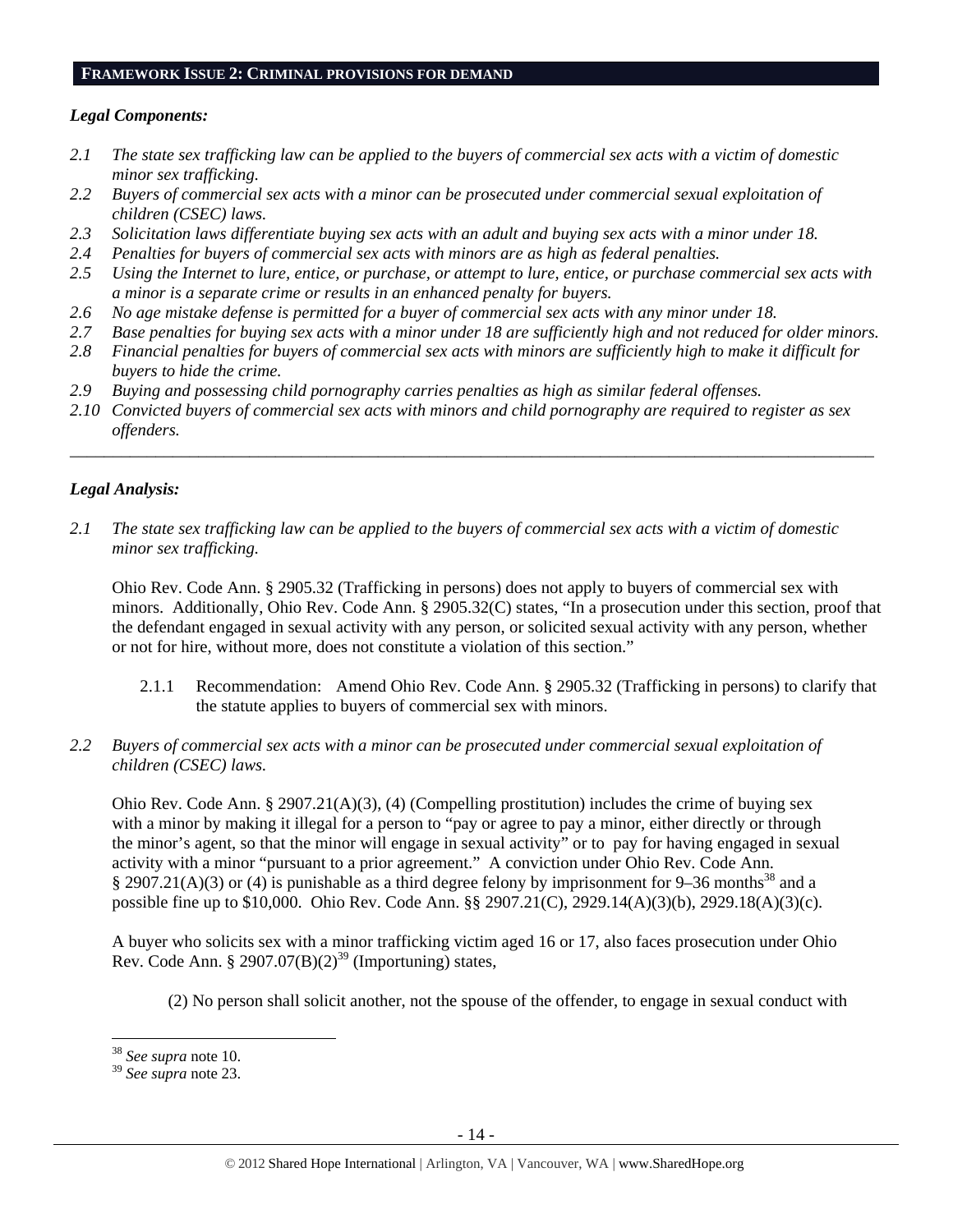the offender, when the offender is eighteen years of age or older and four or more years older than the other person, the other person is sixteen or seventeen years of age and a victim of a violation of section 2905.32 [Trafficking in persons] of the Revised Code, and the offender knows or has reckless disregard of the age of the other person.

A first conviction under Ohio Rev. Code Ann. § 2907.07(B) is punishable as a fifth degree felony by imprisonment for  $6-12$  months<sup>40</sup> with "a presumption that a prison term shall be imposed" and a possible fine up to \$2,500. Ohio Rev. Code Ann. §§ 2907.07(F)(3), 2929.13(D), 2929.14(A)(5), 2929.18(A)(3)(e). If the offender was previously convicted of a "sexually oriented" or "child-victim oriented" offense a violation of Ohio Rev. Code Ann. § 2907.07(B), (D) is punishable as a fourth degree felony by mandatory imprisonment for  $6-18$  months<sup>41</sup> and a possible fine up to \$5,000. Ohio Rev. Code Ann. §§ 2907.07(F)(3), 2929.14(A)(4), 2929.18(A)(3)(d).

Buyers could also be prosecuted under Ohio Rev. Code Ann. § 2919.22(B)(5) (Endangering children), which states,

No person shall do any of the following to a child under eighteen years of age . . .

. . .

(5) Entice, coerce, permit, encourage, compel, hire, employ, use, or allow the child to act, model, or in any other way participate in, or be photographed for, the production, presentation, dissemination, or advertisement of any material or performance that the offender knows or reasonably should know is obscene, is sexually oriented matter, or is nudity-oriented matter.

A conviction under Ohio Rev. Code Ann. § 2919.22(B)(5) is punishable as a second degree felony punishable by imprisonment for  $2-8$  years<sup> $42$ </sup> and a possible fine up to \$15,000. Ohio Rev. Code Ann. §§ 2919.22(E)(4), 2929.14(A)(2), 2929.18(A)(3)(b). Several of Ohio's sexual offenses also could be used to prosecute certain buyers of commercial sex acts with a minor.<sup>43</sup>

*2.3 Solicitation laws differentiate buying sex acts with an adult and buying sex acts with a minor under 18.* 

Under Ohio Rev. Code Ann. § 2907.21(A)(2)–(4) (Compelling prostitution), Ohio makes it a separate crime to solicit or pay a minor to engage in sexual activity for hire.<sup>44</sup> Additionally, Ohio Rev. Code Ann. §  $2907.07(B)(2)^{45}$  (Importuning) makes it a crime to solicit sex with a minor trafficking victim aged 16 or 17.

*2.4 Penalties for buyers of commercial sex acts with minors are as high as federal penalties.* 

A conviction under Ohio Rev. Code Ann. § 2907.21(A)(3), (4) (Compelling prostitution) is punishable as a third degree felony by imprisonment for 9–36 months and a possible fine up to \$10,000. Ohio Rev. Code Ann. §§ 2907.21(C), 2929.14(A)(3)(b), 2929.18(A)(3)(c). A conviction under Ohio Rev. Code Ann. § 2919.22(B)(5) (Endangering children) is punishable as a second degree felony punishable by imprisonment for 2–8 years and a possible fine up to \$15,000. Ohio Rev. Code Ann. §§ 2919.22(E)(4), 2929.14(A)(2), 2929.18(A)(3)(b). A first conviction under Ohio Rev. Code Ann. § 2907.07(B)(2)<sup>46</sup> (Importuning) is punishable as a fifth degree felony by imprisonment for  $6-12$  months<sup>47</sup> with "a presumption that a prison term shall be imposed" and a possible

<sup>&</sup>lt;sup>40</sup> See supra note 19.<br>
<sup>41</sup> See supra note 21.<br>
<sup>42</sup> See supra note 16.<br>
<sup>43</sup> See supra Section 1.2 for a full description of the sexual offense laws that may be used to prosecute buyers.<br>
<sup>44</sup> See supra Section 2.2 for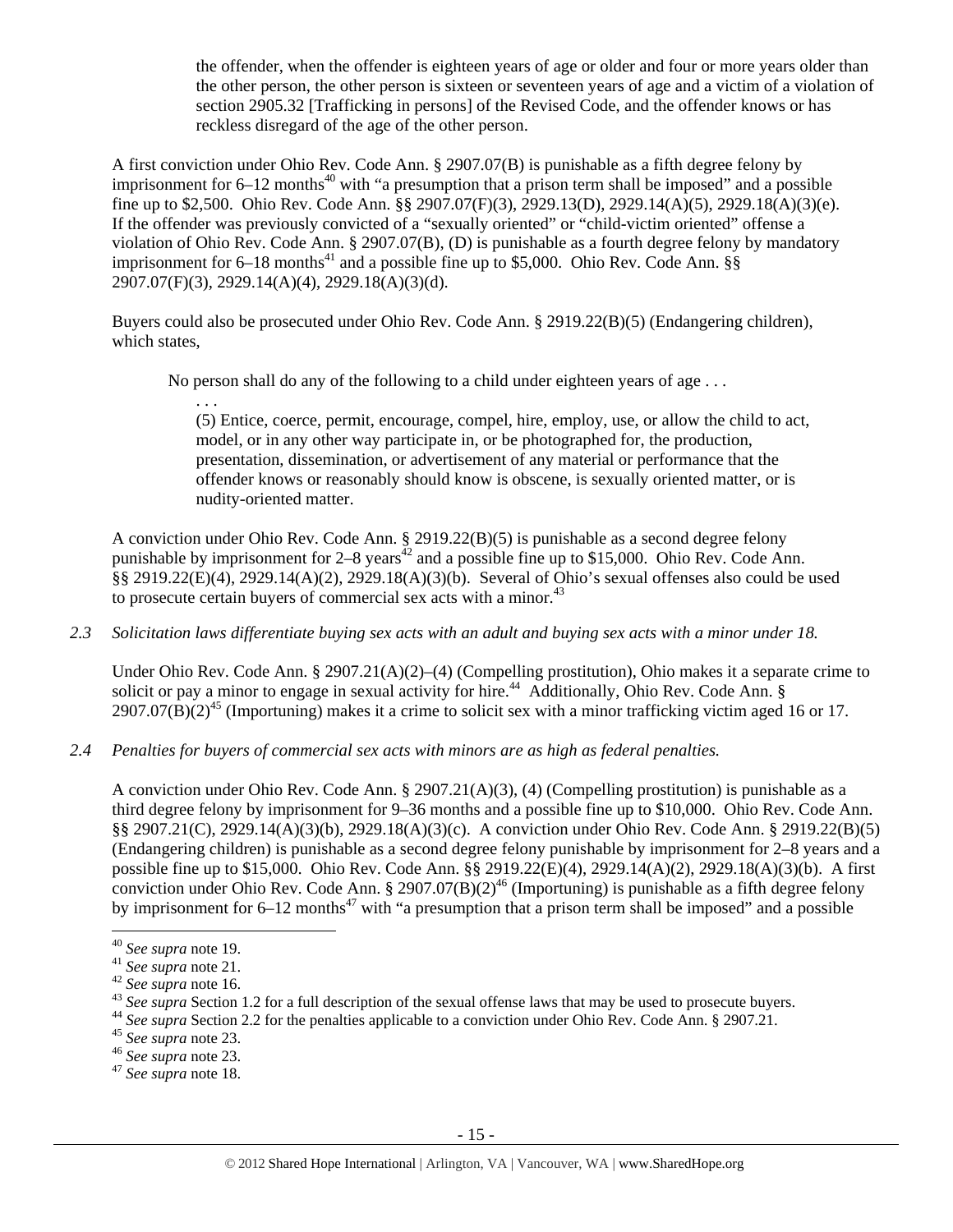fine up to \$2,500. Ohio Rev. Code Ann. §§ 2907.07(F)(3), 2929.13(D), 2929.14(A)(5), 2929.18(A)(3)(e). If the offender was previously convicted of a "sexually oriented" or "child-victim oriented" offense a violation of Ohio Rev. Code Ann. § 2907.07(B), (D) is punishable as a fourth degree felony by mandatory imprisonment for 6–18 months<sup>48</sup> and a possible fine up to \$5,000. Ohio Rev. Code Ann. §§ 2907.07(F)(3), 2929.14(A)(4), 2929.18(A)(3)(d).

In comparison, if the victim is under the age of 14, a conviction under the Trafficking Victims Protection Act  $(TVPA)<sup>49</sup>$  for child sex trafficking is punishable by 15 years to life imprisonment and a fine not to exceed \$250,000. 18 U.S.C. §§ 1591(b)(1), 3559(a)(1), 3571(b)(3). If the victim is between the ages of 14–17, a conviction is punishable by 10 years to life imprisonment and a fine not to exceed \$250,000. 18 U.S.C. §§ 1591(b)(2), 3559(a)(1), 3571(b)(3). A conviction is punishable by mandatory life imprisonment, however, if the buyer has a prior conviction for a federal sex offense<sup>50</sup> against a minor. 18 U.S.C. § 3559(e)(1). To the extent buyers can be prosecuted under other federal CSEC laws,<sup>51</sup> a conviction is punishable by penalties ranging from a fine not to exceed  $$250,000$  to life imprisonment and a fine not to exceed  $$250,000$ .<sup>52</sup>

- 2.5.1 Recommendation: Amend Ohio Rev. Code Ann. § 2907.21(A)(3), (4) (Compelling prostitution), § 2919.22(B)(5) (Endangering children) and § 2907.07(B)(2) (Importuning) to raise the penalties for these offenses to align with federal penalties.
- *2.5 Using the Internet to lure, entice, or purchase, or attempt to lure, entice, or purchase commercial sex acts with a minor is a separate crime or results in an enhanced penalty for buyers.*

Even though Ohio Rev. Code Ann. § 2907.07(B)(2) (Importuning) makes it a crime to solicit sex with a minor trafficking victim aged 16 or 17, the provisions of the importuning offense that apply to use of the Internet, Ohio Rev. Code Ann. § 2907.07(C) and (D), make it a crime to use the Internet to solicit a child under 16 to engage in sexual activity without specifying commercial purposes and do not apply to minors aged 16 or 17.<sup>53</sup>

Where the child is under 13, a first conviction under Ohio Rev. Code Ann. § 2907.07(C) "carries a presumption that a prison term shall be imposed" and is punishable as a third degree by imprisonment for 9–36 months and a possible fine up to \$10,000. Ohio Rev. Code Ann. §§ 2907.07(F)(2), 2929.13(D), 2929.14(A)(3)(b),

an offense under section 1591 [18 USCS § 1591] (relating to sex trafficking of children), 2241 [18 USCS § 2241] (relating to aggravated sexual abuse), 2242 [18 USCS  $\S$  2242] (relating to sexual abuse), 2244(a)(1) [18 USCS  $\S$  2244(a)(1)] (relating to abusive sexual contact), 2245 [18 USCS  $\S$  2245] (relating to sexual abuse resulting in death), 2251 [18 USCS § 2251] (relating to sexual exploitation of children), 2251A [18 USCS § 2251A] (relating to selling or buying of children), 2422(b) [18 USCS § 2422(b)] (relating to coercion and enticement of a minor into prostitution), or  $2423(a)$  [18 USCS §  $2423(a)$ ] (relating to transportation of minors).<br><sup>51</sup> 18 U.S.C. §§ 2251A(b) (Selling or buying of children), 2251(a) (Sexual exploitation of children), 2423(a)

<sup>48</sup> *See supra* note 21.

<sup>&</sup>lt;sup>49</sup> Trafficking Victims Protection Act (TVPA) of 2000, Pub. L. No. 106-386, 114 Stat. 1464, 1466 (codified in scattered sections of 18 and 22 U.S.C.).

 $50$  Pursuant to 18 U.S.C. § 3559(e)(2), "federal sex offense" is defined as

<sup>(</sup>Transportation of a minor with intent for minor to engage in criminal sexual activity),  $2422(a)$  (Coercion and enticement),  $2252(a)(2)$ ,  $(a)(4)$  (Certain activities relating to material involving the sexual exploitation of  $^{52}$  18 U.S.C. §§ 2251A(b) (conviction punishable by imprisonment for 30 years to life and a fine), 2251(e) (conviction punishable by imprisonment for 15–30 years and a fine), 2423(a) (conviction punishable by imprisonment for 10 years to life and a fine), 2422(a) (conviction punishable by a fine, imprisonment up to 20 years, or both),  $2252(a)(2)$ , (4) (stating that a conviction under subsection (a)(2) is punishable by imprisonment for 5–20 years and a fine, while a conviction under subsection (a)(4) is punishable by imprisonment up to 10 years, a fine, or both); *see also* 18 U.S.C. §§ 3559(a)(1) (classifying all of the above listed offenses as felonies), 3571(b)(3) (providing a fine up to \$250,000 for any felony conviction).

<sup>53</sup> *See supra* Section 1.2 for the relevant text of Ohio Rev. Code Ann. § 2907.07(C), (D).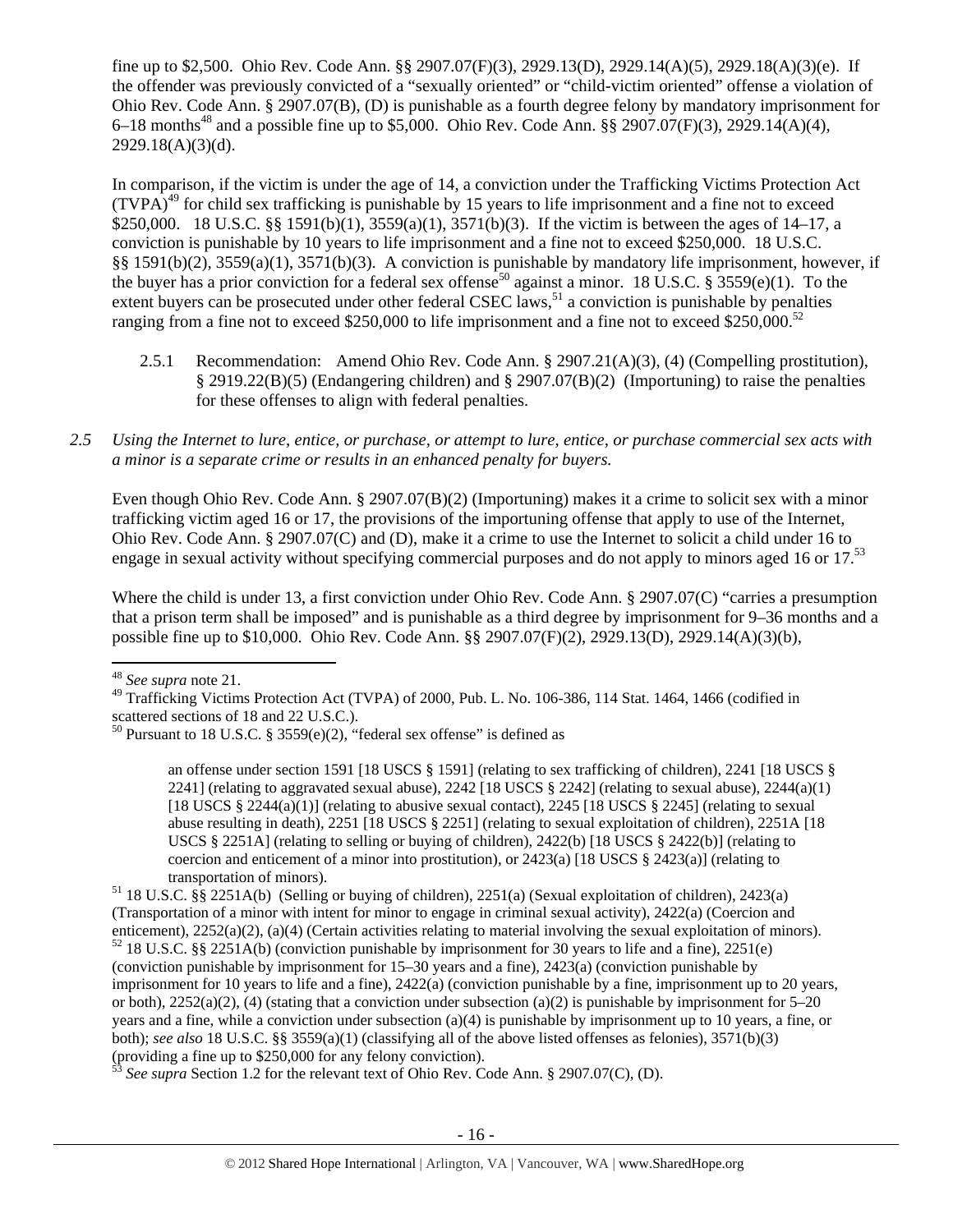$2929.18(A)(3)(c)$ . If the buyer was previously convicted of a "sexually oriented" or "child-victim oriented" offense a violation of Ohio Rev. Code Ann. § 2907.07(C) is punishable as a second degree felony by mandatory imprisonment for 2–8 years and a possible fine up to \$15,000. Ohio Rev. Code Ann. §§ 2907.07(F)(2),  $2929.14(A)(2)$ ,  $2929.18(A)(3)(b)$ . Where the child is 13–15, a first conviction under Ohio Rev. Code Ann. § 2907.07(D) is punishable as a fifth degree felony by imprisonment for  $6-12$  months<sup>54</sup> with "a presumption that a prison term will be imposed" and a possible fine up to \$2,500. Ohio Rev. Code Ann. §§ 2907.07(F)(3),  $2929.13(D)$ ,  $2929.14(A)(5)$ ,  $2929.18(A)(3)(e)$ . If the buyer was previously convicted of a "sexually oriented" or "child-victim oriented" offense a violation of Ohio Rev. Code Ann. § 2907.07(D) is punishable as a fourth degree felony by mandatory imprisonment for  $6-18$  months<sup>55</sup> and a possible fine up to \$5,000. Ohio Rev. Code Ann. §§ 2907.07(F)(3), 2929.14(A)(4), 2929.18(A)(3)(d).

2.5.1 Recommendation: Amend Ohio Rev. Code Ann. § 2907.07(C), (D) (Importuning) to impose heightened penalties when the Internet is used to solicit commercial sexual activity with any minor under 18.

## *2.6 No age mistake defense is permitted for a buyer of commercial sex acts with any minor under 18.*

Ohio Rev. Code Ann. § 2907.21(A)(3)–(4) (Compelling prostitution) prohibits the use of an age mistake defense by stating that the conduct prohibited under Ohio Rev. Code Ann. § 2907.21(A)(3)–(4) is illegal "whether or not the offender knows the age" of such person. However, an age mistake defense may be available under Ohio Rev. Code Ann. § 2907.07(C), (D) (Importuning), as it requires the offender to know of the minor's age or to be "reckless in that regard." Ohio Rev. Code Ann. § 2907.07(B), (C), (D).

2.6.1 Recommendation: Amend Ohio Rev. Code Ann. § 2907.07 (Importuning) to expressly prohibit a mistake of age defense.

## *2.7 Base penalties for buying sex acts with a minor under 18 are sufficiently high and not reduced for older minors.*

Neither Ohio Rev. Code Ann. § 2907.21(A)(3)–(4) (Compelling prostitution) nor § 2919.22(B)(5) (Endangering children) stagger penalties based on the minor's age. Regardless of the age of the minor-victim, a conviction under Ohio Rev. Code Ann. § 2907.21(A)(3)–(4) (Compelling prostitution) is punishable as a third degree felony by imprisonment for 9–36 months and a possible fine up to \$10,000. Ohio Rev. Code Ann. §§ 2907.21(C), 2929.14(A)(3)(b), 2929.18(A)(3)(c).

The CSEC offense under Ohio Rev. Code Ann. § 2907.07(B)(2)<sup>56</sup> (Importuning) only applies to solicitation of minor trafficking victims aged 16 or 17. While a first conviction under Ohio Rev. Code Ann. § 2907.07(B) is punishable as a fifth degree felony by imprisonment for  $6-12$  months<sup>57</sup> with "a presumption that a prison term shall be imposed" and a possible fine up to \$2,500, no penalty applies to solicitation of minor trafficking victims under the age of 16. Ohio Rev. Code Ann. §§ 2907.07(F)(3), 2929.13(D), 2929.14(A)(5),  $2929.18(A)(3)(e)$ .

- 2.7.1 Recommendation: Amend Ohio Rev. Code Ann. § 2907.07 (Importuning) to impose enhanced penalties for soliciting any minor trafficking victim under 18.
- *2.8 Financial penalties for buyers of commercial sex acts with minors are sufficiently high to make it difficult for buyers to hide the crime.*

<sup>54</sup> *See supra* note 26. 55 *See supra* note 27. 56 *See supra* note 23. 57 *See supra* note 18.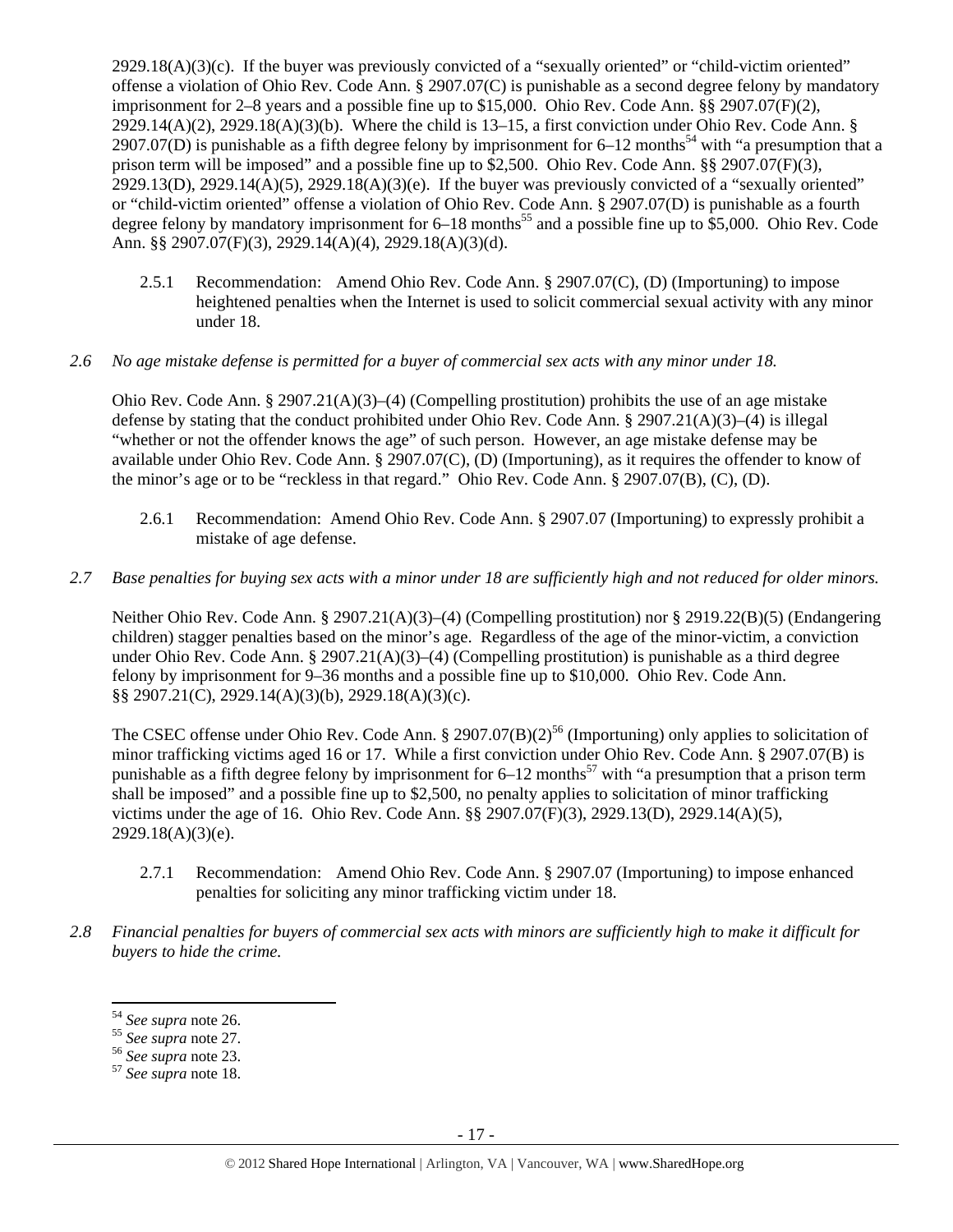Buyers may be required to pay fines. Buyers convicted under Ohio Rev. Code Ann. § 2907.21(A)(3)–(4) (Compelling prostitution) may be ordered to pay a fine up to \$10,000. Ohio Rev. Code Ann. §§ 2905.32(E), 2907.21(C), 2929.18(A)(3)(b), (c). Buyers convicted under Ohio Rev. Code Ann. § 2907.07(C), (D) (Importuning) for the first time may be ordered to pay possible fines up to \$10,000, where the victim is under 13, or up to \$2,500, where the victim is 13–15 or is a 16 or 17 year old victim of trafficking. Ohio Rev. Code Ann. §§ 2907.07(F)(2), (3), 2929.18(A)(3)(c), (e). Buyers with prior convictions convicted under Ohio Rev. Code Ann. § 2907.07(C), (D) or may be required to pay a possible fine up to \$15,000, where the victim is under 13, or up to \$5,000, where the victim is 13–15. Ohio Rev. Code Ann. §§ 2907.07(F)(2), (3), 2929.18(A)(3)(b), (d). Buyers convicted under Ohio Rev. Code Ann. § 2919.22(B)(5) (Endangering children) may be ordered to pay possible fines up to \$15,000. Ohio Rev. Code Ann. §§ 2919.22(E)(4), 2929.18(A)(3)(b).

Buyers convicted of other crimes also may be ordered to make restitution under Ohio Rev. Code Ann. § 2929.18(A)(1), which states,

[T]he court imposing a sentence upon an offender for a felony may sentence the offender to any financial sanction or combination of financial sanctions authorized under this section . . .

(1) Restitution by the offender to the victim of the offender's crime or any survivor of the victim, in an amount based on the victim's economic loss. If the court imposes restitution, the court shall order that the restitution be made to the victim in open court, to the adult probation department that serves the county on behalf of the victim, to the clerk of courts, or to another agency designated by the court. If the court imposes restitution, at sentencing, the court shall determine the amount of restitution to be made by the offender. If the court imposes restitution, the court may base the amount of restitution it orders on an amount recommended by the victim, the offender, a presentence investigation report, estimates or receipts indicating the cost of repairing or replacing property, and other information, provided that the amount the court orders as restitution shall not exceed the amount of the economic loss suffered by the victim as a direct and proximate result of the commission of the offense.

Buyers convicted of an offense<sup>58</sup> such as Ohio Rev. Code Ann. § 2905.32, § 2907.21(A)(2)–(4), or § 2907.07 may be subject to asset forfeiture<sup>59</sup> under Ohio Rev. Code Ann. § 2981.04 (Criminal forfeiture proceedings). Ohio Rev. Code Ann. § 2981.02(A) (Property subject to forfeiture; determination of use or intended use of instrumentality; motor vehicle law exclusion) states that the following property is subject to forfeiture:

(1) Contraband involved in an offense;

(2) Proceeds derived from or acquired through the commission of an offense;

(3) An instrumentality that is used in or intended to be used in the commission or facilitation of any of the following offenses when the use or intended use, consistent with division (B) of this section, is sufficient to warrant forfeiture under this chapter:

(a) A felony;

(b) A misdemeanor, when forfeiture is specifically authorized by a section of the Revised Code or by a municipal ordinance that creates the offense or sets forth its penalties;

(c) An attempt to commit, complicity in committing, or a conspiracy to commit an offense of the type described in divisions  $(A)(3)(a)$  and (b) of this section.

 $58$  Ohio Rev. Code Ann. § 2981.01(B)(10) (Purposes of forfeitures; definitions) defines an "offense" as

any act or omission that could be charged as a criminal offense or a delinquent act, whether or not a formal criminal prosecution or delinquent child proceeding began at the time the forfeiture is initiated. Except as otherwise specified, an offense for which property may be forfeited includes any felony and any misdemeanor. The commission of an "offense" includes the commission of a delinquent act.

<sup>&</sup>lt;sup>59</sup> For additional information on asset forfeiture statutes and procedure, see http://www.sharedhope.org/wpcontent/uploads/2012/11/SHIStateAssetForfeitureLawsChart.pdf.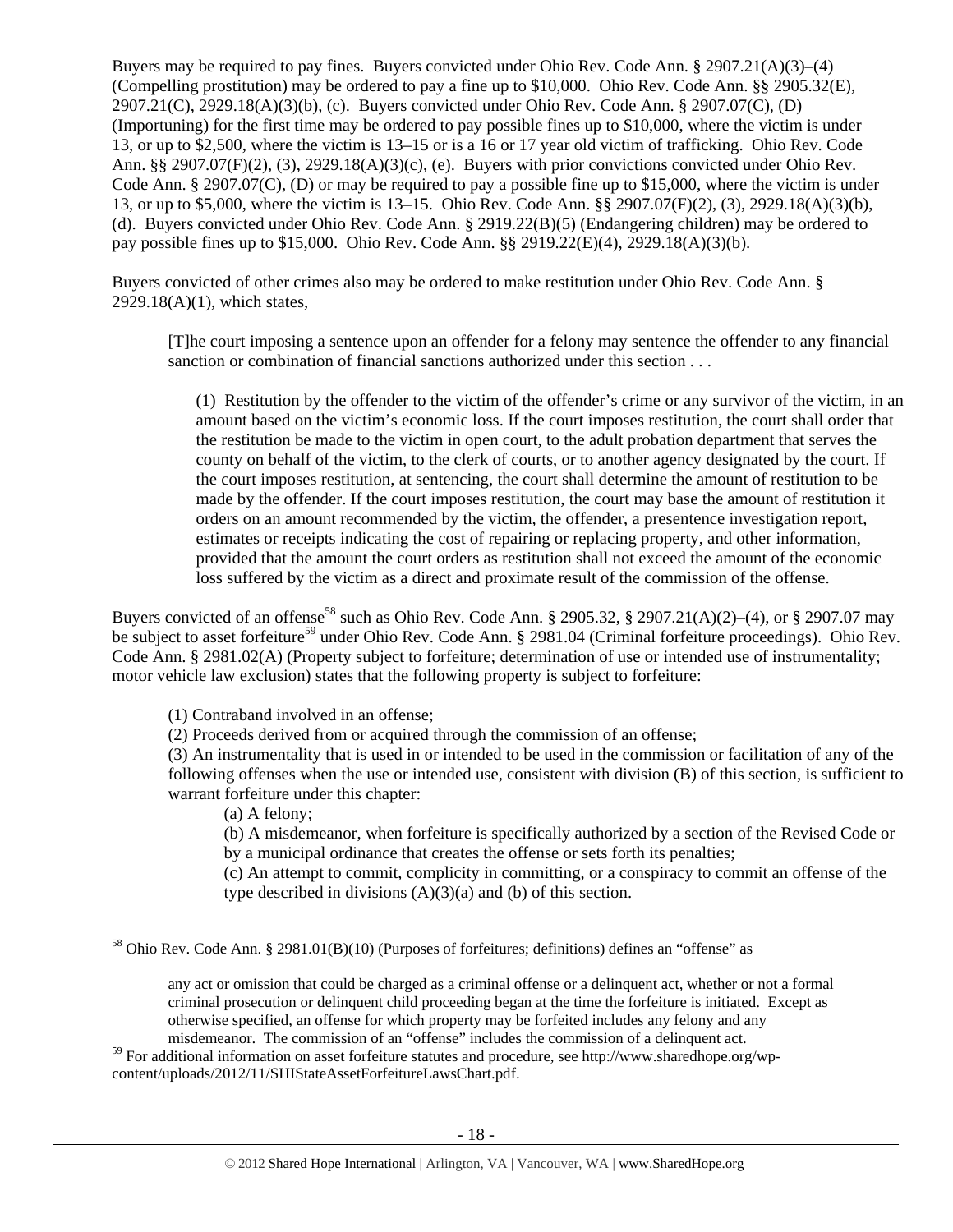Seizure of this property is governed by Ohio Rev. Code Ann. §2981.06 (Seizure of forfeited or other property disposition) which states in subsection (A),

Upon the entry of a forfeiture order under section 2981.04 or 2981.05 of the Revised Code, if necessary, the court shall order an appropriate law enforcement officer to seize the forfeited property on conditions that the court considers proper.

Property may be forfeited pursuant to a criminal process in Ohio Rev. Code Ann. §2981.04 or a civil process in Ohio Rev. Code Ann. §2981.05. Disposal of forfeited property is governed by Ohio Rev. Code Ann. § 2981.12, which outlines differing disposals for a variety of property types.

## *2.9 Buying and possessing child pornography carries penalties as high as similar federal offenses.*

Ohio criminalizes both buying and possessing child pornography. Ohio Rev. Code Ann. § 2907.321(A)(5) (Pandering obscenity involving a minor) makes it illegal to "[b]uy, procure, possess, or control any obscene material, that has a minor as one of its participants," while Ohio Rev. Code Ann. § 2907.322(A)(5) (Pandering sexually oriented matter involving a minor) makes it illegal for a person to "[k]knowingly solicit, receive, purchase, exchange, possess, or control any material that shows a minor participating or engaging in sexual activity, masturbation, or bestiality." A first conviction under Ohio Rev. Code Ann. § 2907.321(A)(5) or § 2907.322(A)(5) is punishable as a fourth degree felony by imprisonment for 6–18 months and a possible fine up to \$5,000. Ohio Rev. Code Ann. §§ 2907.321(C), 2907.322(C), 2929.14(A)(4), 2929.18(A)(3)(d). A subsequent conviction under either statute is punishable as a third degree felony by imprisonment for 9–36 months and a possible fine up to \$10,000. Ohio Rev. Code Ann. §§ 2907.321(C), 2907.322(C), 2929.14(A)(3)(b), 2929.18(A)(3)(c). Ohio Rev. Code Ann. § 2907.323(A)(3) (Illegal use of minor in nudityoriented material or performance) also bans possessing or viewing "any material or performance that shows a minor who is not the person's child or ward in a state of nudity" without proper purpose. A first conviction under Ohio Rev. Code Ann. § 2907.323(A)(3) is punishable as a fifth degree felony by imprisonment for  $6-12$ months and a possible fine up to \$2,500, while a conviction under Ohio Rev. Code Ann. § 2907.323(A)(3) after a prior conviction pursuant to Ohio Rev. Code Ann. § 2907.321, § 2907.322 or § 2907.323 is punishable as a fourth degree felony by imprisonment for 6–18 months and a possible fine up to \$5,000. Ohio Rev. Code Ann. §§ 2907.323(B), 2929.14(A)(4), (5), 2929.18(A)(3)(d), (e).

In comparison, a federal conviction for possession of child pornography<sup>60</sup> is generally punishable by imprisonment for 5–20 years and a fine not to exceed \$250,000.<sup>61</sup> Subsequent convictions, however, are punishable by imprisonment up to 40 years and a fine not to exceed  $$250,000.<sup>62</sup>$ 

 $60$  18 U.S.C. §§ 2252(a)(2), (a)(4) (Certain activities relating to material involving the sexual exploitation of minors),  $2252A(a)(2)$ –(3) (Certain activities relating to material constituting or containing child pornography), 1466A(a), (b) (Obscene visual representations of the sexual abuse of children).

 $61$  18 U.S.C. §§ 2252(b) (stating that a conviction under subsection (a)(2) is punishable by imprisonment for 5–20 years and a fine, while a conviction under subsection (a)(4) is punishable by imprisonment up to 10 years, a fine, or both),  $2252A(b)(1)$  (a conviction is punishable by imprisonment for 5–20 years and a fine),  $1466A(a)$ , (b) (stating that a conviction under subsection (a) is "subject to the penalties provided in section  $2252A(b)(1)$ ," imprisonment for 5–20 years and a fine, while a conviction under subsection (b) is "subject to the penalties provided in section 2252A(b)(2)," imprisonment up to 10 years, a fine, or both); *see also* 18 U.S.C. §§ 3559(a)(1) (classifying all of the above listed offenses as felonies), 3571(b)(3) (providing a fine up to \$250,000 for any felony conviction).

 $62$  18 U.S.C. §§ 2252(b) (stating if a person has a prior conviction under subsection (a)(2), or a list of other statutes, a conviction is punishable by a fine and imprisonment for 15–40 years, but if a person has a prior conviction under subsection (a)(4), or a list of other statutes, a conviction is punishable by a fine and imprisonment for  $10-20$  years),  $2252A(b)(1)$  (stating if a person has a prior conviction under subsection (a)(2), (a)(3), or a list of other statutes, a conviction is punishable by a fine and imprisonment for  $15-40$  years),  $1466A(a)$ , (b) (stating that the penalty scheme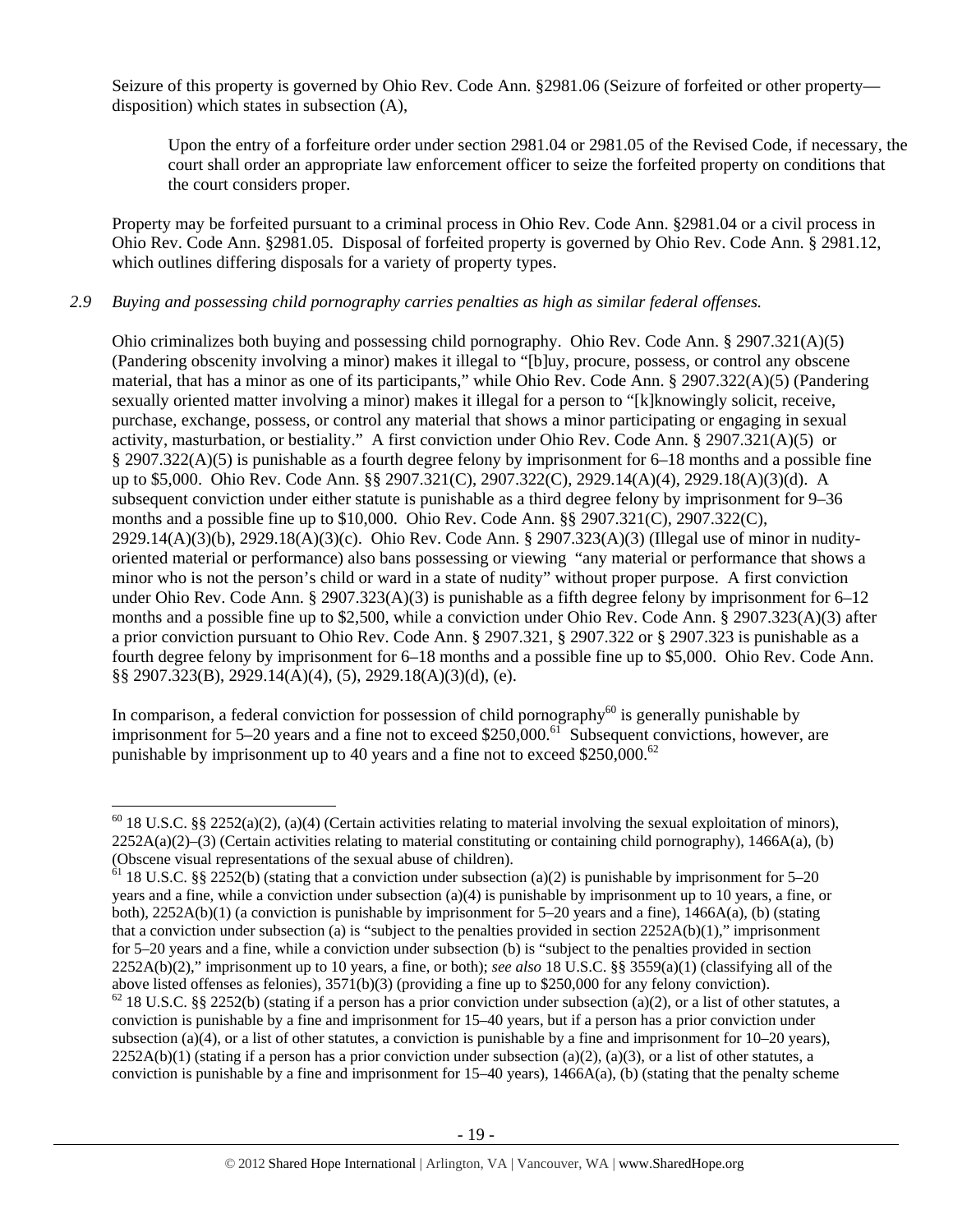- 2.9.1 Recommendation: Increase the penalties for violations of Ohio Rev. Code Ann. § 2907.323(A)(3) (Illegal use of minor in nudity-oriented material or performance) and Ohio Rev. Code Ann. § 2907.322(A)(5) (Pandering sexually oriented matter involving a minor).
- *2.10 Convicted buyers of commercial sex acts with minors and child pornography are required to register as sex offenders.*

Buyers are required to register as sex offenders if convicted under Ohio Rev. Code Ann. § 2907.21(A)(3)–(4) (Compelling prostitution).

Ohio Rev. Code Ann. § 2950.04(A)(1)(a) (Duty to register and comply with registration requirements) requires a person convicted of a "sexually oriented offense" to register as a sex offender. Ohio Rev. Code Ann.  $\S$  2950.01(A)<sup>63</sup> (Definitions) defines a "sexually oriented offense" as,

any of the following violations or offenses committed by a person, regardless of the person's age: (1) A violation of section 2907.02 [Rape], 2907.03 [Sexual battery], 2907.05 [Gross sexual imposition], 2907.06 [Sexual imposition], 2907.07 [Importuning], 2907.08 [Voyeurism], 2907.21 [Compelling prostitution], 2907.22 [Promoting prostitution], 2907.32 [Pandering obscenity], 2907.321 [Pandering obscenity involving a minor], 2907.322 [Pandering sexually oriented matter involving a minor], or 2907.323 [Illegal use of minor in nudity-oriented material or performance] of the Revised Code;

(2) A violation of section 2907.04 [Unlawful sexual conduct with minor] of the Revised Code when the offender is less than four years older than the other person with whom the offender engaged in sexual conduct, the other person did not consent to the sexual conduct, and the offender previously has not been convicted of or pleaded guilty to a violation of section 2907.02, 2907.03, or 2907.04 of the Revised Code or a violation of former section 2907.12 [Repealed] of the Revised Code; (3) A violation of section 2907.04 of the Revised Code when the offender is at least four years older than the other person with whom the offender engaged in sexual conduct or when the offender is less than four years older than the other person with whom the offender engaged in sexual conduct and the offender previously has been convicted of or pleaded guilty to a violation of section 2907.02 , 2907.03, or 2907.04 of the Revised Code or a violation of former section 2907.12 of the Revised Code;

. . .

 (12) A violation of any former law of this state, any existing or former municipal ordinance or law of another state or the United States, any existing or former law applicable in a military court or in an Indian tribal court, or any existing or former law of any nation other than the United States that is or was substantially equivalent to any offense listed in division  $(A)(1)$ ,  $(2)$ ,  $(3)$ ,  $(4)$ ,  $(5)$ ,  $(6)$ ,  $(7)$ , (8), (9), (10), or (11) of this section;

(13) Any attempt to commit, conspiracy to commit, or complicity in committing any offense listed in division  $(A)(1)$ ,  $(2)$ ,  $(3)$ ,  $(4)$ ,  $(5)$ ,  $(6)$ ,  $(7)$ ,  $(8)$ ,  $(9)$ ,  $(10)$ ,  $(11)$ , or  $(12)$  of this section.

<u> 1989 - Johann Stein, marwolaethau a gweledydd a ganrad y ganrad y ganrad y ganrad y ganrad y ganrad y ganrad</u>

for section 2252A(b) applies); *see also* 18 U.S.C. §§ 3559(a)(1) (classifying all of the above listed offenses as felonies), 3571(b)(3) (providing a fine up to \$250,000 for any felony conviction).

 $63$  Here and elsewhere in this report that Ohio Rev. Code Ann. § 2950.01 is quoted or cited, it has been updated to reflect the amendments added by the passage of House Bill 262. H.B. 262. 2012 Leg., 129th Gen. Assemb. (Effective June 27, 2012).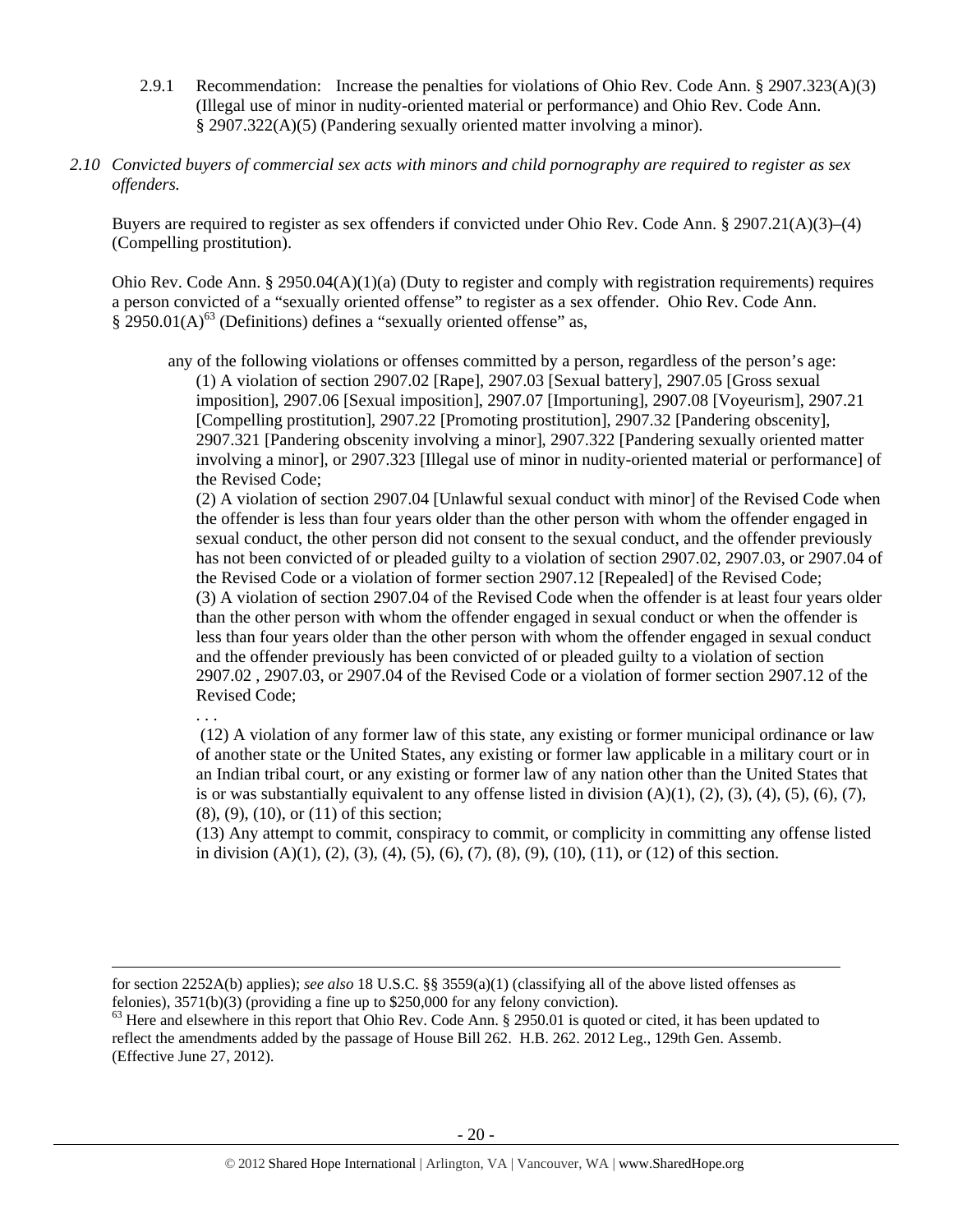#### **FRAMEWORK ISSUE 3: CRIMINAL PROVISIONS FOR TRAFFICKERS**

#### *Legal Components:*

- *3.1 Penalties for trafficking a child for sexual exploitation are as high as federal penalties.*
- *3.2 Creating and distributing child pornography carries penalties as high as similar federal offenses.*
- *3.3 Using the Internet to lure, entice, recruit or sell commercial sex acts with a minor is a separate crime or results in an enhanced penalty for traffickers.*
- *3.4 Financial penalties for traffickers, including asset forfeiture, are sufficiently high.*
- *3.5 Convicted traffickers are required to register as sex offenders.*
- *3.6 Laws relating to termination of parental rights for certain offenses include sex trafficking or commercial sexual exploitation of children (CSEC) offenses in order to remove the children of traffickers from their control and potential exploitation.*

*\_\_\_\_\_\_\_\_\_\_\_\_\_\_\_\_\_\_\_\_\_\_\_\_\_\_\_\_\_\_\_\_\_\_\_\_\_\_\_\_\_\_\_\_\_\_\_\_\_\_\_\_\_\_\_\_\_\_\_\_\_\_\_\_\_\_\_\_\_\_\_\_\_\_\_\_\_\_\_\_\_\_\_\_\_\_\_\_\_\_\_\_\_\_* 

#### *Legal Analysis:*

*3.1 Penalties for trafficking a child for sexual exploitation are as high as federal penalties.* 

A conviction under Ohio Rev. Code Ann. § 2905.32<sup>64</sup> (Trafficking in persons) is punishable as a first degree felony by imprisonment for a definite term of 10, 11, 12, 13, 14 or 15 years<sup>65</sup> and a possible fine up to \$20,000. Ohio Rev. Code Ann. §§ 2905.32(E), 2929.18(A)(3)(a).

Traffickers who knowingly "[i]nduce, procure, encourage, solicit, request, or otherwise facilitate . . . [a] minor to engage in sexual activity for hire" may be convicted under Ohio Rev. Code Ann. § 2907.21(A)(2) (Compelling prostitution). A conviction under Ohio Rev. Code Ann. § 2907.21(A)(2) is punishable as a third degree felony by imprisonment for 9–36 months<sup>66</sup> and a possible fine up to \$10,000. Ohio Rev. Code Ann. §§ 2907.21(C), 2929.14(A)(3)(b), 2929.18(A)(3)(c). However, if a trafficker convicted under Ohio Rev. Code Ann. § 2907.21 committed the offense "in furtherance of human trafficking," enhanced penalties apply under Ohio Rev. Code Ann. § 2941.1422 (Human trafficking specification) and § 2929.14(B)(7) (Basic prison terms). Ohio Rev. Code Ann. § 2907.21(C). In such a case, a conviction under Ohio Rev. Code Ann. § 2907.21(A)(2)– (5) is punishable as a third degree felony by mandatory imprisonment for 3 years and a possible fine up to \$10,000. Ohio Rev. Code Ann. §§ 2907.21(C), 2929.14(A)(3)(b), (B)(7)(a)(ii), 2929.18(A)(3)(c).

Pursuant to Ohio Rev. Code Ann. § 2907.23(A),(B)<sup>67</sup> (Procuring), a trafficker may be convicted for procuring a prostitute, procuring a patron, directing patrons or knowingly permitting premises to be used for prostitution. If the minor, who has been procured for commercial sexual activity, is under 16 years of age, a conviction may result in a felony of the fourth degree, which is punishable by imprisonment for 6–18 months<sup>68</sup> and a possible fine up to \$5,000. Ohio Rev. Code Ann. §§ 2907.23(C), 2929.14(A)(4), 2929.18(A)(3)(d). If the minor is 16 or 17 years of age at the time of the violation, a conviction may result in a felony of the fifth degree, which is punishable by imprisonment for 6–12 months<sup>69</sup> with "a presumption that a prison term shall be imposed" and a possible fine up to \$2,500. Ohio Rev. Code Ann. §§ 2907.23(C), 2929.13(D), 2929.14(A)(5), 2929.18(A)(3)(e). These penalties apply even if the trafficker did not know the minor's age.

<sup>&</sup>lt;sup>64</sup> See supra section 1.1 for the provisions of Ohio Rev. Code Ann. § 2905.32. See supra note 4.<br><sup>65</sup> See supra note 4.<br><sup>66</sup> See supra note 10.<br><sup>66</sup> See supra note 17.<br><sup>68</sup> See supra note 21.<br><sup>68</sup> See supra note 21.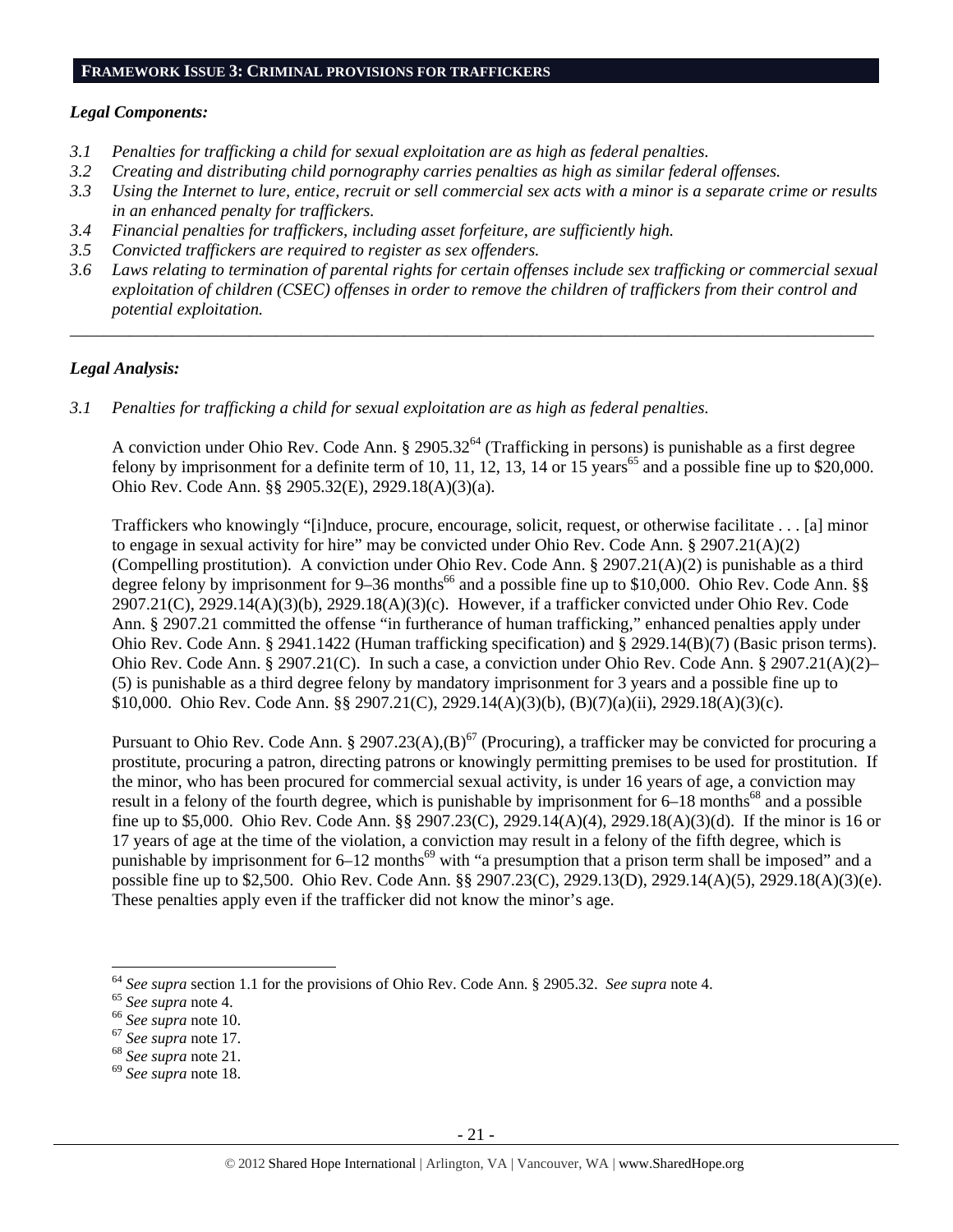Traffickers also may be convicted under Ohio Rev. Code Ann. § 2907.22(A) (Promoting prostitution).<sup>70</sup> Where the victim is a minor, a conviction under Ohio Rev. Code Ann. § 2907.22(A) is punishable as a third degree felony by imprisonment for 9–36 months and a possible fine up to \$10,000. Ohio Rev. Code Ann. §§ 2907.22(B), 2929.14(A)(3)(b), 2929.18(A)(3)(c). If a trafficker convicted under Ohio Rev. Code Ann. § 2907.22 committed the offense "in furtherance of human trafficking," enhanced penalties apply pursuant to Ohio Rev. Code Ann. § 2941.1422 and § 2929.14(B)(7). Ohio Rev. Code Ann. § 2907.22(B). In such a case, a conviction under Ohio Rev. Code Ann. § 2907.22 is punishable as a third degree felony by mandatory imprisonment for 3 years and a possible fine up to \$10,000. Ohio Rev. Code Ann. §§ 2907.22(B), 2929.14(A)(3)(b), (B)(7)(a)(ii), 2929.18(A)(3)(c).

Because Ohio Rev. Code Ann. § 2905.32 and Chapter 2907 of the Revised Code are allied offenses, a trafficker may not be convicted under Ohio Rev. Code Ann. § 2907.21 (Compelling prostitution), § 2907.22(A) (Promoting prostitution) or § 2907.23(A),(B)<sup>71</sup> (Procuring) if also convicted under Ohio Rev. Code Ann. § 2905.32 (Trafficking in persons) for the same conduct involving the same victim. Ohio Rev. Code Ann. §  $2905.32(D).^{72}$ 

Traffickers also may face prosecution under Ohio's laws relating to money laundering. Ohio Rev. Code Ann. § 1315.55(A) states,

(1) No person shall conduct or attempt to conduct a transaction<sup>73</sup> knowing that the property<sup>74</sup> involved in the transaction is the proceeds of some form of unlawful activity with the purpose of committing or furthering the commission of corrupt activity.<sup>75</sup>

(2) No person shall conduct or attempt to conduct a transaction knowing that the property involved in the transaction is the proceeds of some form of unlawful activity<sup>76</sup> with the intent to conceal or disguise the nature, location, source, ownership, or control of the property or the intent to avoid a transaction reporting requirement under section 1315.53 [Duty to report transactions, keep records; money laundering prohibitions] of the Revised Code or federal law.

(3) No person shall conduct or attempt to conduct a transaction with the purpose to promote, manage, establish, carry on, or facilitate the promotion, management, establishment, or carrying on of corrupt activity.

(4) No person shall conduct or structure or attempt to conduct or structure a transaction that involves the proceeds of corrupt activity that is of a value greater than ten thousand dollars if the person knows or has reasonable cause to know that the transaction involves the proceeds of corrupt activity.

(5) No person shall conduct or attempt to conduct a transaction that involves what has been represented to the person by a law enforcement officer or another person at the direction of or with the approval of a law enforcement officer to be the proceeds of corrupt activity or property used to conduct or facilitate

<sup>&</sup>lt;sup>70</sup> See supra section 1.2 for the provisions of Ohio Rev. Code Ann. § 2907.22(A).<br><sup>71</sup> See supra note 17.<br><sup>72</sup> See supra note 4.<br><sup>73</sup> Ohio Rev. Code Ann. § 1315.51(L) (Definitions) defines a "transaction" to include "a p pledge, investment, gift, transfer, transmission, delivery, deposit, withdrawal, payment, transfer between accounts, exchange of currency, extension of credit, purchase or sale of a payment instrument, use of a safe deposit box, or any other acquisition or disposition of property."

<sup>&</sup>lt;sup>74</sup> Ohio Rev. Code Ann. § 1315.51(I) defines "property" as "anything of value and includes an interest in property, including a benefit, privilege, claim, or right with respect to anything of value, whether real or personal, tangible or intangible."

<sup>&</sup>lt;sup>75</sup> Ohio Rev. Code Ann. § 1315.51(B) provides that "'[c]orrupt activity' has the same meaning as in section 2923 of the Revised Code." *See supra* section 3.1 for the definition of "corrupt activity" provided in Ohio Rev. Code Ann. § 2923.31(I).

<sup>&</sup>lt;sup>76</sup> Ohio Rev. Code Ann. § 1315.51(O) defines "unlawful activity" as "an act that is a criminal offense in the state in which the act is committed and, if the act is committed in a state other than this state, would be a criminal offense if committed in this state."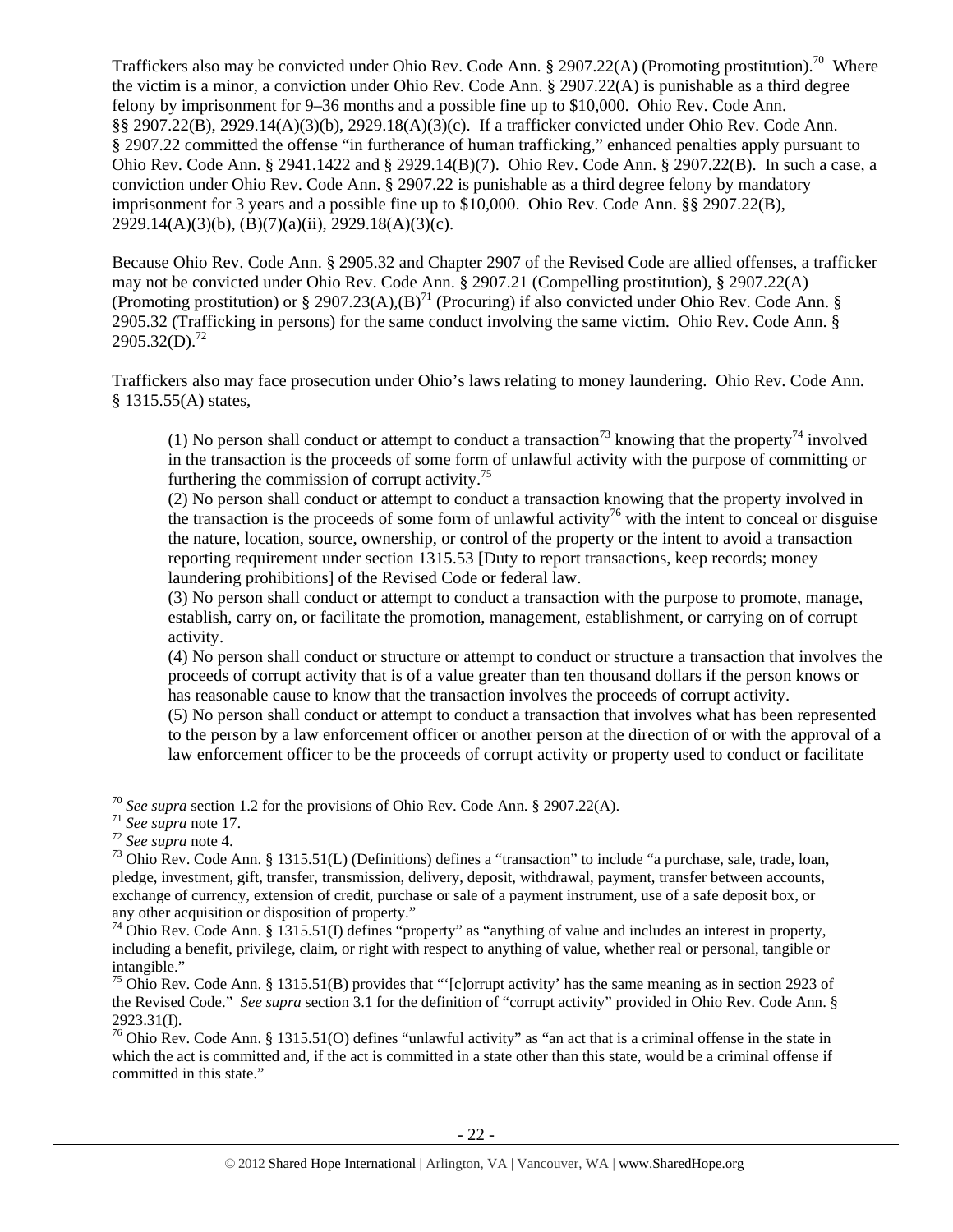corrupt activity with the intent to promote, manage, establish, carry on, or facilitate promotion, management, establishment, or carrying on of corrupt activity, to conceal or disguise the nature, location, source, ownership, or control of the property believed to be the proceeds of corrupt activity, or to avoid a transaction reporting requirement under section 1315.53 of the Revised Code or federal law.

A conviction under Ohio Rev. Code Ann. § 1315.55(A) is punishable as a third degree felony by imprisonment for 9–36 months and a possible fine of the greater of \$7,500 or up to "twice the value of the property involved," and a possible additional fine of up to 3 times the "value of the property involved in the transaction," which will "be paid to the state treasury to the credit of the general revenue fund." Ohio Rev. Code Ann. §§ 1315.99(C), 1315.55(B), 2929.14(A)(3)(b).

In comparison, if the victim is under the age of 14, a conviction under the Trafficking Victims Protection Act  $(TVPA)<sup>77</sup>$  for child sex trafficking is punishable by 15 years to life imprisonment and a fine not to exceed \$250,000. 18 U.S.C. §§ 1591(b)(1), 3559(a)(1), 3571(b)(3). If the victim is between the ages of 14–17, a conviction is punishable by 10 years to life imprisonment and a fine not to exceed \$250,000. 18 U.S.C. §§ 1591(b)(2), 3559(a)(1), 3571(b)(3). A conviction is punishable by mandatory life imprisonment, however, if the trafficker has a prior conviction for a federal sex offense<sup>78</sup> against a minor.

## *3.2 Creating and distributing child pornography carries penalties as high as similar federal offenses.*

Both the creation and distribution of child pornography is criminalized under Ohio law. Ohio Rev. Code Ann.  $§$  2907.321(A)(1)–(4), (6) (Pandering obscenity involving a minor) states,

No person, with knowledge of the character of the material or performance involved, shall do any of the following:

(1) Create, reproduce, or publish any obscene material that has a minor as one of its participants or portrayed observers;

(2) Promote or advertise for sale or dissemination; sell, deliver, disseminate, display, exhibit, present, rent, or provide; or offer or agree to sell, deliver, disseminate, display, exhibit, present, rent, or provide, any obscene material that has a minor as one of its participants or portrayed observers;

(3) Create, direct, or produce an obscene performance that has a minor as one of its participants; (4) Advertise or promote for presentation, present, or participate in presenting an obscene performance that has a minor as one of its participants;

. . .

(6) Bring or cause to be brought into this state any obscene material that has a minor as one of its participants or portrayed observers.

A conviction under Ohio Rev. Code Ann. § 2907.321(A)(1)–(4), (6) is punishable as a second degree felony by imprisonment for 2–8 years and a possible fine up to \$15,000. Ohio Rev. Code Ann. §§ 2907.321(C), 2929.14(A)(2), 2929.18(A)(3)(b).

Similarly, Ohio Rev. Code Ann. § 2907.322(A)(1)–(4), (6) (Pandering sexually oriented matter involving a minor) states,

No person, with knowledge of the character of the material or performance involved, shall do any of the following:

(1) Create, record, photograph, film, develop, reproduce, or publish any material that shows a minor participating or engaging in sexual activity, masturbation, or bestiality;

<sup>&</sup>lt;sup>77</sup> See supra note 49.

<sup>77</sup> *See supra* note 49. 78 *See supra* note 50.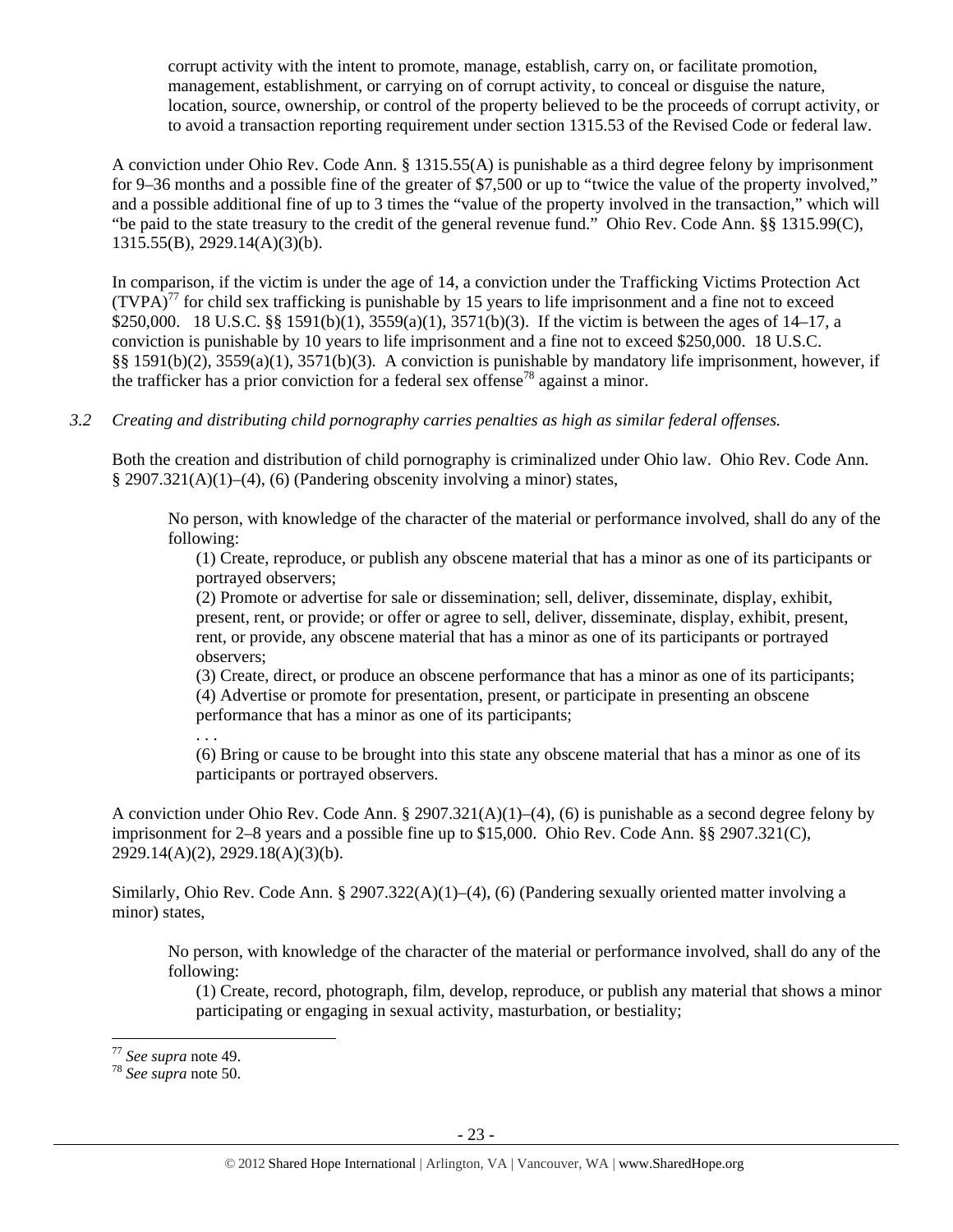(2) Advertise for sale or dissemination, sell, distribute, transport, disseminate, exhibit, or display any material that shows a minor participating or engaging in sexual activity, masturbation, or bestiality;

(3) Create, direct, or produce a performance that shows a minor participating or engaging in sexual activity, masturbation, or bestiality;

(4) Advertise for presentation, present, or participate in presenting a performance that shows a minor participating or engaging in sexual activity, masturbation, or bestiality;

. . .

 (6) Bring or cause to be brought into this state any material that shows a minor participating or engaging in sexual activity, masturbation, or bestiality, or bring, cause to be brought, or finance the bringing of any minor into or across this state with the intent that the minor engage in sexual activity, masturbation, or bestiality in a performance or for the purpose of producing material containing a visual representation depicting the minor engaged in sexual activity, masturbation, or bestiality.

A conviction under Ohio Rev. Code Ann. § 2907.322(A)(1)–(4), (6) is punishable as a second degree felony by imprisonment for 2–8 years and a possible fine up to \$15,000. Ohio Rev. Code Ann. §§ 2907.322(C), 2929.14(A)(2), 2929.18(A)(3)(b).

Additionally, Ohio Rev. Code Ann. § 2907.323(A)(1) (Illegal use of minor in nudity-oriented material or performance) states,

No person shall do any of the following:

(1) Photograph any minor who is not the person's child or ward in a state of nudity, or create, direct, produce, or transfer any material or performance that shows the minor in a state of nudity, unless both of the following apply:

(a) The material or performance is, or is to be, sold, disseminated, displayed, possessed, controlled, brought or caused to be brought into this state, or presented for a bona fide artistic, medical, scientific, educational, religious, governmental, judicial, or other proper purpose, by or to a physician, psychologist, sociologist, scientist, teacher, person pursuing bona fide studies or research, librarian, member of the clergy, prosecutor, judge, or other person having a proper interest in the material or performance;

(b) The minor's parents, guardian, or custodian consents in writing to the photographing of the minor, to the use of the minor in the material or performance, or to the transfer of the material and to the specific manner in which the material or performance is to be used.

A conviction under Ohio Rev. Code Ann. § 2907.323(A)(1), (2) is punishable as a second degree felony by imprisonment for 2–8 years and a possible fine up to \$15,000. Ohio Rev. Code Ann. §§ 2907.323(B), 2929.14(A)(2), 2929.18(A)(3)(b).<sup>79</sup>

Traffickers may also be convicted under Ohio Rev. Code Ann. § 2919.22(B)(5) (Endangering children), which states,

No person shall do any of the following to a child under eighteen years of age . . .

. . . (5) Entice, coerce, permit, encourage, compel, hire, employ, use, or allow the child to act, model, or in any other way participate in, or be photographed for, the production, presentation, dissemination, or advertisement of any material or performance that the

  $79$  Ohio Rev. Code Ann. § 2941.1422 (Human trafficking specification) may be applicable to impose enhanced penalties upon conviction. *See supra* note 12 for the text of the provision and Section 1.2 for an explanation of its applicability.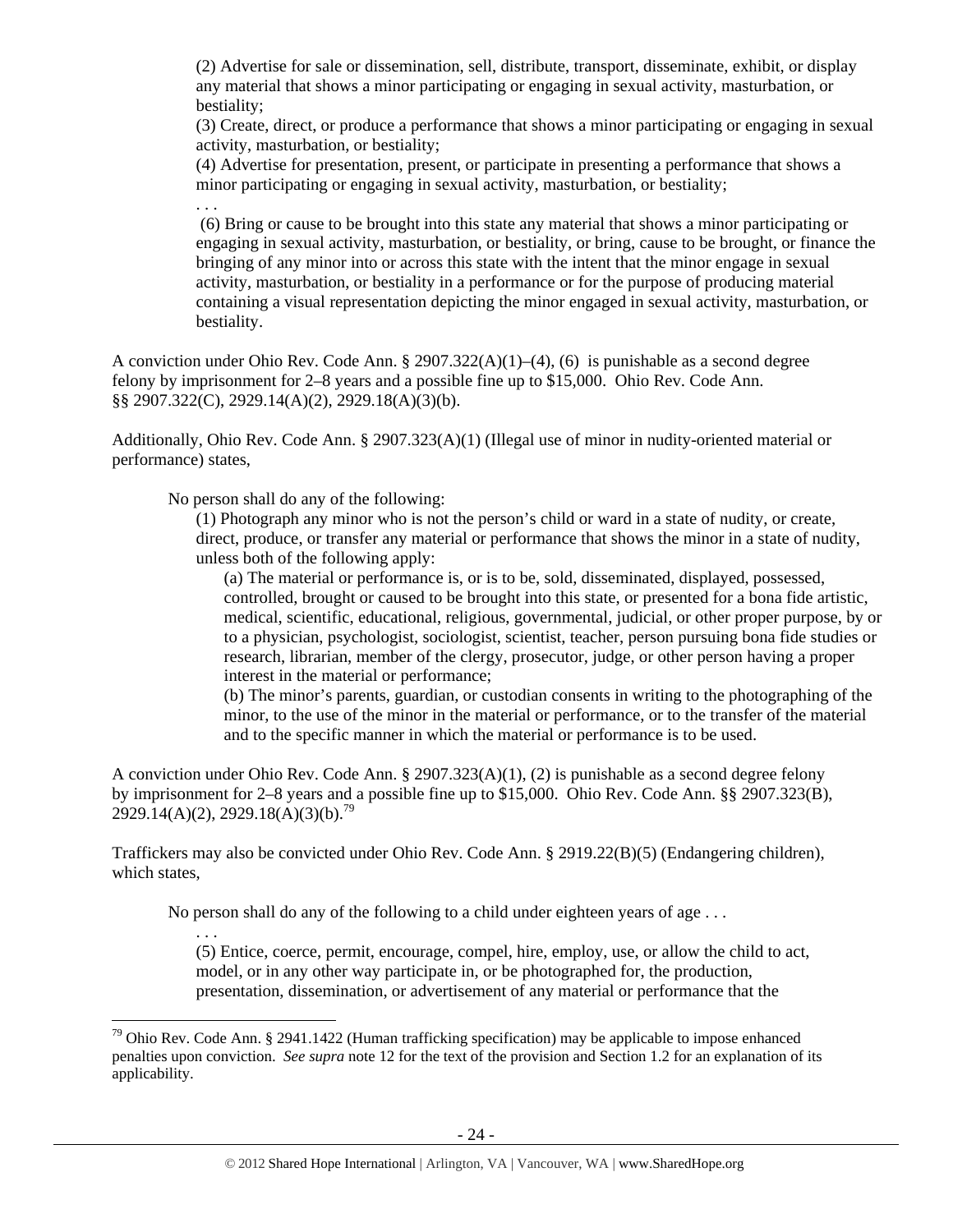offender knows or reasonably should know is obscene, is sexually oriented matter, or is nudity-oriented matter.

A conviction under Ohio Rev. Code Ann. § 2919.22(B)(5) is punishable as a second degree felony punishable by imprisonment for 2–8 years and a possible fine up to \$15,000. Ohio Rev. Code Ann. §§ 2919.22(E)(4), 2929.14(A)(2), 2929.18(A)(3)(b).

In comparison, if the victim is under the age of 14, a conviction under the TVPA for child sex trafficking is punishable by 15 years to life imprisonment and a fine not to exceed \$250,000. 18 U.S.C. §§ 1591(b)(1),  $3559(a)(1)$ ,  $3571(b)(3)$ . If the victim is between the ages of  $14-17$ , a conviction is punishable by 10 years to life imprisonment and a fine not to exceed \$250,000. 18 U.S.C. §§ 1591(b)(2), 3559(a)(1), 3571(b)(3). A conviction is punishable by mandatory life imprisonment, however, if the trafficker has a prior conviction for a federal sex offense<sup>80</sup> against a minor. Additionally, a federal conviction for distribution of child pornography<sup>81</sup> is generally punishable by imprisonment for  $5-20$  years and a fine not to exceed \$250,000.<sup>82</sup> Subsequent convictions, however, are punishable by imprisonment up to 40 years and a fine not to exceed \$250,000.<sup>83</sup>

## *3.3 Using the Internet to lure, entice, recruit or sell commercial sex acts with a minor is a separate crime or results in an enhanced penalty for traffickers.*

Although Ohio Rev. Code Ann. § 2907.07(C), (D) (Importuning)<sup>84</sup> makes it illegal to use the Internet to solicit a child under 16 to engage in sexual activity, Ohio Rev. Code Ann. § 2907.07(C), (D) is most likely inapplicable to traffickers because Ohio Rev. Code Ann. § 2907.07(C), (D) requires the offender, and not a third party, to engage in the sexual activity with the minor. Ohio Rev. Code Ann. § 2907.07(C), (D).

3.3.1 Recommendation: Enact a law that specifically criminalizes recruiting a minor over the Internet for the purpose of committing an offense under Ohio Rev. Code Ann. § 2905.32 (Trafficking in persons) or Ohio's CSEC laws.

## *3.4 Financial penalties for traffickers, including asset forfeiture, are sufficiently high.*

Traffickers may be required to pay fines. Traffickers convicted under Ohio Rev. Code Ann. § 2905.32 (Trafficking in persons) may be ordered to pay up to \$20,000, while those convicted under § 2919.22(B)(5) (Endangering children) may be ordered to pay a possible fine up to \$15,000. Ohio Rev. Code Ann. §§ 2905.32(E), 2907.22(B), 2929.18(A)(3)(b), (c). Traffickers convicted under Ohio Rev. Code Ann. §

<sup>&</sup>lt;sup>80</sup> *See supra* note 50.<br><sup>81</sup> 18 U.S.C. §§ 2252(a)(1), (a)(2), (a)(3) (Certain activities relating to material involving the sexual exploitation of minors),  $2252A(a)(2)$ ,  $(a)(3)$  (Certain activities relating to material constituting or containing child pornography), 1466A(a) (Obscene visual representations of the sexual abuse of children).<br><sup>82</sup> 18 U.S.C. §§ 2252(b) (stating that a conviction under subsection (a)(1), (a)(2), or (a)(3) is punishable by

imprisonment for 5–20 years and a fine), 2252A(b)(1) (a conviction is punishable by imprisonment for 5–20 years and a fine), 1466A(a), (b) (stating that a conviction under subsection (a) is "subject to the penalties provided in section 2252A(b)(1)," imprisonment for 5–20 years and a fine, while a conviction under subsection (b) is "subject to the penalties provided in section 2252A(b)(2)," imprisonment up to 10 years, a fine, or both); *see also* 18 U.S.C. §§ 3559(a)(1) (classifying all of the above listed offenses as felonies), 3571(b)(3) (providing a fine up to \$250,000 for any felony conviction).

<sup>&</sup>lt;sup>83</sup> 18 U.S.C. §§ 2252(b) (stating if a person has a prior conviction under subsection (a)(1), (a)(2), or (a)(3) or a list of other statutes, a conviction is punishable by a fine and imprisonment for 15–40 years), 2252A(b)(1) (stating if a person has a prior conviction under subsection (a)(2), (a)(3), or a list of other statutes, a conviction is punishable by a fine and imprisonment for  $15-40$  years),  $1466A(a)$ , (b) (stating that the penalty scheme for section  $2252A(b)$ applies); *see also* 18 U.S.C. §§ 3559(a)(1) (classifying all of the above listed offenses as felonies), 3571(b)(3) (providing a fine up to \$250,000 for any felony conviction).

See supra section 2.5 for the provisions of Ohio Rev. Code Ann. § 2907.07(C), (D).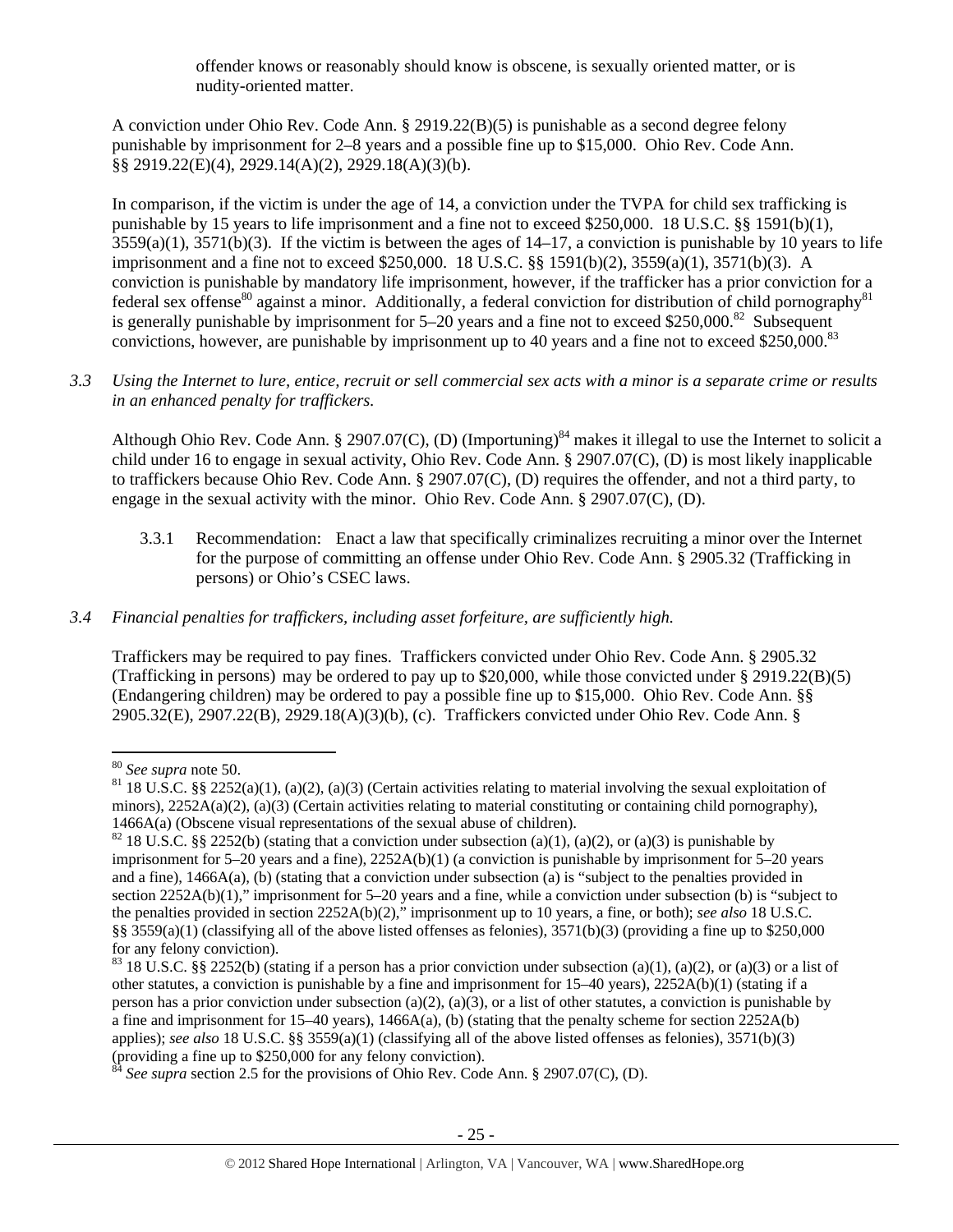2709.21(A)(2) (Compelling prostitution) and § 2907.22(A) (Promoting prostitution) may be ordered to pay fines up to \$10,000, while traffickers convicted under Ohio Rev. Code Ann. § 2907.23(A),(B)<sup>85</sup> (Procuring) face a possible fine up to \$5,000. Ohio Rev. Code Ann. §§ 2907.21(C), 2907.23(C), 2929.14(A)(4), 2929.18(A)(3)(b), (c), (d). If convicted under Ohio Rev. Code Ann. § 1315.55(A) (Additional money laundering prohibitions), a trafficker may be ordered to pay a possible fine of the greater of \$75,000 or up to "twice the value of the property involved," and a possible additional fine of up to 3 times the "value of the property involved in the transaction," which will "be paid to the state treasury to the credit of the general revenue fund." Ohio Rev. Code Ann. §§ 2923.32(B)(2), 2929.18(A)(3)(a), (b), 1315.99(C), 1315.55(B).

Ohio Rev. Code Ann. § 2929.18(B)(8)(a) (Financial sanctions; restitution; reimbursements)<sup>86</sup> requires traffickers convicted of an offense committed in furtherance of human trafficking to make restitution, while traffickers convicted of other crimes also may be ordered to make restitution under Ohio Rev. Code Ann. § 2929.18(A)(1), which states,

[T]he court imposing a sentence upon an offender for a felony may sentence the offender to any financial sanction or combination of financial sanctions authorized under this section . . .

(1) Restitution by the offender to the victim of the offender's crime or any survivor of the victim, in an amount based on the victim's economic loss. If the court imposes restitution, the court shall order that the restitution be made to the victim in open court, to the adult probation department that serves the county on behalf of the victim, to the clerk of courts, or to another agency designated by the court. If the court imposes restitution, at sentencing, the court shall determine the amount of restitution to be made by the offender. If the court imposes restitution, the court may base the amount of restitution it orders on an amount recommended by the victim, the offender, a presentence investigation report, estimates or receipts indicating the cost of repairing or replacing property, and other information, provided that the amount the court orders as restitution shall not exceed the amount of the economic loss suffered by the victim as a direct and proximate result of the commission of the offense.

Traffickers convicted of an offense such as of Ohio Rev. Code Ann. § 2905.32, § 2907.21(A)(2)–(4), and § 2907.22(A) also may be subject to asset forfeiture under Ohio Rev. Code Ann. § 2981.04 (Criminal forfeiture proceedings). Ohio Rev. Code Ann. § 2981.02(A) (Property subject to forfeiture; determination of use or intended use of instrumentality; motor vehicle law exclusion) states that property is subject to forfeiture if it is contraband and proceeds<sup>87</sup> of any offense<sup>88</sup> or any instrumentality "used, or intended to be used, in the commission  $\dots$  of  $\dots$ [a] felony; [a] misdemeanor, when forfeiture is specifically authorized by a section of the Revised Code or by a municipal ordinance that creates the offense or sets forth its penalties; [or an] attempt to commit, complicity in committing, or a conspiracy to commit an offense of the type described in divisions  $(A)(3)(a)$  and (b) of this section." Ohio Rev. Code Ann. § 2981.02(A)(1)-(3).

<sup>&</sup>lt;sup>85</sup> *See supra* note 17.<br><sup>86</sup> *See supra* section 2.8 for the provisions of Ohio Rev. Code Ann. § 2929.18(B)(8)(a).<br><sup>87</sup> Ohio Rev. Code Ann. § 2981.01(B)(11) states,

<sup>(11) &</sup>quot;Proceeds" means both of the following:

<sup>(</sup>a) In cases involving unlawful goods, services, or activities, "proceeds" means any property derived directly or indirectly from an offense. "Proceeds" may include, but is not limited to, money or any other means of exchange. "Proceeds" is not limited to the net gain or profit realized from the offense. (b) In cases involving lawful goods or services that are sold or provided in an unlawful manner, "proceeds" means the amount of money or other means of exchange acquired through the illegal transactions resulting in the forfeiture, less the direct costs lawfully incurred in providing the goods or services. The lawful costs deduction does not include any part of the overhead expenses of, or income taxes paid by, the entity providing the goods or services. The alleged offender or delinquent child has the burden to prove that any costs are lawfully incurred. 88 *See supra* note 58 for the definition of "offense."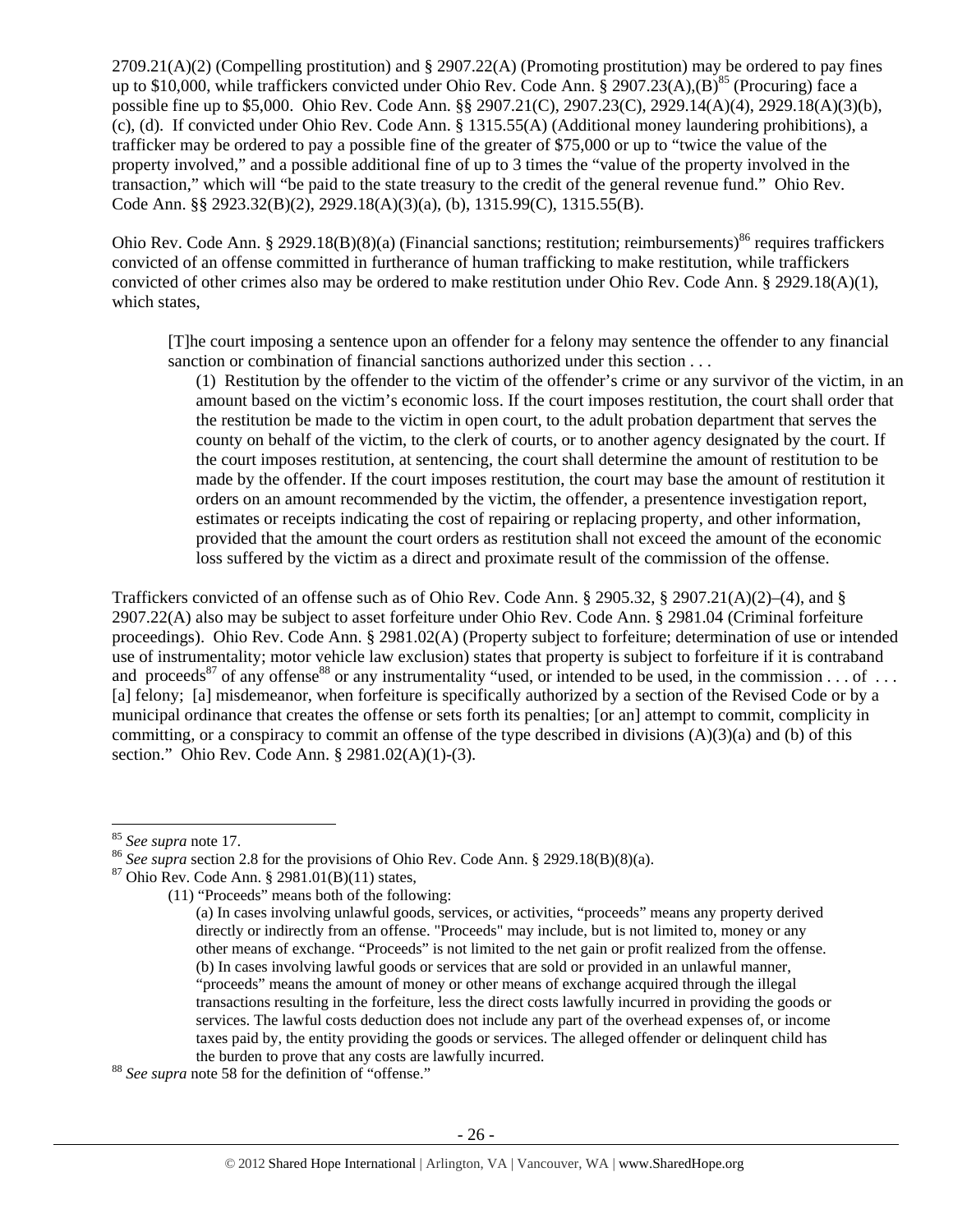Seizure of this property is governed by Ohio Rev. Code Ann. §2981.06 (Seizure of forfeited or other property – disposition) which states in subsection (A),

Upon the entry of a forfeiture order under section 2981.04 or 2981.05 of the Revised Code, if necessary, the court shall order an appropriate law enforcement officer to seize the forfeited property on conditions that the court considers proper.

Property may be forfeited pursuant to a criminal process in Ohio Rev. Code Ann. §2981.04 or a civil process in Ohio Rev. Code Ann. §2981.05. Disposal of forfeited property is governed by Ohio Rev. Code Ann. § 2981.12, which outlines differing disposals for a variety of property types.

#### *3.5 Convicted traffickers are required to register as sex offenders.*

Traffickers will be required to register as Tier I sex offenders/child-victim offenders if convicted under Ohio Rev. Code Ann. § 2907.22 (Promoting prostitution). Ohio Rev. Code Ann. § 2950.01(E)(1)(a). <sup>89</sup> If convicted under Ohio Rev. Code Ann. § 2907.21 (Compelling prostitution), § 2905.32 (Trafficking in persons), § 2907.321 (Pandering obscenity involving minor), or § 2907.322 (Pandering sexually oriented matter involving a minor), traffickers will have to register as Tier II sex offenders/child-victim offenders. Ohio Rev. Code Ann. §  $2950.01(F)(1)(g)$ .

Ohio Rev. Code Ann. § 2950.04(A)(1)(a) (Duty to register and comply with registration requirements) requires a person convicted of a "sexually oriented offense" to register as a sex offender. Ohio Rev. Code Ann. § 2950.01(A) (Definitions)<sup>90</sup> defines a sexually oriented offenses to include convictions under Ohio Rev. Code Ann. § 2905.32, § 2907.21, § 2907.22, § 2907.321, and § 2907.322.

*3.6 Laws relating to termination of parental rights for certain offenses include sex trafficking or commercial sexual exploitation of children (CSEC) offenses in order to remove the children of traffickers from their control and potential exploitation.* 

While convictions for certain enumerated crimes constitute grounds for the termination of parental rights, Ohio Rev. Code Ann. § 2905.32 (Trafficking in persons) is not included among those crimes. Ohio Admin. Code § 5101:2-42-95(A)(1)(a) (Obtaining permanent custody: termination of parental rights) states,

Unless the public children services agency (PCSA) or private child placing agency (PCPA) has compelling reasons for not pursuing a request for permanent custody of a child, the agency, pursuant to section 2151.413 [Motion requesting permanent custody] of the Revised Code, shall petition the court that issued the current order of disposition to request permanent custody of a child when any of the following conditions are present:

(1) A court of competent jurisdiction has determined that the parent from whom the child was removed has:

(a) Been convicted of or pleaded guilty to one of the following:

. . . .

(iv) An offense under section 2907.02 (rape), 2907.03 (sexual battery), 2907.04 (sexual corruption of a minor), 2907.05 (gross sexual imposition), or 2907.06 (sexual imposition) of the Revised Code or under existing or former law of this state, any other state, or the United States that is substantially equivalent to an offense described in those sections and the victim of the offense is the child, a sibling of the child, or another child who lived in the parent's household at the time of the offense.

<sup>89</sup> *See supra* note 63.

<sup>&</sup>lt;sup>90</sup> See supra section 2.10 for the text of Ohio Rev. Code Ann. § 2950.01(A).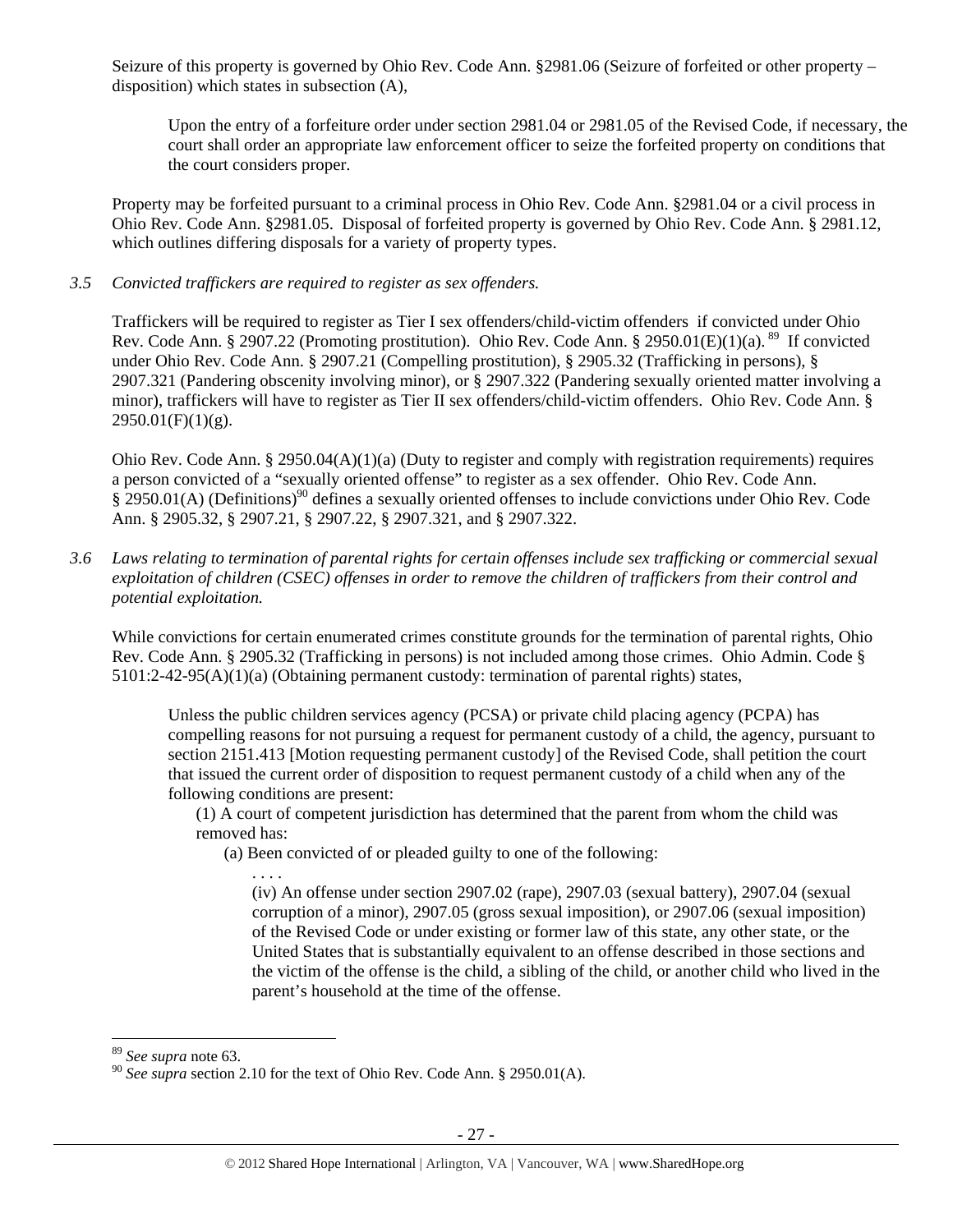(v) A conspiracy or attempt to commit, or complicity to committing, an offense described in paragraph  $(A)(1)(a)(i)$  or  $(A)(1)(a)(iv)$  of this rule.

3.6.1 Recommendation: Amend Ohio Admin. Code § 5101:2-42-95(A)(1)(a) (Obtaining permanent custody: termination of parental rights) to include convictions under Ohio Rev. Code Ann. § 2905.32 (Trafficking in persons) when the sex trafficking victim is a minor and Ohio's CSEC crimes as grounds for termination of parental rights.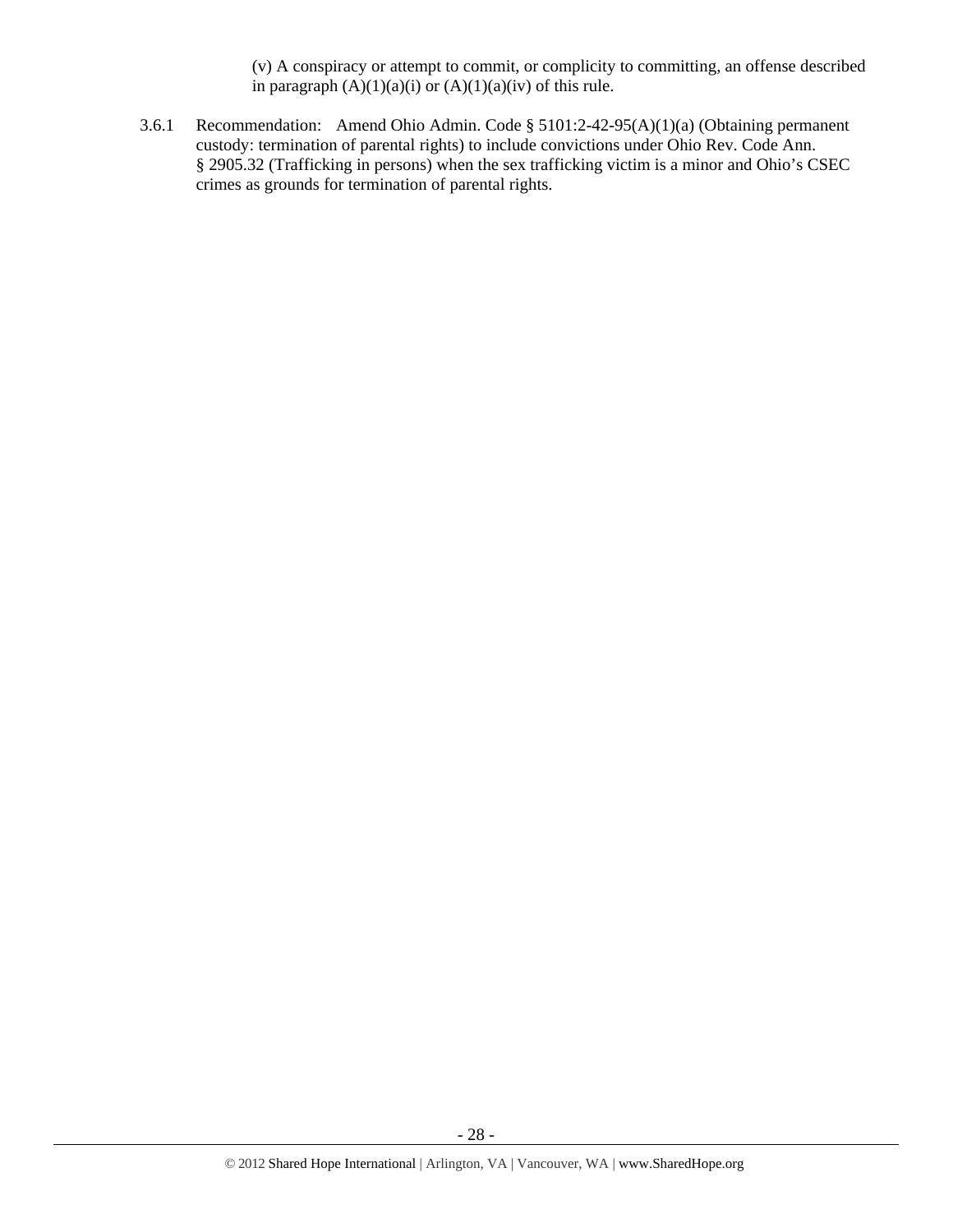#### *Legal Components:*

- *4.1 The acts of assisting, enabling, or financially benefitting from child sex trafficking are included as criminal offenses in the state sex trafficking statute.*
- *4.2 Financial penalties, including asset forfeiture laws, are in place for those who benefit financially from or aid and assist in committing domestic minor sex trafficking.*

*\_\_\_\_\_\_\_\_\_\_\_\_\_\_\_\_\_\_\_\_\_\_\_\_\_\_\_\_\_\_\_\_\_\_\_\_\_\_\_\_\_\_\_\_\_\_\_\_\_\_\_\_\_\_\_\_\_\_\_\_\_\_\_\_\_\_\_\_\_\_\_\_\_\_\_\_\_\_\_\_\_\_\_\_\_\_\_\_\_\_\_\_\_\_* 

- *4.3 Promoting and selling child sex tourism is illegal.*
- *4.4 Promoting and selling child pornography is illegal.*

#### *Legal Analysis:*

*4.1 The acts of assisting, enabling, or financially benefitting from child sex trafficking are included as criminal offenses in the state sex trafficking statute.* 

Ohio Rev. Code Ann. § 2905.32 (Trafficking in persons) does not criminalize assisting, enabling, or financially benefitting from domestic minor sex trafficking, but may apply to facilitators who knowingly "harbor" or "transport . . . another person knowing that the person will be subjected to involuntary servitude or be compelled to engage in sexual activity for hire . . . ." A conviction under Ohio Rev. Code Ann. § 2905.32<sup>91</sup> is punishable as a first degree felony by imprisonment for 10–15 years and a possible fine up to \$20,000. Ohio Rev. Code Ann. §§ 2905.32(E), 2929.18(A)(3)(b).

Pursuant to Ohio Rev. Code Ann. § 2907.23(A),(B)<sup>92</sup> (Procuring), a facilitator may be convicted for procuring a patron, directing patrons or knowingly permitting premises to be used for prostitution. If the minor, procured for commercial sexual activity, is under 16 years of age, a conviction may result in a felony of the fourth degree, which is punishable by imprisonment for  $6-18$  months<sup>93</sup> and a possible fine up to \$5,000. Ohio Rev. Code Ann. §§ 2907.23(C), 2929.14(A)(4), 2929.18(A)(3)(d). If the minor is 16 or 17 years of age at the time of the violation, a conviction may result in a felony of the fifth degree, which is punishable by imprisonment for 6–12 months<sup>94</sup> with "a presumption that a prison term shall be imposed" and a possible fine up to \$2,500. Ohio Rev. Code Ann. §§ 2929.13(D), 2929.14(A)(5), 2929.18(A)(3)(e). These penalties apply even if the facilitator did not know the age of the minor.

Facilitators who knowingly "[i]nduce, procure, . . . or otherwise facilitate . . . a minor to engage in sexual activity for hire" may be convicted under Ohio Rev. Code Ann. § 2907.21(A)(2) (Compelling prostitution).<sup>95</sup> A conviction under Ohio Rev. Code Ann. § 2907.21(A)(2) is punishable as a third degree felony by imprisonment for 9–36 months<sup>96</sup> and a possible fine up to \$10,000. Ohio Rev. Code Ann. §§ 2907.21(C), 2929.14(A)(3)(b), 2929.18(A)(3)(c). However, if the facilitator convicted under Ohio Rev. Code Ann. § 2907.21(A)(2) committed the offense "in furtherance of human trafficking," enhanced penalties apply under Ohio Rev. Code Ann. § 2941.1422 (Human trafficking specification)<sup>97</sup> and § 2929.14(B)(7) (Basic prison terms). Ohio Rev. Code Ann. § 2907.21(C). In such a case, a conviction under Ohio Rev. Code Ann. § 2907.21(A)(2) is punishable as a third degree felony by mandatory imprisonment for 3 years and a possible fine up to \$10,000. Ohio Rev. Code Ann. §§ 2907.21(C), 2929.14(A)(3)(b), (B)(7)(a)(ii), 2929.18(A)(3)(c).

<sup>&</sup>lt;sup>91</sup> See supra Section 1.1 for the provisions of Ohio Rev. Code Ann. § 2905.32.

<sup>92</sup> *See supra* note 17.

<sup>93</sup> *See supra* note 21.

<sup>&</sup>lt;sup>94</sup> See supra note 19.<br><sup>95</sup> See supra Section 1.2 for a detailed explanation and the text of Ohio Rev. Code Ann. § 2907.21.

<sup>&</sup>lt;sup>96</sup> See supra note 10.<br><sup>97</sup> See supra Section 1.2 for a detailed explanation and the text of Ohio Rev. Code Ann. § 2941.1422.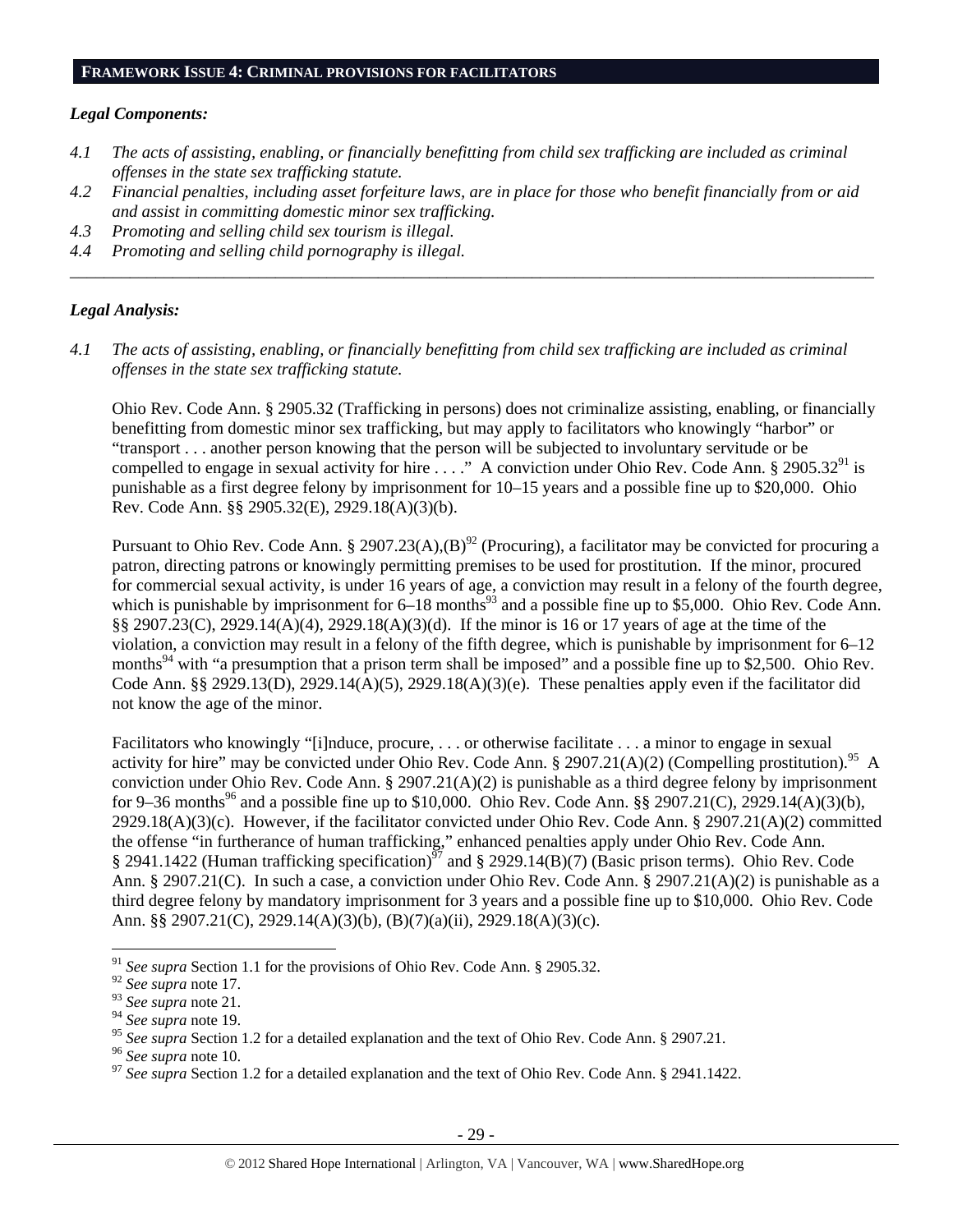Facilitators also may be convicted under Ohio Rev. Code Ann. § 2907.22(A) (Promoting prostitution).<sup>98</sup> Where the victim is a minor,<sup>99</sup> a conviction under Ohio Rev. Code Ann. § 2907.22(A) is punishable as a third degree felony by imprisonment for 9–36 months and a possible fine up to \$10,000. Ohio Rev. Code Ann. §§ 2907.22(B), 2929.14(A)(3)(b), 2929.18(A)(3)(c). If a facilitator convicted under Ohio Rev. Code Ann. § 2907.22(A) committed the offense "in furtherance of human trafficking," enhanced penalties apply pursuant to Ohio Rev. Code Ann. § 2941.1422 and § 2929.14(B)(7). In such a case, a conviction under Ohio Rev. Code Ann. § 2907.22(A) is punishable as a third degree felony by mandatory imprisonment for 3 years and a possible fine up to \$10,000. Ohio Rev. Code Ann. §§ 2907.22(B), 2929.14(A)(3)(b), (B)(7)(a)(ii), 2929.18(A)(3)(c).

Pursuant to Ohio Rev. Code Ann. § 2921.32(A)<sup>100</sup> (Obstructing justice), no person will "hinder the discovery, apprehension, prosecution, conviction, or punishment of another for crime or to assist another to benefit from the commission of a crime." If the crime is trafficking in persons, obstructing justice is a felony of the second degree, which is punishable by imprisonment for 2–8 years and a possible fine up to \$15,000. Ohio Rev. Code Ann. §§ 2921.32(C)(6), 2929.14(A)(2), 2929.18(A)(3)(b).

Facilitators also may face prosecution under Ohio's laws relating to money laundering. Ohio Rev. Code Ann. § 1315.55(A).<sup>101</sup> A conviction under Ohio Rev. Code Ann. § 1315.55(A) (Additional money laundering prohibitions) is punishable as a third degree felony by imprisonment for 9–36 months and a possible fine of the greater of \$7,500 or up to "twice the value of the property involved," and a possible additional fine of up to 3 times the "value of the property involved in the transaction," which will "be paid to the state treasury to the credit of the general revenue fund." Ohio Rev. Code Ann. §§ 1315.99(C), 1315.55(B), 2929.14(A)(3)(b).

- 4.1.1 Recommendation: Amend Ohio Rev. Code Ann. § 2905.32 (Trafficking in persons) to include assisting, enabling, or financially benefitting from domestic minor sex trafficking.
- *4.2 Financial penalties, including asset forfeiture laws, are in place for those who benefit financially from or aid and assist in committing domestic minor sex trafficking.*

Facilitators may be required to pay fines. Facilitators convicted under Ohio Rev. Code Ann. § 2905.32 (Trafficking in persons) may be ordered to pay a possible fine up to \$20,000, while facilitators convicted under Ohio Rev. Code Ann. § 2709.21(A)(2) (Compelling prostitution) and § 2907.22(A) (Promoting prostitution) may be ordered to pay fines up to \$10,000. Ohio Rev. Code Ann. §§ 2905.32(E), 2907.21(C), 2907.22(B), 2929.18(A)(3)(b), (c). Persons convicted under Ohio Rev. Code Ann. § 2923.32 (Engaging in a pattern of corrupt activity; forfeiture) face a possible fine up to \$20,000 or 3 times the greater of "the gross value gained" or "the gross loss caused," and may be ordered to pay court and investigation costs, while those convicted under Ohio Rev. Code Ann. § 1315.55(A) (Additional money laundering prohibitions) may be ordered to pay a possible fine of the greater of \$7,500 or up to "twice the value of the property involved," and a possible additional fine of up to 3 times the "value of the property involved in the transaction," which will "be paid to the state treasury to the credit of the general revenue fund." Ohio Rev. Code Ann. §§ 2923.32(B)(2), 2929.18(A)(3)(a), (b), 1315.99(C), 1315.55(B).

Ohio Rev. Code Ann. § 2929.18(B)(8)(a) (Financial sanctions; restitution; reimbursements)<sup>102</sup> requires facilitators convicted of an offense committed in furtherance of human trafficking to make restitution, while traffickers

<sup>&</sup>lt;sup>98</sup> See supra Section 1.2 for the provisions of Ohio Rev. Code Ann. § 2907.22(A).<br><sup>99</sup> See supra note 15 for the text of Ohio Rev. Code Ann. § 2907.22(B).<br><sup>100</sup> Here and elsewhere in this report that Ohio Rev. Code Ann. reflect the amendments added by the passage of House Bill 262. H.B. 262. 2012 Leg., 129th Gen. Assemb. (Effective June 27, 2012).<br> $^{101}$  See supra Section 3.1 for the provisions of Ohio Rev. Code Ann. § 1315.55.

<sup>&</sup>lt;sup>102</sup> See supra Section 3.4 for the provisions of Ohio Rev. Code Ann. § 2929.18(B)(8)(a).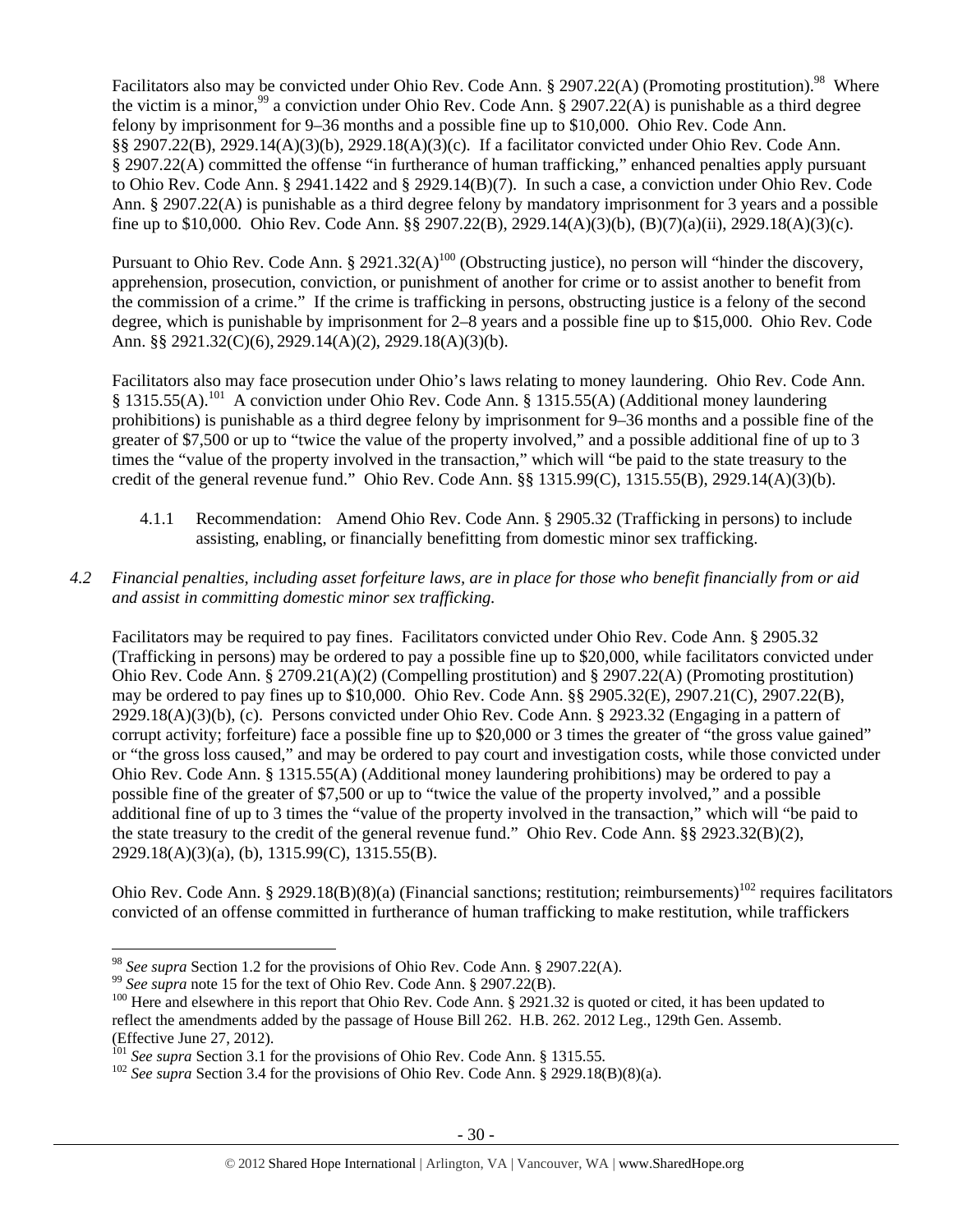convicted of other crimes also may be ordered to make restitution under Ohio Rev. Code Ann. § 2929.18(A)(1) for a "victim's economic loss."

Facilitators convicted of an offense<sup>103</sup> such as Ohio Rev. Code Ann. § 2905.32, § 2907.21(A)(2), or § 2907.22(A) also may be subject to asset forfeiture under Ohio Rev. Code Ann. § 2981.04 (Criminal forfeiture proceedings). Ohio Rev. Code Ann. § 2981.02(A) (Property subject to forfeiture; determination of use or intended use of instrumentality; motor vehicle law exclusion) states that property is subject to forfeiture if it is contraband and proceeds<sup>104</sup> of any offense<sup>105</sup> and any instrumentality "used, or intended to be used, in the commission . . . of . . . [a] felony; [a] misdemeanor, when forfeiture is specifically authorized by a section of the Revised Code or by a municipal ordinance that creates the offense or sets forth its penalties; [or an] attempt to commit, complicity in committing, or a conspiracy to commit an offense of the type described in divisions  $(A)(3)(a)$  and (b) of this section." Ohio Rev. Code Ann. § 2981.02(A)(1)-(3).

Seizure of this property is governed by Ohio Rev. Code Ann. §2981.06 (Seizure of forfeited or other property disposition) which states in subsection (A),

Upon the entry of a forfeiture order under section 2981.04 or 2981.05 of the Revised Code, if necessary, the court shall order an appropriate law enforcement officer to seize the forfeited property on conditions that the court considers proper.

Property may be forfeited pursuant to a criminal process in Ohio Rev. Code Ann. §2981.04 or a civil process in Ohio Rev. Code Ann. §2981.05. Disposal of forfeited property is governed by Ohio Rev. Code Ann. § 2981.12, which outlines differing disposals for a variety of property types. Additionally, Ohio Rev. Code Ann. §  $2923.32(B)(3)^{106}$  expressly requires facilitators convicted of engaging in a pattern of corrupt activity to forfeit property "used in the course of," or "derived from," a violation of Ohio Rev. Code Ann. § 2923.32.

*4.3 Promoting and selling child sex tourism is illegal.* 

Ohio does not specifically prohibit child sex tourism.

- 4.3.1 Recommendation: Enact a law that specifically prohibits selling or offering to sell travel services that include or facilitate travel for the purpose of engaging in commercial sexual exploitation of a minor or prostitution of a minor, if occurring in Ohio.
- *4.4 Promoting and selling child pornography is illegal.*

Ohio criminalizes both promoting and selling child pornography. Ohio Rev. Code Ann. § 2907.321(A)(2), (4) (Pandering obscenity involving a minor) states,

No person, with knowledge of the character of the material or performance involved, shall do any of the following:

. . .

. . .

(2) Promote or advertise for sale or dissemination; sell, deliver, disseminate, display, exhibit, present, rent, or provide; or offer or agree to sell, deliver, disseminate, display, exhibit, present, rent, or provide, any obscene material that has a minor as one of its participants or portrayed observers;

<sup>&</sup>lt;sup>103</sup> See supra note 58.<br><sup>104</sup> See supra note 87 for the definition of "proceeds."<br><sup>105</sup> See supra note 58 for the definition of "offense."<br><sup>106</sup> See supra Section 3.4 for the provisions of Ohio Rev. Code Ann. § 2923.32(B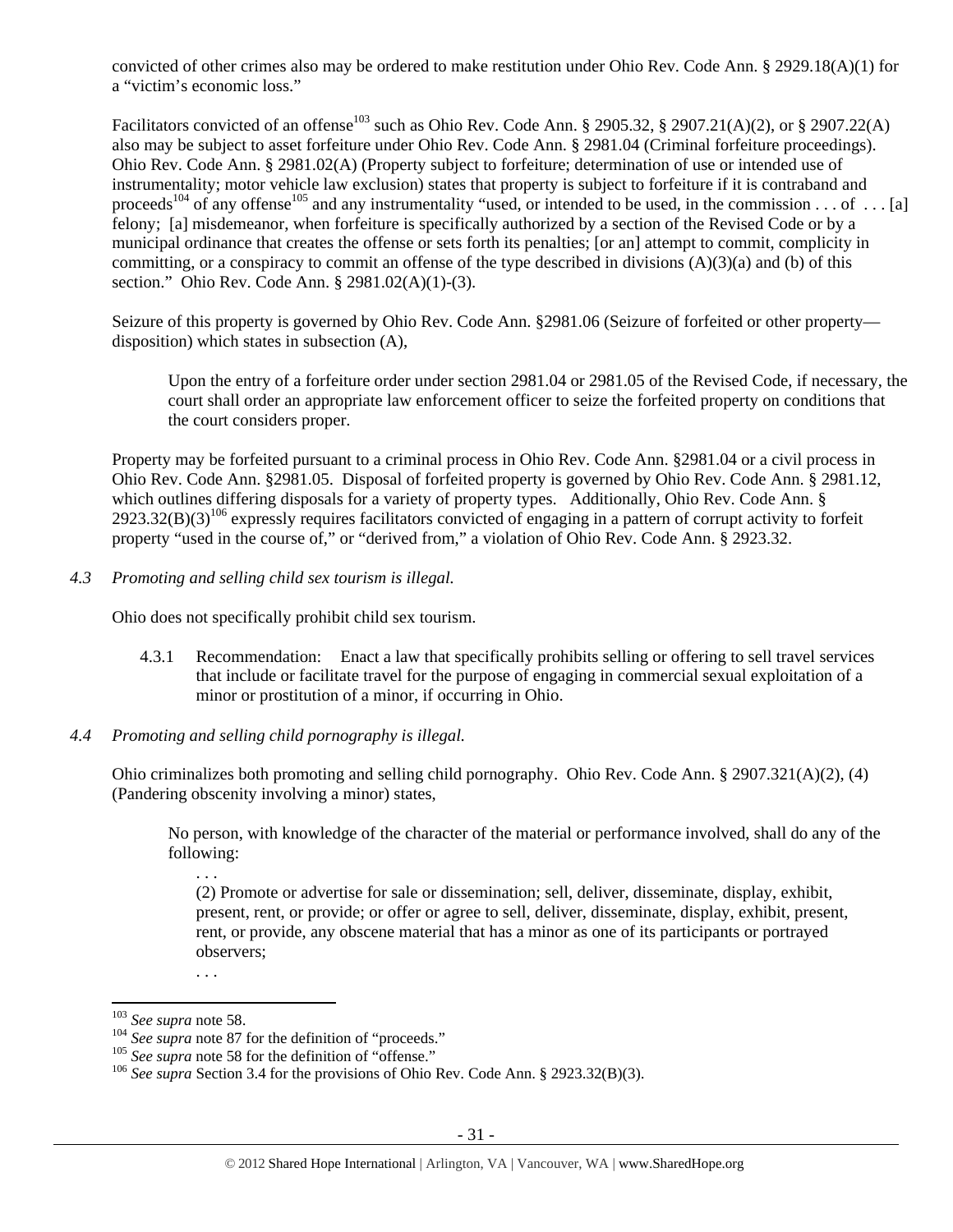(4) Advertise or promote for presentation, present, or participate in presenting an obscene performance that has a minor as one of its participants.

A conviction under Ohio Rev. Code Ann. § 2907.321(A)(2), (4), is punishable as a second degree felony by imprisonment for 2–8 years and a possible fine up to \$15,000. Ohio Rev. Code Ann. §§ 2907.321(C), 2929.14(A)(2), 2929.18(A)(3)(b).

Similarly, Ohio Rev. Code Ann. § 2907.322(A)(2), (4) (Pandering sexually oriented matter involving a minor) states,

No person, with knowledge of the character of the material or performance involved, shall do any of the following:

(2) Advertise for sale or dissemination, sell, distribute, transport, disseminate, exhibit, or display any material that shows a minor participating or engaging in sexual activity, masturbation, or bestiality;

. . .

. . .

(4) Advertise for presentation, present, or participate in presenting a performance that shows a minor participating or engaging in sexual activity, masturbation, or bestiality;

A conviction under Ohio Rev. Code Ann.  $\S 2907.322(A)(1)–(4),(6)$  is punishable as a second degree felony by imprisonment for 2–8 years and a possible fine up to \$15,000. Ohio Rev. Code Ann. §§ 2907.322(C), 2929.14(A)(2), 2929.18(A)(3)(b).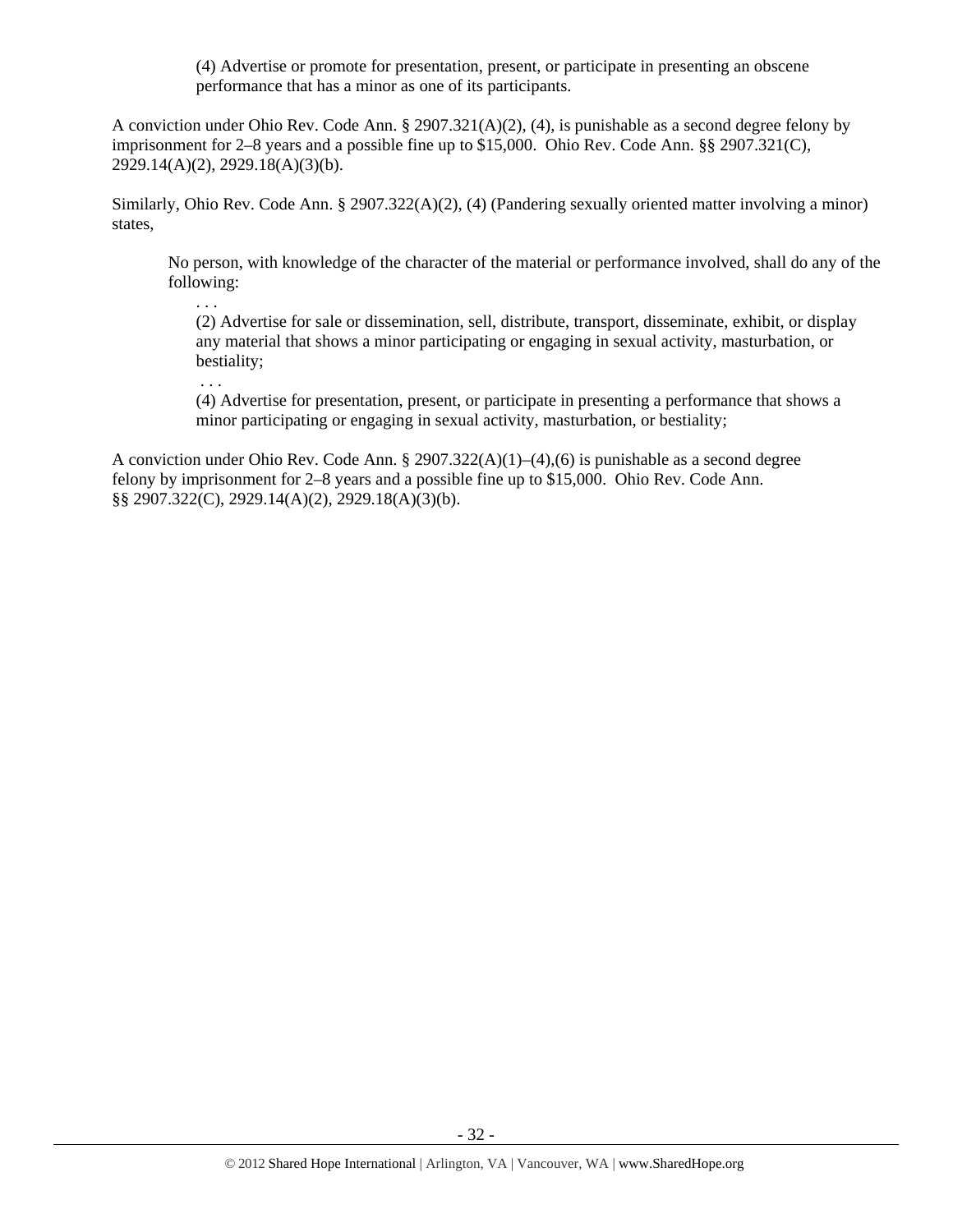#### **FRAMEWORK ISSUE 5: PROTECTIVE PROVISIONS FOR THE CHILD VICTIMS**

#### *Legal Components:*

- *5.1 Statutorily-mandated victim services define "victim" to specifically include victims of domestic minor sex trafficking or commercial sexual exploitation of children (CSEC) to ensure prompt identification and access to victims' rights and services.*
- *5.2 The state sex trafficking statute expressly prohibits a defendant from raising consent of the minor to the commercial sex acts as a defense.*
- *5.3 Prostitution laws apply only to adults, making minors under 18 specifically immune from this offense.*
- *5.4 Child victims of sex trafficking or commercial sexual exploitation are provided with a child protection response, including specialized shelter and services, and are not detained in juvenile detention facilities.*
- *5.5 Commercial sexual exploitation is identified as a type of abuse and neglect within child protection statutes.*
- *5.6 The definition of "caregiver" (or similar term) in the child welfare statutes is broad enough to include a trafficker who has custody or control of a child in order to bring a trafficked child into protection of child protective services.*
- *5.7 Crime victims' compensation is specifically available to a child victim of sex trafficking or commercial sexual exploitation of children (CSEC) without regard to ineligibility factors.*
- *5.8 Victim-friendly procedures and protections are provided in the trial process for minors under 18.*
- *5.9 Expungement or sealing of juvenile delinquency records resulting from arrests or adjudications for prostitution-related offenses committed as a result of, or in the course of, the commercial sexual exploitation of a minor is available within a reasonable time after turning 18.*
- *5.10 Victim restitution and civil remedies for victims of domestic minor sex trafficking or commercial sexual exploitation of children (CSEC) are authorized by law.*
- *5.11 Statutes of limitations for civil and criminal actions for child sex trafficking or commercial sexual exploitation of children (CSEC) offenses are eliminated or lengthened sufficiently to allow prosecutors and victims a realistic opportunity to pursue criminal action and legal remedies.*

*\_\_\_\_\_\_\_\_\_\_\_\_\_\_\_\_\_\_\_\_\_\_\_\_\_\_\_\_\_\_\_\_\_\_\_\_\_\_\_\_\_\_\_\_\_\_\_\_\_\_\_\_\_\_\_\_\_\_\_\_\_\_\_\_\_\_\_\_\_\_\_\_\_\_\_\_\_\_\_\_\_\_\_\_\_\_\_\_\_\_\_\_\_* 

#### *Legal Analysis:*

*5.1 Statutorily-mandated victim services define "victim" to specifically include victims of domestic minor sex trafficking or commercial sexual exploitation of children (CSEC) to ensure prompt identification and access to victims' rights and services.* 

In the context of Ohio statute's chapter of victim's rights, Ohio Rev. Code Ann. § 2930.01(H)(1) (Definitions) defines a "victim" as the following:

A person who is identified as the victim of a crime<sup>107</sup> or specified delinquent act in a police report or in a complaint, indictment, or information that charges the commission of a crime and that provides the basis for the criminal prosecution or delinquency proceeding and subsequent proceedings to which this chapter makes reference.

For purposes of crime victims' compensation, Ohio Rev. Code Ann. § 2743.51(L)(1) (Definitions) defines a victim as including "a person who suffers personal injury or death as a result of . . . [c]riminally injurious conduct."108

one of the following:

 <sup>107</sup> Ohio Rev. Code Ann. § 2930.01(A)(1) defines "crime" in part as "[a] felony." <sup>108</sup> Ohio Rev. Code Ann. § 2743.51(C) defines "criminally injurious conduct" as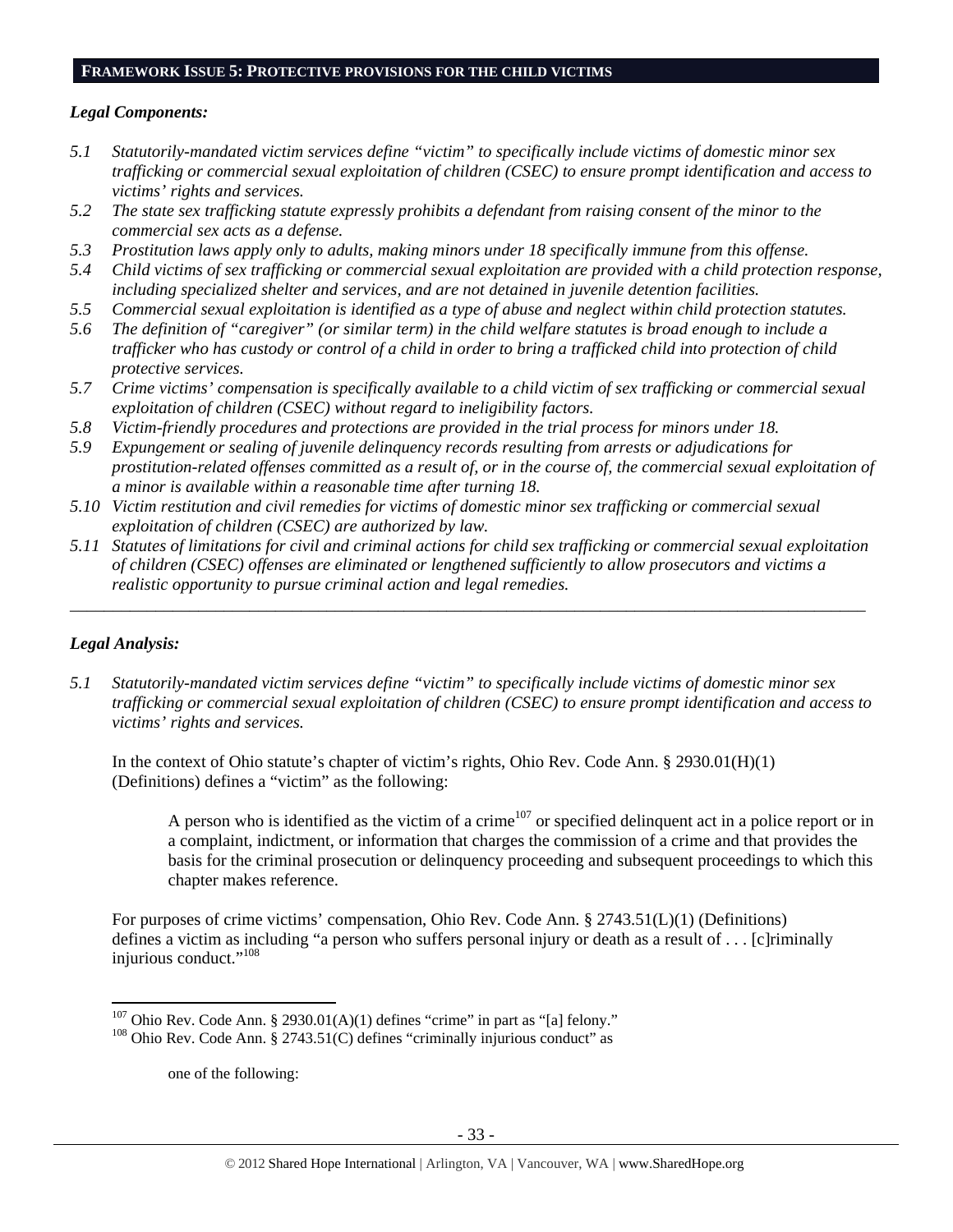*5.2 The state sex trafficking statute expressly prohibits a defendant from raising consent of the minor to the commercial sex acts as a defense.* 

Ohio Rev. Code Ann. § 2905.32 (Trafficking in persons) and Ohio's CSEC laws do not expressly prohibit a defendant from raising a defense that the subject minor consented to the commercial sex act.

- 5.2.1 Recommendation: Enact a provision expressly prohibiting a consent defense to any commercial sexual offense when the victim is a minor.
- *5.3 Prostitution laws apply only to adults, making minors under 18 specifically immune from this offense.*

Ohio Rev. Code Ann. § 2907.25(A) (Prostitution; after positive HIV test) does not make minors immune from prosecution or limit its applicability to adults. Ohio Rev. Code Ann. § 2907.25(A) states, "No person shall engage in sexual activity for hire." A conviction under Ohio Rev. Code Ann. § 2907.25 is punishable as a third degree misdemeanor by imprisonment for up to 60 days and a possible fine up to \$500. Ohio Rev. Code Ann. §§ 2907.25(C)(1), 2929.24(A)(3), 2929.28(A)(2)(a)(iii).

- 5.3.1 Recommendation: Amend Ohio Rev. Code Ann. § 2907.25 (Prostitution; after positive HIV test) to apply only to adults, making minors immune from prosecution. Refer any case of a minor involved in prostitution to Ohio Rev. Code Ann. § 2905.32 (Trafficking in persons).
- *5.4 Child victims of sex trafficking or commercial sexual exploitation are provided with a child protection response, including specialized shelter and services, and are not detained in juvenile detention facilities.*

#### **I. Child Initially Identified as Abused**

Pursuant to Ohio Rev. Code Ann. § 2151.031 (Abused child defined),<sup>109</sup> a sexually exploited child falls within the definition of an abused child. However, even if a child is identified as abused, the definition of "custodian" under Ohio Rev. Code Ann. § 2151.011(12) (Definitions)<sup>110</sup> is not sufficiently broad to involve Child Protective Services in investigations where the child is in the custody or control of a nonfamily trafficker.

A sexually exploited child may be identified as abused by a number of professions who are required to report abuse. Ohio Rev. Code Ann.  $\S 2151.421(A)(1)(a)$  (Duty to report child abuse or neglect; investigation and follow-up procedures) requires attorneys and specified healthcare and education professionals, among others, who have "reasonable cause to suspect based on facts that would cause a reasonable person in a similar position to suspect, that a child under eighteen years of age . . . has suffered

<u> 1989 - Johann Stein, marwolaethau a gweledydd a ganrad y ganrad y ganrad y ganrad y ganrad y ganrad y ganrad</u>

(2) For the purposes of any person described in division (A)(2) of this section, any conduct that occurs or is attempted in another state, district, territory, or foreign country; poses a substantial threat of personal injury or death; and is punishable by fine, imprisonment, or death, or would be so punishable but for the fact that the person engaging in the conduct lacked capacity to commit the crime under the laws of the state, district, territory, or foreign country in which the conduct occurred or was attempted. . . ..

. . . .

<sup>109</sup> See *infra* section 5.5 for a full analysis of child abuse definitions.<br><sup>110</sup> See *infra* Section 5.6 for a full analysis of the definition of "custodian" under the child welfare statutes.

<sup>(1)</sup> For the purposes of any person described in division (A)(1) [Definition of claimant] of this section, any conduct that occurs or is attempted in this state; poses a substantial threat of personal injury or death; and is punishable by fine, imprisonment, or death, or would be so punishable but for the fact that the person engaging in the conduct lacked capacity to commit the crime under the laws of this state. . . .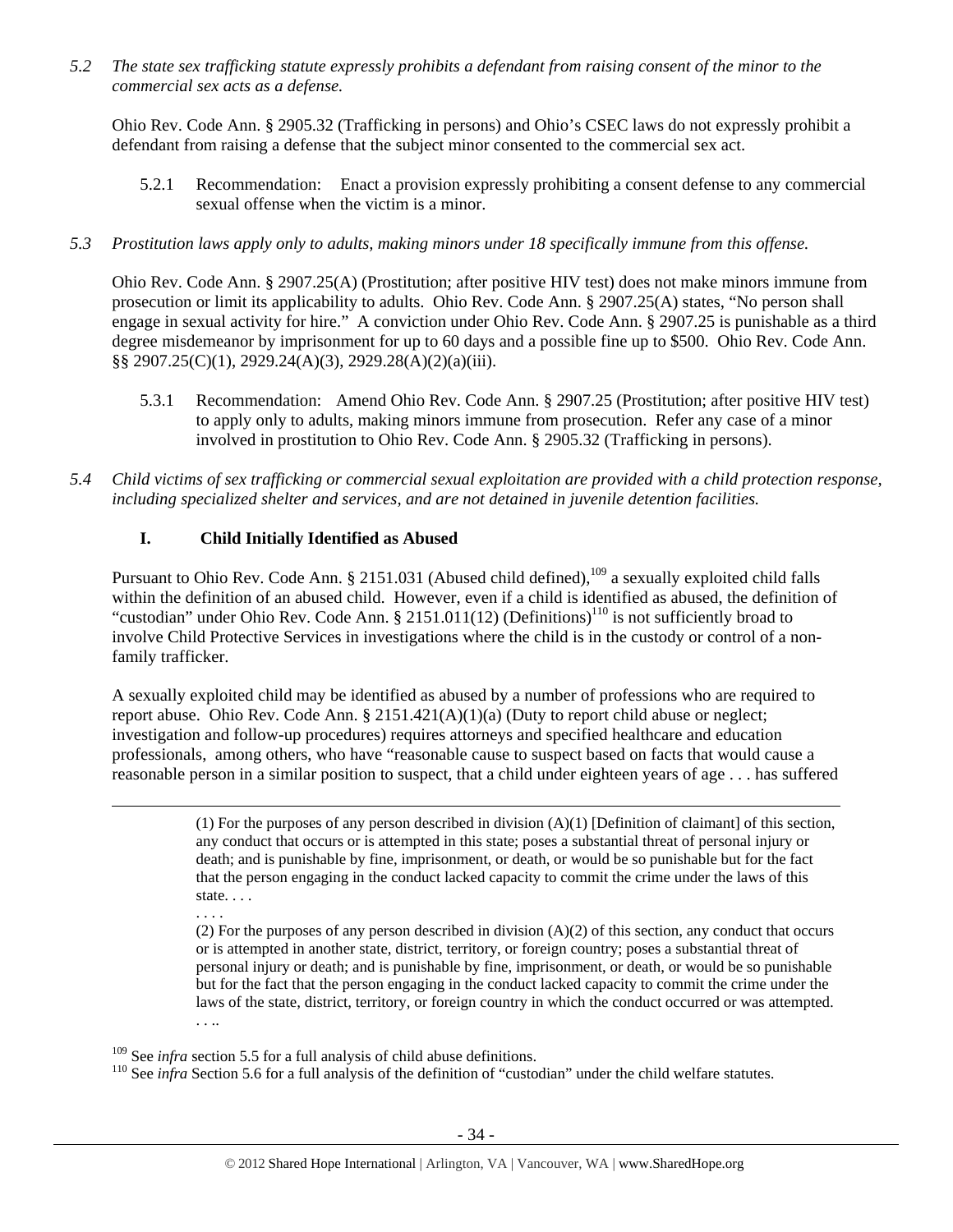or faces a threat of suffering any physical or mental wound, injury, disability, or condition of a nature that reasonably indicates abuse or neglect of the child" to report the suspected abuse.

## **a. Points of Contact for Initial Custody**

This child may be taken into custody by law enforcement. Ohio Rev. Code Ann. § 2151.31(A) (Apprehension, custody, and detention) provides that a child may be taken into custody,

(3) By a law enforcement officer or duly authorized officer of the court when any of the following conditions are present:

(a) There are reasonable grounds to believe that the child is suffering from illness or injury and is not receiving proper care, as described in section 2151.03 [Neglected child defined; failure to provide medical care for religious reasons; duty to report child abuse] of the Revised Code, and the child's removal is necessary to prevent immediate or threatened physical or emotional harm; (b) There are reasonable grounds to believe that the child is in immediate danger from the child's surroundings and that the child's removal is necessary to prevent immediate or threatened physical or emotional harm;

(c) There are reasonable grounds to believe that a parent, guardian, custodian, or other household member of the child's household has abused or neglected another child in the household and to believe that the child is in danger of immediate or threatened physical or emotional harm from that person.

. . . .

(5) By a law enforcement officer or duly authorized officer of the court when there are reasonable grounds to believe that the child has run away from the child's parents, guardian, or other custodian; (6) By a law enforcement officer or duly authorized officer of the court when any of the following apply:

(a) There are reasonable grounds to believe that the conduct, conditions, or surroundings of the child are endangering the health, welfare, or safety of the child.

Ohio Rev. Code Ann. § 2151.31(B) explains that taking a child into custody under Ohio Rev. Code Ann. § 2151.31(A) is not considered an arrest.

## **b. Process Following Initial Custody**

Ohio Rev. Code Ann. §2151.311 (Procedure upon taking child into custody) states,

(A) A person taking a child into custody shall, with all reasonable speed and in accordance with division (C) of this section, either:

(1) Release the child to the child's parents, guardian, or other custodian, unless the child's detention or shelter care appears to be warranted or required as provided in section 2151.31 of the Revised Code;

(2) Bring the child to the court or deliver the child to a place of detention or shelter care designated by the court and promptly give notice thereof, together with a statement of the reason for taking the child into custody, to a parent, guardian, or other custodian and to the court.

Since custody pursuant to Ohio Rev. Code Ann. §2151.31(A) is not an arrest, Ohio Rev. Code Ann. § 2151.31(C) provides that the child shall not be placed in juvenile detention. Ohio Rev. Code Ann. § 2151.31(C) states,

 $(1)$  Except as provided in division  $(C)(2)$  of this section, a child taken into custody shall not be confined in a place of juvenile detention or placed in shelter care prior to the implementation of the court's final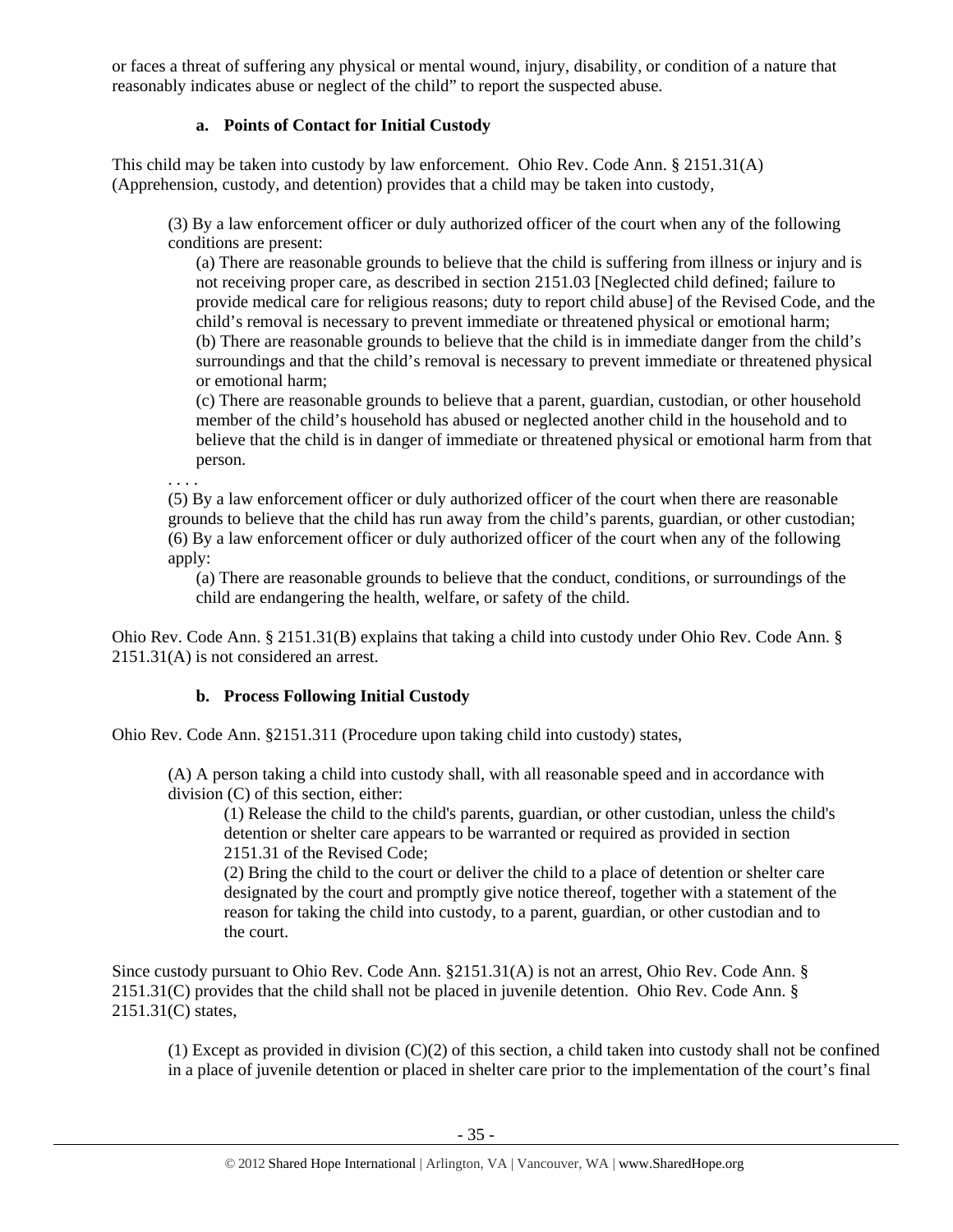order of disposition, unless detention or shelter care is required to protect the child from immediate or threatened physical or emotional harm, because the child is a danger or threat to one or more other persons and is charged with violating a section of the Revised Code that may be violated by an adult, because the child may abscond or be removed from the jurisdiction of the court, because the child has no parents, guardian, or custodian or other person able to provide supervision and care for the child and return the child to the court when required, or because an order for placement of the child in detention or shelter care has been made by the court pursuant to this chapter.

Additionally, Pursuant to Ohio Rev. Code Ann. § 2151.312(B)(1), (2) (Places where neglected, abused, dependent, or unruly child may or may not be held),

(B) (1) Except as provided under division (C)(1) of section 2151.311 of the Revised Code, a child alleged to be or adjudicated a neglected child,  $111$  an abused child,  $112$  a dependent child,  $113$  or an unruly child<sup>114</sup> may not be held in any of the following facilities:

(a) A state correctional institution, county, multicounty, or municipal jail or workhouse, or other place in which an adult convicted of a crime, under arrest, or charged with a crime is held; (b) A secure correctional facility.

(2) Except as provided under sections 2151.27 to 2151.59 of the Revised Code and division (B)(3) of this section and except when a case is transferred under section 2152.12 of the Revised Code, a child alleged to be or adjudicated an unruly child may not be held for more than twenty-four hours in a

As used in this chapter, "dependent child" means any child:

(A) Who is homeless or destitute or without adequate parental care, through no fault of the child's parents, guardian, or custodian;

(B) Who lacks adequate parental care by reason of the mental or physical condition of the child's parents, guardian, or custodian;

(C) Whose condition or environment is such as to warrant the state, in the interests of the child, in assuming the child's guardianship;

(D) To whom both of the following apply:

(1) The child is residing in a household in which a parent, guardian, custodian, or other member of the household committed an act that was the basis for an adjudication that a sibling of the child or any other child who resides in the household is an abused, neglected, or dependent child. (2) Because of the circumstances surrounding the abuse, neglect, or dependency of the sibling or other child and the other conditions in the household of the child, the child is in danger of being abused or neglected by that parent, guardian, custodian, or member of the household. 114 Ohio Rev. Code Ann. § 2151.022 (Unruly child defined) states,

As used in this chapter, "unruly child" includes any of the following:

(A) Any child who does not submit to the reasonable control of the child's parents, teachers, guardian, or custodian, by reason of being wayward or habitually disobedient;

(B) Any child who is an habitual truant from school and who previously has not been adjudicated an unruly child for being an habitual truant;

(C) Any child who behaves in a manner as to injure or endanger the child's own health or morals or the health or morals of others;

(D) Any child who violates a law, other than division (C) of section 2907.39 [Permitting juvenile on premises of adult entertainment establishment; use by juvenile of false information to enter adult entertainment establishment], division (A) of section 2923.211 [Underage purchase of firearm or handgun], division (C)(1) or (D) of section 2925.55 [Definitions; prohibitions concerning purchasing pseudoephedrine products], or section 2151.87 [Child prohibited from possessing, using, purchasing or receiving cigarettes or other tobacco products] of the Revised Code, that is applicable only to a child.

 $111$  See infra Section 5.6 for the definition of "neglected child."

<sup>&</sup>lt;sup>112</sup> *See infra* Section 5.6 for the definition of "abused child." <sup>113</sup> Ohio Rev. Code Ann. § 2151.04 (Dependent child defined) states,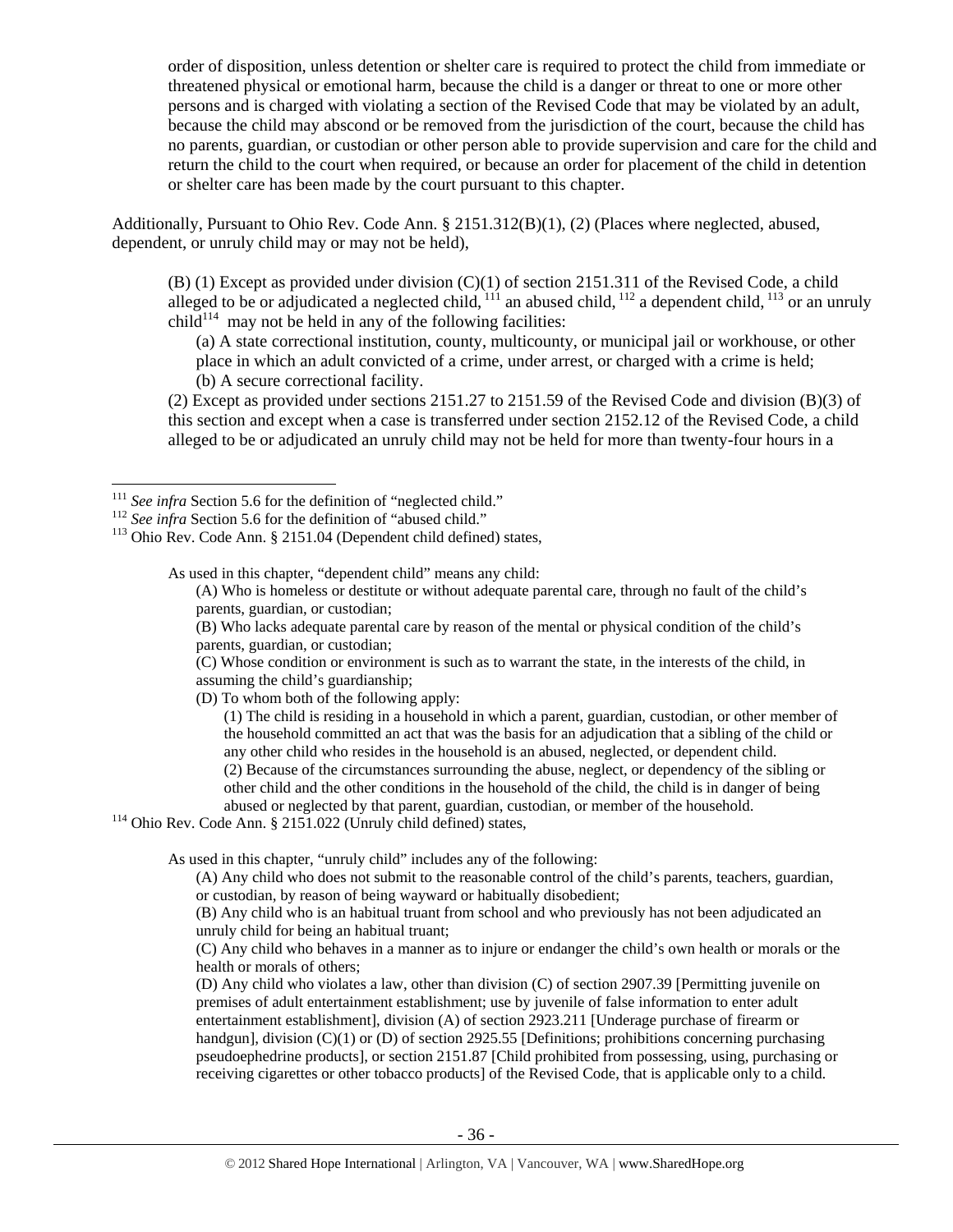detention facility. A child alleged to be or adjudicated a neglected child, an abused child, or a dependent child shall not be held in a detention facility.

A child alleged to be an abused or neglected child is subject to the jurisdiction of the juvenile court. Pursuant to Ohio Rev. Code §2151.23(A), "The juvenile court has exclusive original jurisdiction under the Revised Code as follows: (8) Concerning any child who is to be taken into custody pursuant to section 2151.31 of the Revised Code, upon being notified of the intent to take the child into custody and the reasons for taking the child into custody."

## **c. Adjudication**

Ohio Rev. Code §2151.27(A)(1) governs the filing of a complaint involving an alleged abused or neglected child and states in relevant part,

Subject to division  $(A)(2)$  of this section, any person having knowledge of a child who appears ... . be a . . . abused, neglected, or dependent child may file a sworn complaint with respect to that child in the juvenile court of the county in which the child has a residence or legal settlement or in which the . . . abuse, neglect, or dependency allegedly occurred. If an alleged abused, neglected, or dependent child is taken into custody . . . pursuant to division (A) of section 2151.31 of the Revised Code without the filing of a complaint and placed into shelter care pursuant to division (C) of that section, a sworn complaint shall be filed with respect to the child before the end of the next day after the day on which the child was taken into custody. The sworn complaint may be upon information and belief, and, in addition to the allegation that the child ... is an . . . abused, neglected, or dependent child, the complaint shall allege the particular facts upon which the allegation that the child . . . is an . . . abused, neglected, or dependent child is based.

## **d. Outcome**

. . . .

If the court adjudicates the child to be an abused, neglected, or dependent child, pursuant to Ohio. Rev. Code Ann. § 2151.353 (Disposition of abused, neglected or dependent child), the court may enter an order for any of the following dispositions:

(1) Place the child in protective supervision;

(2) Commit the child to the temporary custody of a public children services agency, a private child placing agency, either parent, a relative residing within or outside the state, or a probation officer for placement in a certified foster home, or in any other home approved by the court; (3) Award legal custody of the child to either parent or to any other person who, prior to the dispositional hearing, files a motion requesting legal custody of the child or is identified as a proposed legal custodian in a complaint or motion filed prior to the dispositional hearing by any party to the proceedings. . . .

(4) Commit the child to the permanent custody of a public children services agency or private child placing agency, if the court determines in accordance with division (E) of section 2151.414 of the Revised Code that the child cannot be placed with one of the child's parents within a reasonable time or should not be placed with either parent and determines in accordance with division  $(D)(1)$  of section 2151.414 of the Revised Code that the permanent commitment is in the best interest of the child. . . . (5) Place the child in a planned permanent living arrangement with a public children services agency or private child placing agency, if a public children services agency or private child placing agency requests the court to place the child in a planned permanent living arrangement and if the court finds, by clear and convincing evidence, that a planned permanent living arrangement is in the best interest of the child and that one of the following exists: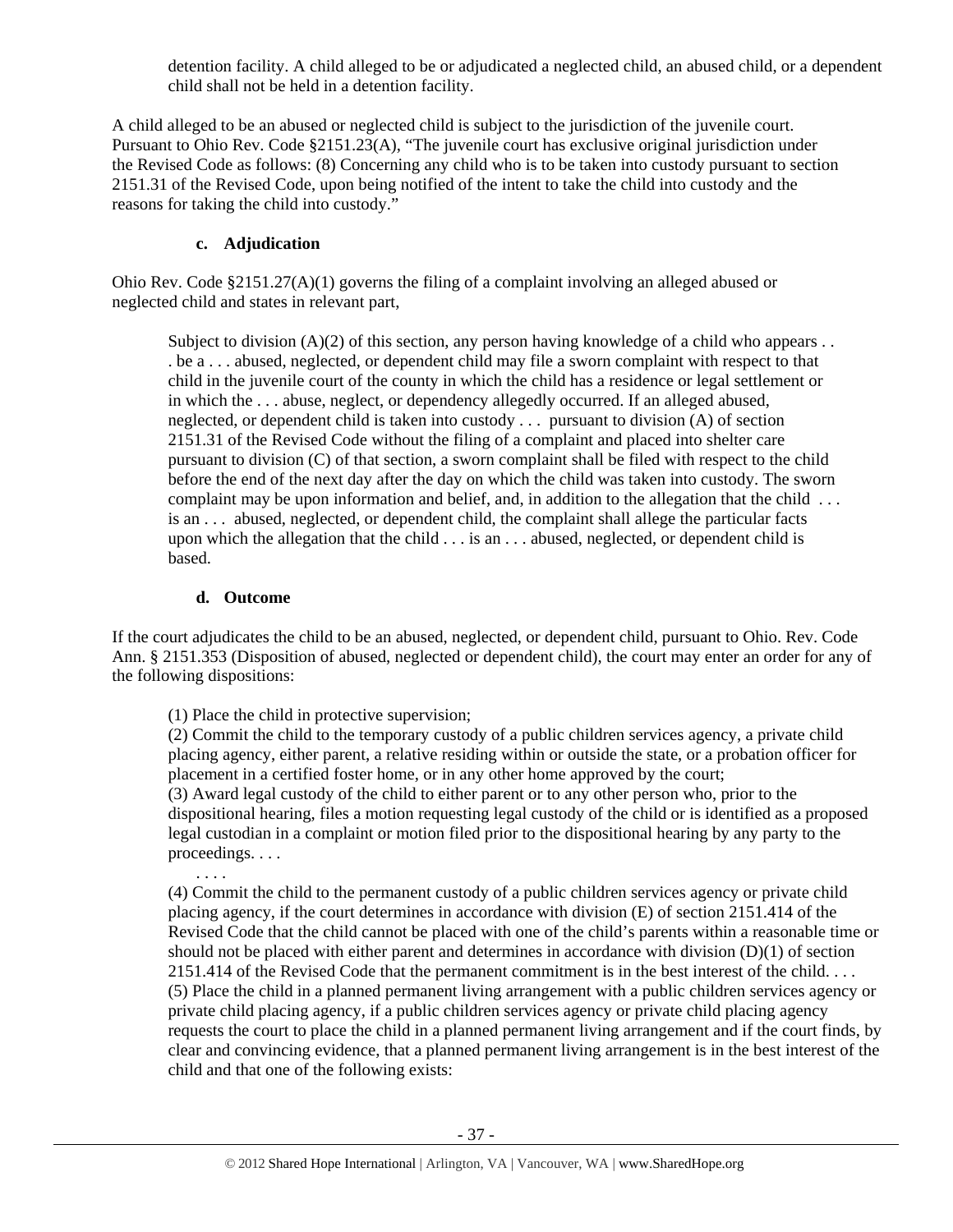(a) The child, because of physical, mental, or psychological problems or needs, is unable to function in a family-like setting and must remain in residential or institutional care now and for the foreseeable future beyond the date of the dispositional hearing held pursuant to section 2151.35 of the Revised Code.

(b) The parents of the child have significant physical, mental, or psychological problems and are unable to care for the child because of those problems, adoption is not in the best interest of the child, as determined in accordance with division (D)(1) of section 2151.414 of the Revised Code, and the child retains a significant and positive relationship with a parent or relative. (c) The child is sixteen years of age or older, has been counseled on the permanent placement options available to the child, is unwilling to accept or unable to adapt to a permanent placement, and is in an agency program preparing the child for independent living.

(6) Order the removal from the child's home until further order of the court of the person who committed abuse as described in section 2151.031 of the Revised Code against the child, who caused or allowed the child to suffer neglect as described in section 2151.03 of the Revised Code, or who is the parent, guardian, or custodian of a child who is adjudicated a dependent child and order any person not to have contact with the child or the child's siblings.

## **II. Child Initially Identified as an unruly child**

## **a. Point of Contact for Initial Custody**

Ohio Rev. Code Ann. § 2151.31(A)(5) (Apprehension, custody, and detention) provides that a child may be taken into custody, "By a law enforcement officer or duly authorized officer of the court when there are reasonable grounds to believe that the child has run away from the child's parents, guardian, or other custodian. . . ." Pursuant to Ohio Rev. Code Ann. § 2151.31(B), taking a child into custody under Ohio Rev. Code Ann. § 2151.31(A) is not considered an arrest.

## **b. Process Following Initial Custody**

Ohio Rev. Code Ann. § 2151.311(A) (Procedure upon apprehension) explains that, once taken into custody, a child must be released to the "child's parents, guardian, or other custodian, unless the child's detention or shelter care appears to be warranted or required as provided in section 2151.31 of the Revised Code" or "[b]ring the child to the court or  $\dots$  a place of detention or shelter care  $\dots$ ."

## **c. Adjudication/Outcome**

For a child adjudicated to be an unruly child, the court may enter a disposition order for any of the dispositions provided in Ohio Rev. Code Ann. § 2151.353, or pursuant to Ohio Rev. Code Ann. § 2151.354(A) (Disposition of unruly child) the court may

(2) Place the child on community control under any sanctions, services, and conditions that the court prescribes, as described in division (A)(4) of section 2152.19 of the Revised Code, provided that, if the court imposes a period of community service upon the child, the period of community service shall not exceed one hundred seventy-five hours;

. . . .

(4) Commit the child to the temporary or permanent custody of the court;

(5) Make any further disposition the court finds proper that is consistent with sections 2151.312 and 2151.56 [Interstate compact for juveniles] to 2151.59 [Department of youth services to administer compact] of the Revised Code;

. . . .

## **III. Child Initially Identified as Delinquent**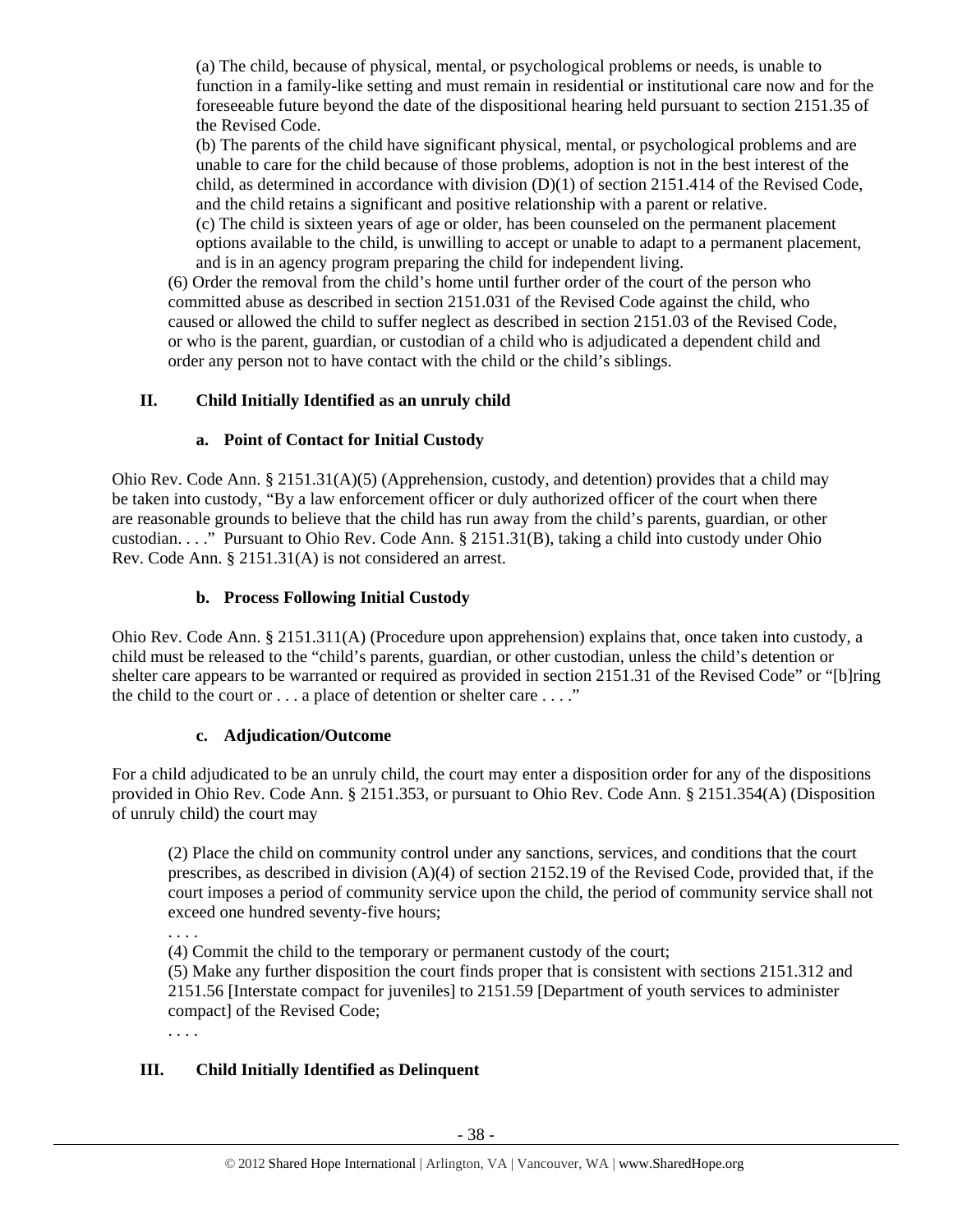## **a. Point of Contact for Initial Custody**

Ohio Rev. Code Ann. § 2151.31(A) (Apprehension, custody, and detention) provides that a child may be taken into custody,

(1) Pursuant to an order of the court under this chapter or pursuant to an order of the court upon a motion filed pursuant to division (B) of section 2930.05 [Notice of arrest of defendant or alleged juvenile offender; affidavit concerning violence or intimidation] of the Revised Code;

(2) Pursuant to the laws of arrest;

. . . .(6) By a law enforcement officer or duly authorized officer of the court when any of the following apply:

. . . .(b) A complaint has been filed with respect to the child under section 2151.27 [Complaint] or 2152.021 [Complaint alleging that child is delinquent child or juvenile traffic offender; initiation of serious youthful offender proceedings] of the Revised Code or the child has been indicted under division (A) of section 2152.13 [Serious youthful offender dispositional sentence] of the Revised Code or charged by information as described in that section and there are reasonable grounds to believe that the child may abscond or be removed from the jurisdiction of the court.

(c) The child is required to appear in court and there are reasonable grounds to believe that the child will not be brought before the court when required.

(d) There are reasonable grounds to believe that the child committed a delinquent act and that taking the child into custody is necessary to protect the public interest and safety.

Ohio Rev. Code Ann. § 2151.31(B) explains that taking a child into custody under Ohio Rev. Code Ann. § 2151.31(A) is not considered an arrest.

## **b. Process Following Initial Custody**

Ohio Rev. Code Ann. § 2151.311(A) (Procedure upon apprehension) explains that, once taken into custody, a child must be released to the "child's parents, guardian, or other custodian, unless the child's detention or shelter care appears to be warranted or required as provided in section 2151.31 of the Revised Code" or "[b]ring the child to the court or . . . a place of detention or shelter care . . . ." Ohio Rev. Code Ann. § 2151.31(C)(2) states the following:

 A child alleged to be a delinquent child who is taken into custody may be confined in a place of juvenile detention prior to the implementation of the court's final order of disposition if the confinement is authorized under section 2152.04 [Confinement of delinquent child for purposes of preparing social history] of the Revised Code or if the child is alleged to be a serious youthful offender under section 2152.13 of the Revised Code and is not released on bond.

Ohio Rev. Code Ann. § 2152.04 also states,

A child who is alleged to be, or who is adjudicated, a delinquent child may be confined in a place of juvenile detention provided under section 2152.41 [County or district detention facility; temporary boarding in private homes] of the Revised Code for a period not to exceed ninety days, during which time a social history may be prepared to include court record, family history, personal history, school and attendance records, and any other pertinent studies and material that will be of assistance to the juvenile court in its disposition of the charges against that alleged or adjudicated delinquent child.

Ohio Rev. Code Ann. § 2152.41(A) reiterates that detention facilities "may be used to detain alleged delinquent children until final disposition for evaluation pursuant to section 2152.04" or "to confine children who are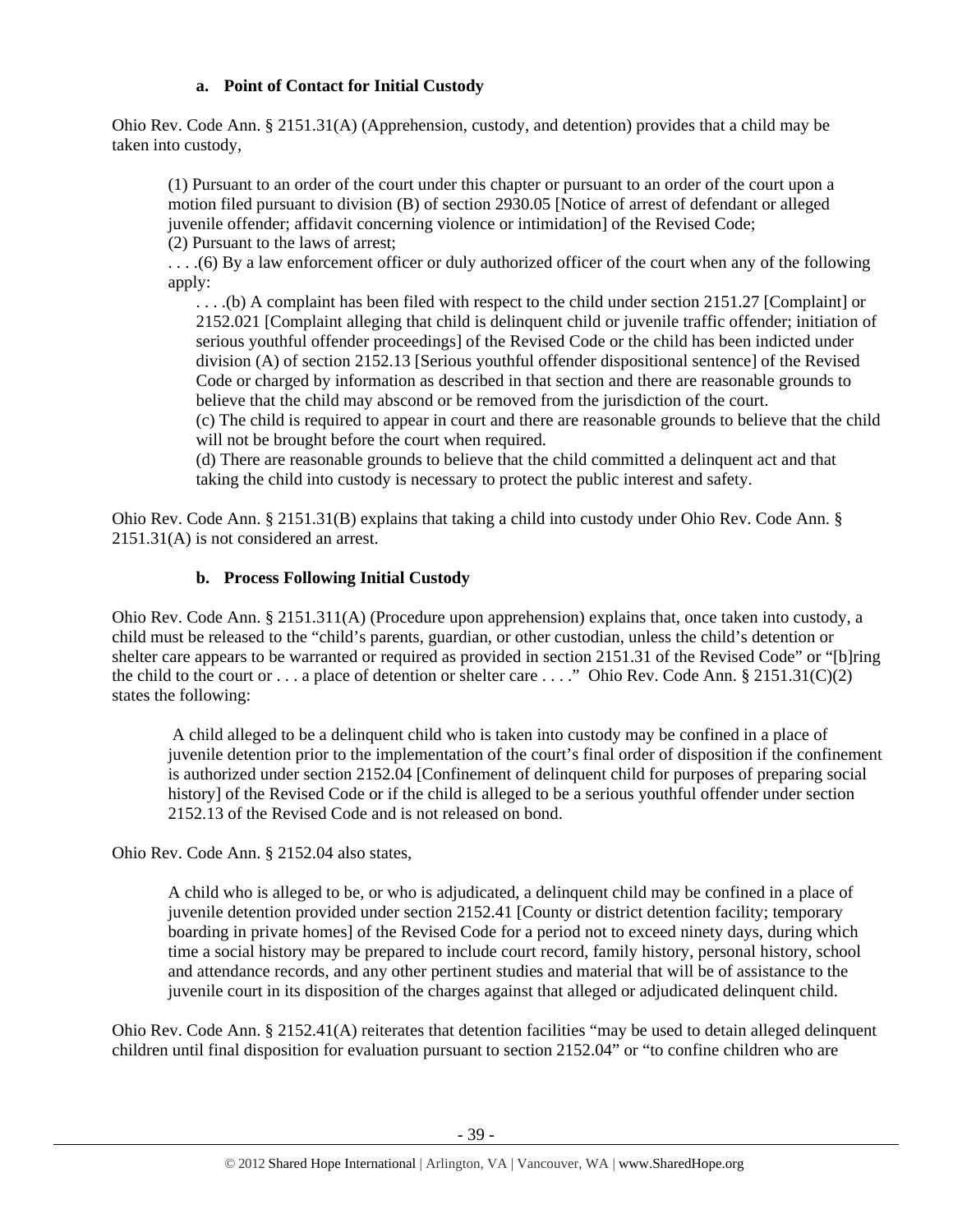adjudicated delinquent children and placed in the facility pursuant to division  $(A)(3)$  of section 2152.19 of the Revised Code."

Additionally, commercially sexually exploited children who are taken into custody as an allegedly delinquent child<sup>115</sup> may be detained in adult correctional facilities under certain circumstances. Ohio Rev. Code Ann. § 2151.311(C)(1) permits an allegedly delinquent child to be held "in a county, multicounty, or municipal jail or workhouse, or other place where an adult convicted of crime  $\dots$  is held" for processing purposes<sup>116</sup> up to 6 hours, if "the child is alleged to be a delinquent child for" an offense "that would be a felony if committed by an adult," or up to 3 hours "[i]f the child is alleged to be a delinquent child" for having committed an act "that would be a misdemeanor if committed by an adult, . . . [or] for being a chronic truant or an habitual truant who previously has been adjudicated an unruly child for being an habitual truant, or is alleged to be an unruly child . ..." Ohio Rev. Code Ann. § 2151.311(C)(1)(a), (b). If a child is so detained, the child must be supervised by personnel, no handcuffs may be put on the child, and the child must be out of reach of adult detainees. Ohio Rev. Code Ann. § 2151.311(C)(1).

## **c. Adjudication/Diversion**

Ohio law provides a diversion program for sexually exploited youth that avoids adjudication and directs minor victims to services, and expunges the juvenile record upon successful completion of the program. Pursuant to Ohio Rev. Code Ann. §  $2152.021(F)$ ,  $^{117}$ 

(1) At any time after the filing of a complaint alleging that a child is a delinquent child and before adjudication, the court may hold a hearing to determine whether to hold the complaint in abeyance pending the child's successful completion of actions that constitute a method to divert the child from the juvenile court system if the child agrees to the hearing and either of the following applies:

"Delinquent child" includes any of the following:

(2) Any child who violates any lawful order of the court made under this chapter or under Chapter 2151 [Juvenile court] of the Revised Code other than an order issued under section 2151.87 [Prohibiting child from possessing, using, purchasing or receiving cigarettes or other tobacco products] of the Revised Code;

(3) Any child who violates division (C) of section 2907.39, division (A) of section 2923.211 [Underage purchase of firearm or handgun], or division (C)(1) or (D) of section 2925.55 [Unlawful purchase of pseudoephedrine product] of the Revised Code;

(4) Any child who is a habitual truant and who previously has been adjudicated an unruly child for being a habitual truant;

(5) Any child who is a chronic truant. 116 Ohio Rev. Code Ann. § 2151.311 (Procedure upon taking child into custody) explains that "processing purposes" include the following:

(1) Fingerprinting, photographing, or fingerprinting and photographing the child in a secure area of the facility;

(2) Interrogating the child, contacting the child's parent or guardian, arranging for placement of the child, or arranging for transfer or transferring the child, while holding the child in a nonsecure area of the facility.

<sup>117</sup> Here and elsewhere in this report that Ohio Rev. Code Ann. § 2152.021 is quoted or cited, it has been updated to reflect the amendments added by the passage of House Bill 262. H.B. 262. 2012 Leg., 129th Gen. Assemb. (Effective June 27, 2012).

 115 Ohio Rev. Code Ann. § 2151.011(B)(13) (Definitions) defines a "delinquent child" by referring to Ohio Rev. Code Ann. § 2152.02(F) (Definitions), which states,

<sup>(1)</sup> Any child, except a juvenile traffic offender, who violates any law of this state or the United States, or any ordinance of a political subdivision of the state, that would be an offense if committed by an adult;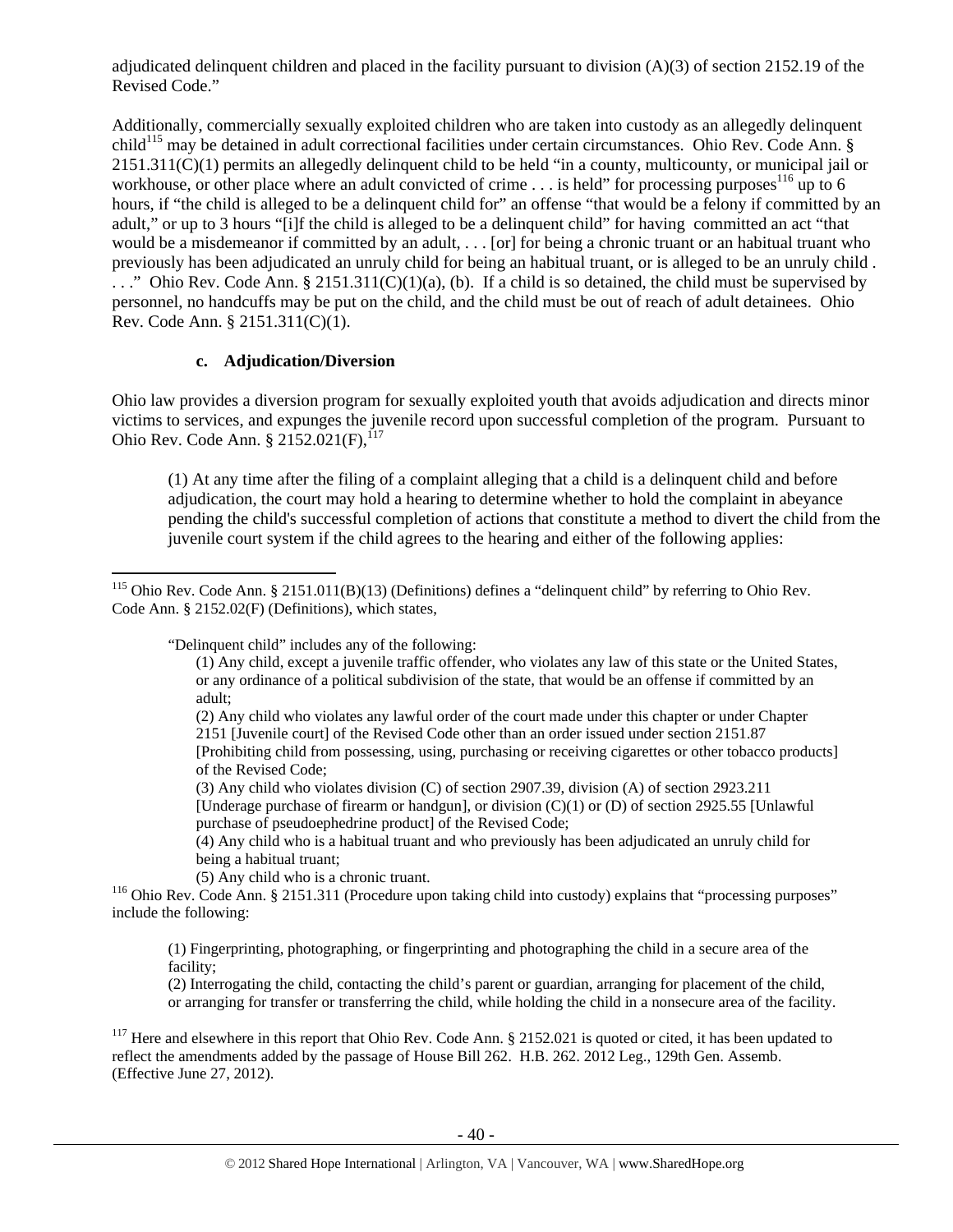(a) The act charged would be a violation of section 2907.24, 2907.241, or 2907.25 of the Revised Code if the child were an adult.

(b) The court has reason to believe that the child is a victim of a violation of section 2905.32 of the Revised Code, regardless of whether any person has been convicted of a violation of that section or of any other section for victimizing the child, and the act charged is related to the child's victimization.

(2) The prosecuting attorney has the right to participate in any hearing held under division  $(F)(1)$  of this section, to object to holding the complaint that is the subject of the hearing in abeyance, and to make recommendations related to diversion actions. No statement made by a child at a hearing held under division  $(F)(1)$  of this section is admissible in any subsequent proceeding against the child.

(3) If either division  $(F)(1)(a)$  or (b) of this section applies, the court shall promptly appoint a guardian ad litem for the child. The court shall not appoint the child's attorney as guardian ad litem. If the court decides to hold the complaint in abeyance, the guardian ad litem shall make recommendations that are in the best interest of the child to the court.

(4) If after a hearing the court decides to hold the complaint in abeyance, the court may make any orders regarding placement, services, supervision, diversion actions, and conditions of abeyance, including, but not limited to, engagement in trauma-based behavioral health services or education activities, that the court considers appropriate and in the best interest of the child. The court may hold the complaint in abeyance for up to ninety days while the child engages in diversion actions. If the child violates the conditions of abeyance or does not complete the diversion actions to the court's satisfaction within ninety days, the court may extend the period of abeyance for not more than two additional ninety-day periods.

#### **d. Outcome**

Pursuant to Ohio Rev. Code Ann. § 2152.021(5), "If the court holds the complaint in abeyance and the child complies with the conditions of abeyance and completes the diversion actions to the court's satisfaction, the court shall dismiss the complaint and order that the records pertaining to the case be expunged immediately. If the child fails to complete the diversion actions to the court's satisfaction, the court shall proceed upon the complaint." In such cases where diversion is unsuccessful and the the minor victim is adjudicated a delinquent child, Ohio Rev. Code Ann. § 2152.19(A) (Additional orders of disposition; motor vehicle license suspension; victim restitution, impact statement; truancy warnings; searches) states,

[T]he court may make any of the following orders of disposition, in addition to any other disposition authorized or required by this chapter:

(1) Any order that is authorized by section 2151.353 of the Revised Code for the care and protection of an abused, neglected, or dependent child;

(2) Commit the child to the temporary custody of any school, camp, institution, or other facility operated for the care of delinquent children by the county, by a district organized under section 2152.41 or 2151.65 of the Revised Code, or by a private agency or organization, within or without the state, that is authorized and qualified to provide the care, treatment, or placement required, including, but not limited to, a school, camp, or facility operated under section 2151.65 of the Revised Code;

(3) Place the child in a detention facility or district detention facility operated under section 2152.41 of the Revised Code, for up to ninety days;

(4) Place the child on community control under any sanctions, services, and conditions that the court prescribes. . . .

. . . . (5) Commit the child to the custody of the court;

(6) Require the child to not be absent without legitimate excuse from the public school the child is supposed to attend for five or more consecutive days, seven or more school days in one school month, or twelve or more school days in a school year;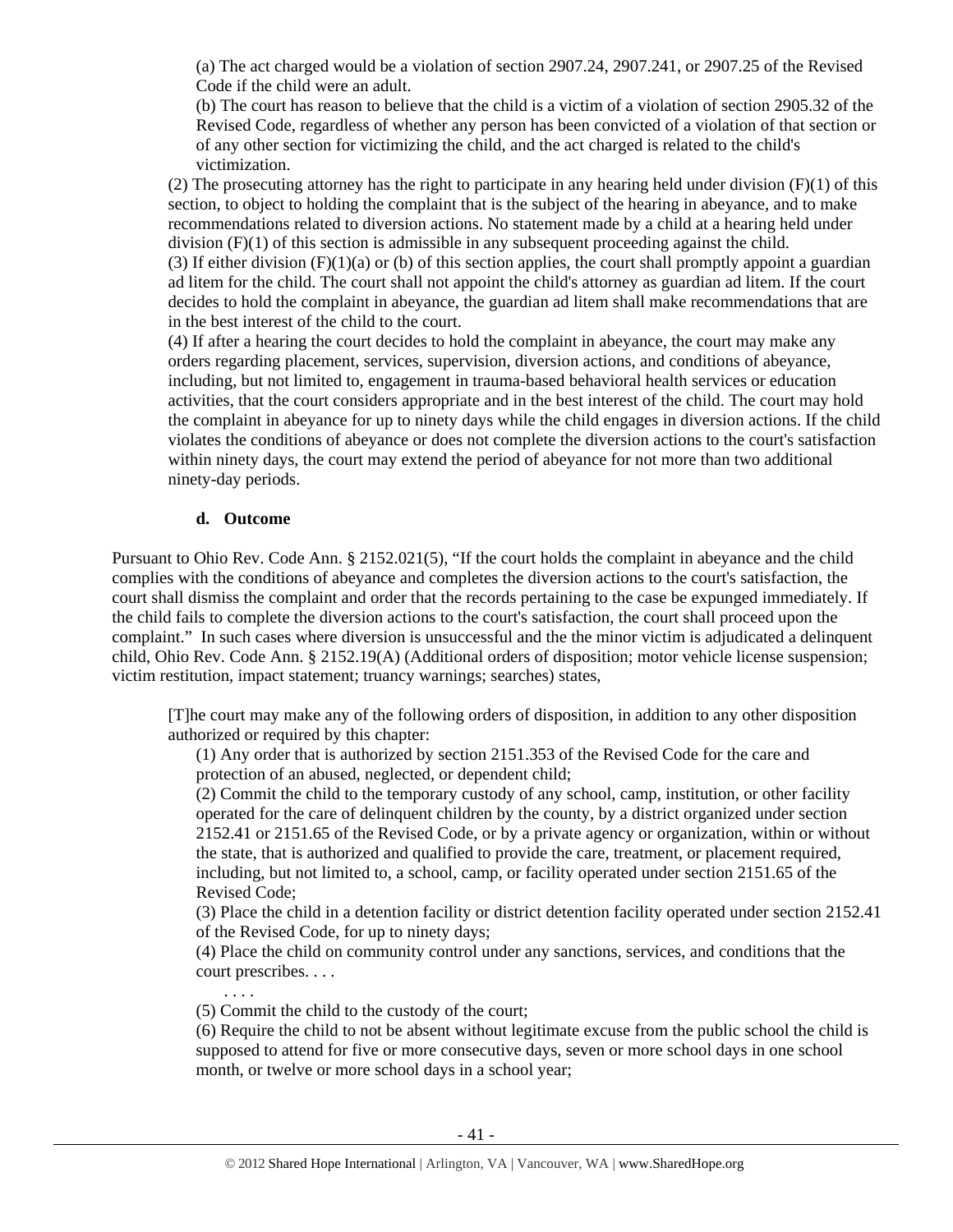(7)(a) If a child is adjudicated a delinquent child for being a chronic truant or an habitual truant who previously has been adjudicated an unruly child for being a habitual truant, do either or both of the following:

(i) Require the child to participate in a truancy prevention mediation program;

(ii) Make any order of disposition as authorized by this section, except that the court shall not commit the child to a facility described in division  $(A)(2)$  or  $(B)(3)$  of this section unless the court determines that the child violated a lawful court order made pursuant to division  $(C)(1)(e)$  of section 2151.354 of the Revised Code or division (A)(6) of this section.

(8) Make any further disposition that the court finds proper, except that the child shall not be placed in any of the following:

(a) A state correctional institution, a county, multicounty, or municipal jail or workhouse, or another place in which an adult convicted of a crime, under arrest, or charged with a crime is held;

(b) A community corrections facility, if the child would be covered by the definition of public safety beds for purposes of sections 5139.41 to 5139.43 of the Revised Code if the court exercised its authority to commit the child to the legal custody of the department of youth services for institutionalization or institutionalization in a secure facility pursuant to this chapter.

- 5.4.1 Recommendation: Amend Ohio Rev. Code Ann. § 2152.021 to prevent delinquency adjudication of all commercially sexually exploited youth and specifically mandate the provision of specialized services and housing for minor victims of commercial sexual exploitation.
- *5.5 Commercial sexual exploitation is identified as a type of abuse and neglect within child protection statutes.*

The definition of an "abused child" includes victims of commercial sexual exploitation. Ohio Rev. Code Ann. § 2151.031 (Abused child defined) states,

As used in this chapter, an "abused child" includes any child who:

(A) Is the victim of "sexual activity" 118 as defined under Chapter 2907 [Sex offenses] of the Revised Code, where such activity would constitute an offense under that chapter, except that the court need not find that any person has been convicted of the offense in order to find that the child is an abused child;

(B) Is endangered as defined in section 2919.22 [Endangering children] of the Revised Code, except that the court need not find that any person has been convicted under that section in order to find that the child is an abused child;

. . . .

. . . .

Ohio's CSEC laws are located throughout chapter 2907 entitled "Sex Offenses." Thus, commercially sexually exploited children are considered abused children under Ohio Rev. Code Ann. § 2151.031(A). However, Ohio Rev. Code Ann. § 2905.32 (Trafficking in persons) is not considered a sex offense, and thus these victims are not expressly defined as abused children.

Ohio Rev. Code Ann. § 2151.03(A) (Neglected child defined; failure to provide medical or surgical care for religious reasons; duty to report child abuse) defines a "neglected child" as one,

(2) Who lacks adequate parental care because of the faults or habits of the child's parents, guardian, or custodian;

<sup>118</sup> *See supra* note **Error! Bookmark not defined.** for the definition of "sexual activity."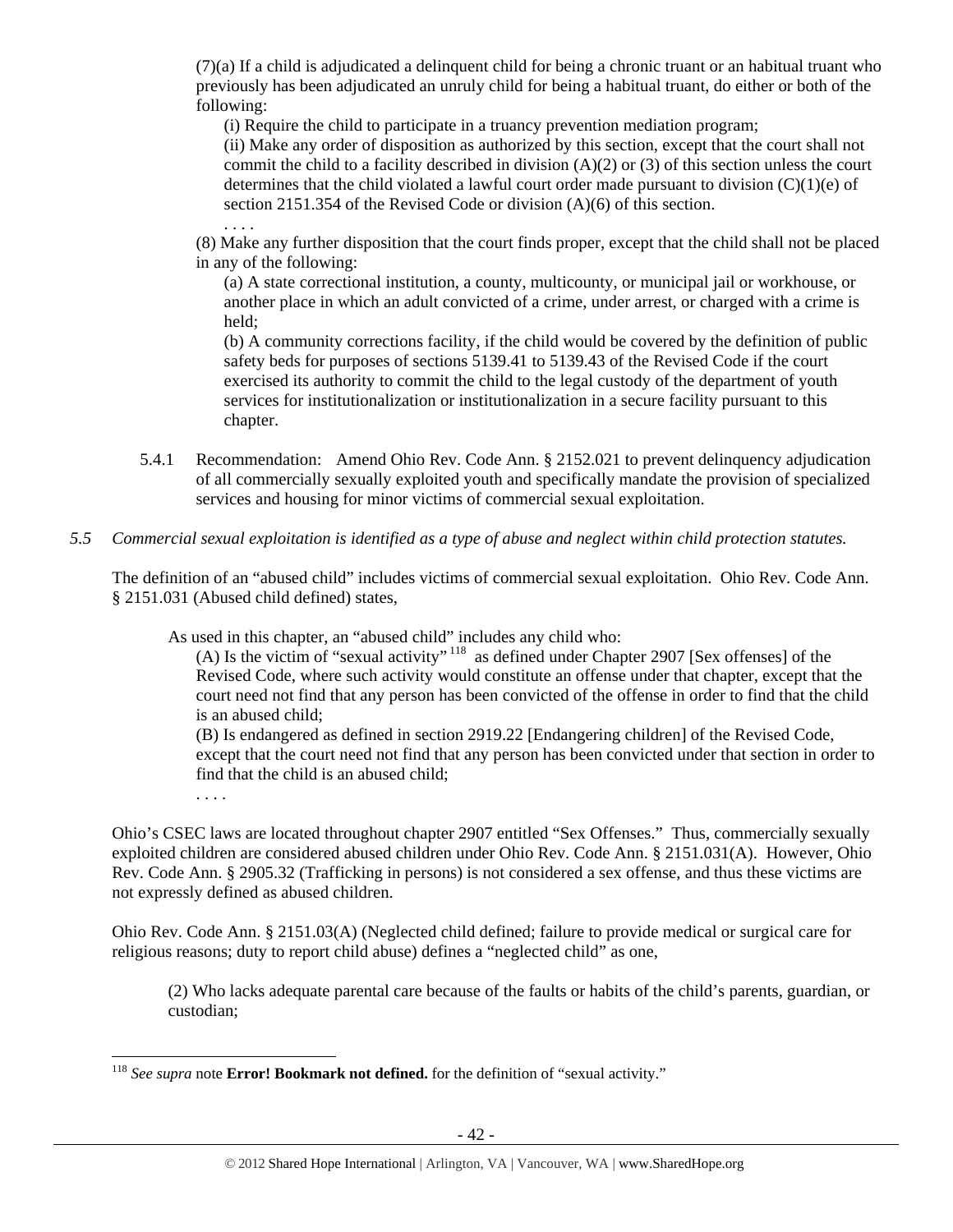(3) Whose parents, guardian, or custodian neglects the child or refuses to provide proper or necessary subsistence, education, medical or surgical care or treatment, or other care necessary for the child's health, morals, or well being;

. . .

(6) Who, because of the omission of the child's parents, guardian, or custodian, suffers physical or mental injury that harms or threatens to harm the child's health or welfare; (7) Who is subjected to out-of-home care child neglect.

- 5.5.1 Recommendation: Amend Ohio Rev. Code Ann. § 2151.031 (Abused child defined) to include minors victimized under Ohio Rev. Code Ann. § 2905.32 (Trafficking in persons).
- *5.6 The definition of "caregiver" (or similar term) in the child welfare statutes is broad enough to include a trafficker who has custody or control of a child in order to bring a trafficked child into protection of child protective services.*

Ohio Rev. Code Ann. § 2151.011(12) (Definitions) defines a "custodian" as "a person who has legal custody of a child or a public children services agency or private child placing agency that has permanent, temporary, or legal custody of a child."

- 5.6.1 Recommendation: Amend Ohio Rev. Code Ann. § 2151.011(12) (Definitions) to amend the definition of custodian to include persons in control or custody of a minor.
- *5.7 Crime victims' compensation is specifically available to a child victim of sex trafficking or commercial sexual exploitation of children (CSEC) without regard to ineligibility factors.*

Ohio Rev. Code Ann. § 2743.52(A), (B) (Attorney general to determine reparations awards; OVI findings not lawful evidence) provides for victim compensation, stating,

(A) The attorney general shall make awards of reparations for economic loss arising from criminally injurious conduct, $119$  if satisfied by a preponderance of the evidence that the requirements for an award of reparations have been met.

(B) A court of claims panel of commissioners or a judge of the court of claims has appellate jurisdiction to order awards of reparations for economic loss arising from criminally injurious conduct, if satisfied by a preponderance of the evidence that the requirements for an award of reparations have been met. (C) A decision of the attorney general, an order of a court of claims panel of commissioners, or the judgment of a judge of the court of claims concerning an OVI violation shall not be used as the basis for any civil or criminal action and shall not be admissible as evidence in any civil or criminal proceeding.

A victim of Ohio Rev. Code Ann. § 2905.32 and Ohio's CSEC laws should fall within the definition of a victim<sup>120</sup> and a "claimant"<sup>121</sup> used within Ohio's laws regarding crime victims compensation.

- (a) A victim who was one of the following at the time of the criminally injurious conduct: (i) A resident of the United States;
	- (ii) A resident of a foreign country the laws of which permit residents of this state to recover compensation as victims of offenses committed in that country.

 $119$  See supra note 108 for the definition of "criminally injurious conduct."

<sup>&</sup>lt;sup>120</sup> *See supra* Section 5.1 for the definition of "victim" provided in Ohio Rev. Code Ann. § 2743.51(L) (Reparation award to victim of crime definitions).

<sup>&</sup>lt;sup>121</sup> Ohio Rev. Code Ann. § 2743.51(A)(1)(a) (Reparation award to victim of crime definitions) defines a "claimant" as

<sup>(1)</sup> Any of the following persons who claim an award of reparations under sections 2743.51 to 2743.72 of the Revised Code: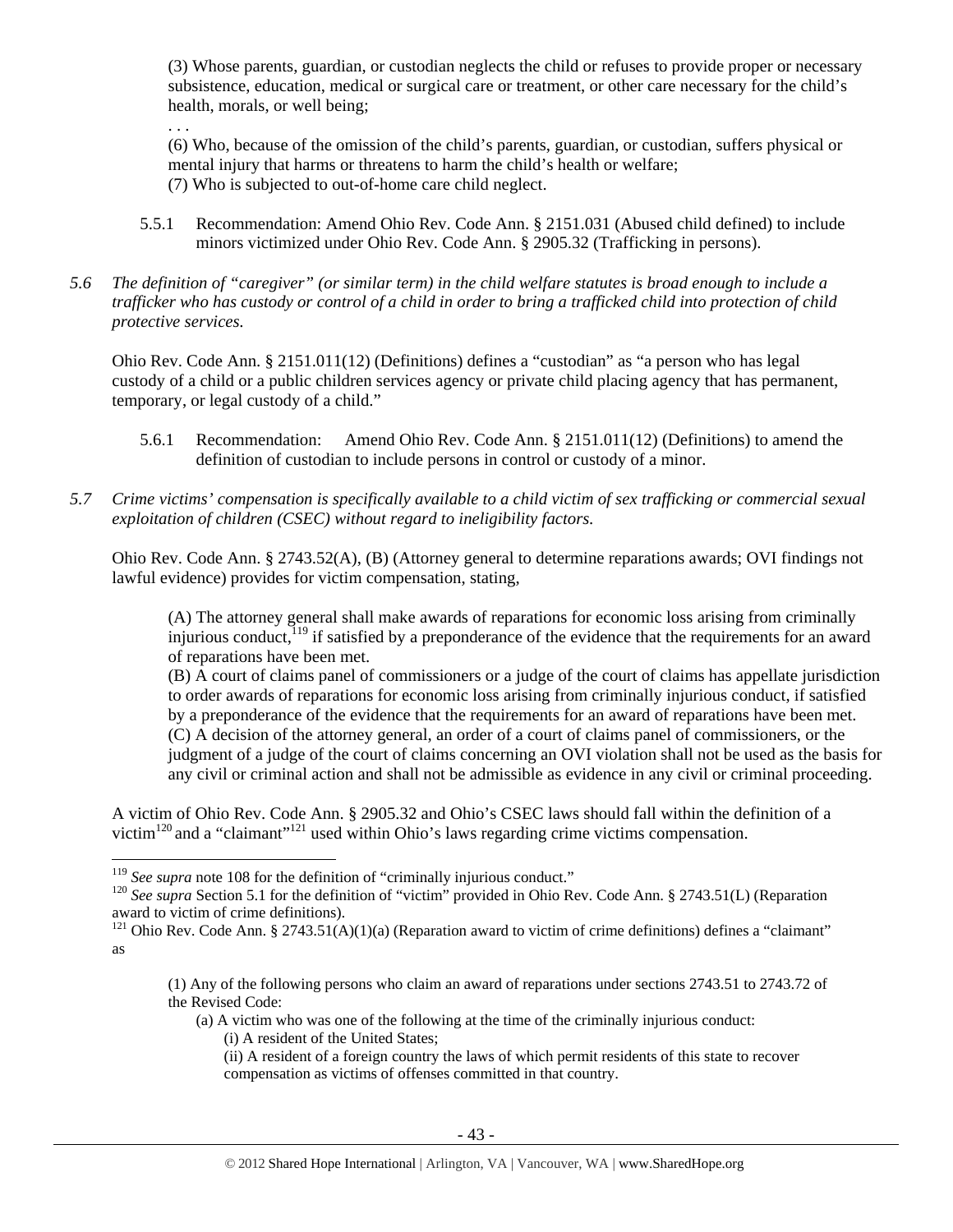Although Ohio Rev. Code Ann. § 2743.60<sup>122</sup> (Grounds for denial of claim or reduction of award; limit on aggregate awarded) contains certain ineligibility criteria that could bar victims from receiving compensation, such criteria do not pertain to minor victims of sex trafficking. "Nothing in [2743.60] shall be construed to prohibit an award to a claimant whose claim is based on the claimant's being a victim of a violation of section 2905.32 of the Revised Code if the claimant was less than eighteen years of age when the criminally injurious conduct occurred." Ohio Rev. Code Ann. § 2743.60(J).

However, the statute contains certain ineligibility criteria that could bar victims of Ohio's other CSEC laws from receiving compensation. Ohio Rev. Code Ann. § 2743.60(B)(1)(a) (Grounds for denial of claim or reduction of award; limit on aggregate awarded) prohibits a victim from receiving compensation where the victim was "an accomplice of the offender who committed the criminally injurious conduct, or the award would unjustly benefit the offender or accomplice," while Ohio Rev. Code Ann. § 2743.60(A) prohibits an award where the victim fails to report the crime to law enforcement. Additionally, Ohio Rev. Code Ann. § 2743.60(C) authorizes the denial or reduction of a claim for compensation where the victim did not fully cooperate with law enforcement.

A claim also may be denied or reduced based on a finding of the victim's contributory misconduct. Ohio Rev. Code Ann. § 2743.60(F). Ohio Rev. Code Ann. § 2743.51(M) (Definitions) defines "contributory misconduct" as "any conduct of the claimant . . . that is unlawful or intentionally tortious and that, without regard to the conduct's proximity in time or space to the criminally injurious conduct, has a causal relationship to the criminally injurious conduct that is the basis of the claim."

Additionally, Ohio Rev. Code Ann. § 2743.56(B) (Applications for award of reparations) establishes the time limits for filing an application for an award, stating,

(B) All applications for an award of reparations shall be filed as follows:

(1) If the victim of the criminally injurious conduct was a minor, within two years of the victim's eighteenth birthday or within two years from the date a complaint, indictment, or information is filed against the alleged offender, whichever is later. This division does not require that a complaint, indictment, or information be filed against an alleged offender in order for an application for an award of reparations to be filed pertaining to a victim who was a minor if the application is filed within two years of the victim's eighteenth birthday , and does not affect the provisions of section 2743.64 of the Revised Code.

(2) If the victim of the criminally injurious conduct was an adult, at any time after the occurrence of the criminally injurious conduct.

- 5.7.1 Recommendation: Amend Ohio Rev. Code Ann. § 2743.60 (Grounds for denial of claim or reduction of award; limit on aggregate awarded) to create exceptions to the listed ineligibility provisions for all commercially sexually exploited children.
- *5.8 Victim-friendly procedures and protections are provided in the trial process for minors under 18.*

Some victim-friendly criminal justice procedures or protections may be afforded to victims of Ohio Rev. Code Ann. § 2905.32 (Trafficking in persons) and Ohio's CSEC laws.

Ohio Rev. Code Ann. § 2945.481(A), (B) (Deposition of child victim; videotaping; testimony taken outside courtroom and televised into it or replayed in courtroom) permits a victim of certain offenses, including Ohio

  $122$  Here and elsewhere in this report that Ohio Rev. Code Ann. § 2743.60 is quoted or cited, it has been updated to reflect the amendments added by the passage of House Bill 262. H.B. 262. 2012 Leg., 129th Gen. Assemb. (Effective June 27, 2012).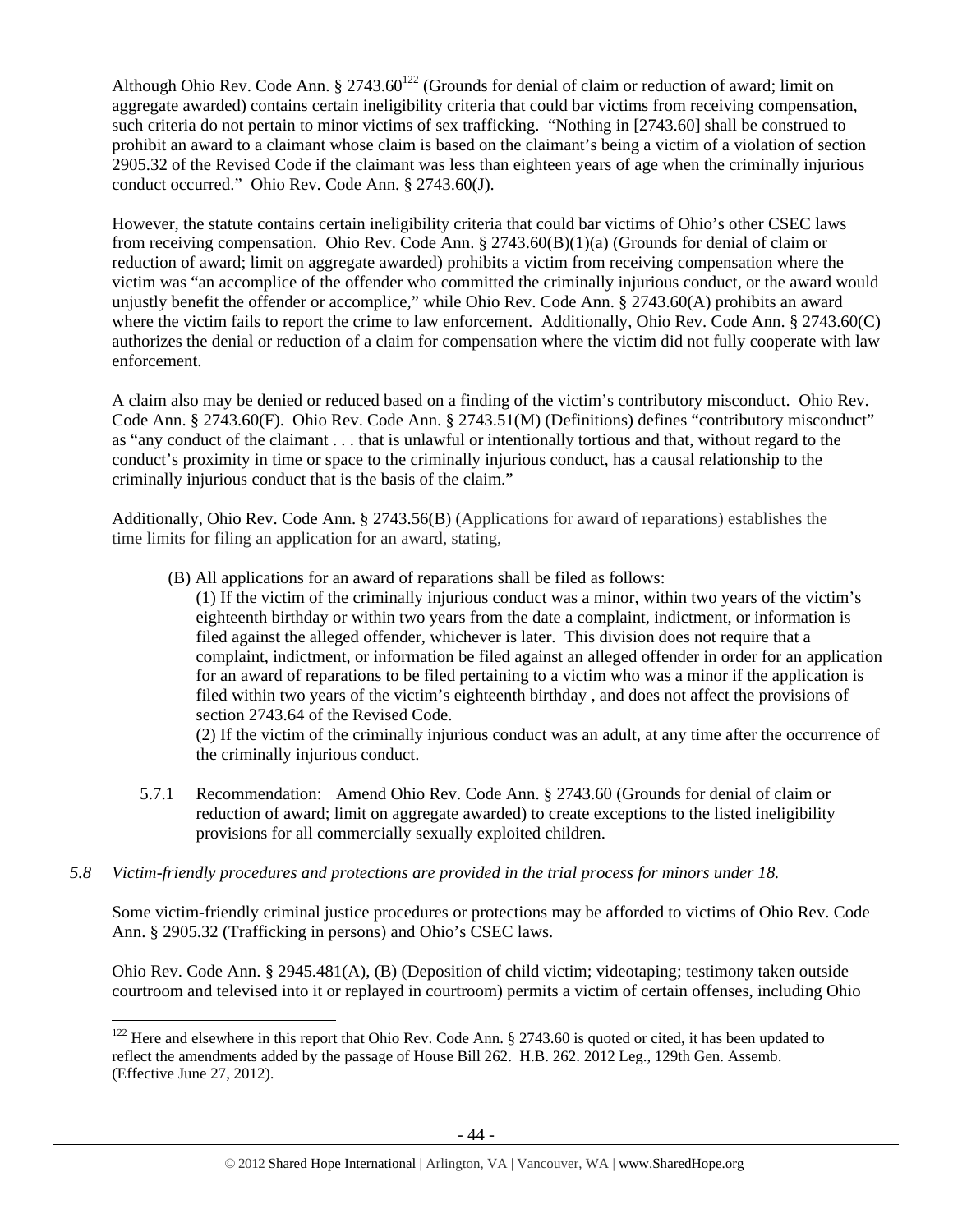Rev. Code Ann. § 2907.21 (Compelling prostitution), § 2907.321 (Pandering obscenity involving a minor), or § 2907.322 (Pandering sexually oriented material involving a minor), who is under 13 to provide testimony via a deposition, which may be videotaped. Similarly, under Ohio Rev. Code Ann. § 2945.481(C)–(E), under specified circumstances, the judge may permit victims of the same crimes who are under 13 years old to give testimony via closed-circuit television or videotaped testimony..

While Ohio has "rape shield" provisions for victims of Ohio Rev. Code Ann. § 2907.02(D) (Rape) or § 2907.05(E) (Gross sexual imposition), which prohibit the admission of evidence of the victim's sexual history unless such evidence is needed to show "the origin of semen, pregnancy, or disease, or the victims past sexual history with the offender,<sup>"123</sup> these protections are not available to victims of Ohio Rev. Code Ann. § 2905.32 (Trafficking in persons) and Ohio's CSEC laws unless their offenders are prosecuted under Ohio Rev. Code Ann. § 2907.02 or § 2907.05. As an added protection, victims of Ohio Rev. Code Ann. § 2907.05 or § 2907.02 may receive court-appointed counsel. Ohio Rev. Code Ann. §§ 2907.05(G), 2907.02(F). Moreover, Ohio Rev. Code Ann. § 2907.26(A)–(C) (Rules of evidence in prostitution cases) states,

(A) In any case in which it is necessary to prove that a place is a brothel, evidence as to the reputation of such place and as to the reputation of the persons who inhabit or frequent it, is admissible on the question of whether such place is or is not a brothel.

(B) In any case in which it is necessary to prove that a person is a prostitute, evidence as to the reputation of such person is admissible on the question of whether such person is or is not a prostitute. (C) In any prosecution for a violation of sections 2907.21 to 2907.25 of the Revised Code, proof of a prior conviction of the accused of any such offense or substantially equivalent offense is admissible in support of the charge.

Victims of Ohio Rev. Code Ann. § 2905.32 (Trafficking in persons) and Ohio's CSEC laws will be afforded those rights generally afforded to crime victims. Under Ohio Rev. Code Ann. § 2930.04 (Information to be given to victim by investigating law enforcement agency), a victim is entitled to information regarding counseling, housing, victim compensation, information about protection orders, and contact information for law enforcement. Pursuant to Ohio Rev. Code Ann. § 2930.07 (Concealment of victim's or representative's address, telephone number and similar identifying facts), in certain circumstances the court may keep the victim's personal information confidential. Under Ohio Rev. Code Ann. § 2930.10 (Minimization of unwanted contact between prosecution and defense sides), the court shall minimize contact between the victim and the offender, and provide a separate waiting area for the victim in order to protect the victim.

- 5.8.1 Recommendation: Amend Ohio Rev. Code Ann. § 2905.32 (Trafficking in persons) and Ohio's CSEC laws to include protections prohibiting the admission of the victim's sexual history with limited exceptions, similar to the protections afforded victims under of Ohio Rev. Code Ann. § 2907.02(D) (Rape) or § 2907.05(E) (Gross sexual imposition).
- *5.9 Expungement or sealing of juvenile delinquency records resulting from arrests or adjudications for prostitution-related offenses committed as a result of, or in the course of, the commercial sexual exploitation of a minor is available within a reasonable time after turning 18.*

Ohio Rev. Code Ann. § 2151.358(E)<sup>124</sup> (Expungement of records) states, "a person who has been adjudicated a delinquent child for having committed an act that would be a violation of section 2907.24 [Soliciting], 2907.241

  $123$  Additionally, this evidence it admissible "only to the extent that the court finds that the evidence is material to a fact at issue in the case and that its inflammatory or prejudicial nature does not outweigh its probative value." Ohio Rev. Code Ann. §§ 2907.02(D), 2907.05(E).

 $124$  Here and elsewhere in this report that Ohio Rev. Code Ann. § 2151.358 is quoted or cited, it has been updated to reflect the amendments added by the passage of House Bill 262. H.B. 262. 2012 Leg., 129th Gen. Assemb. (Effective June 27, 2012).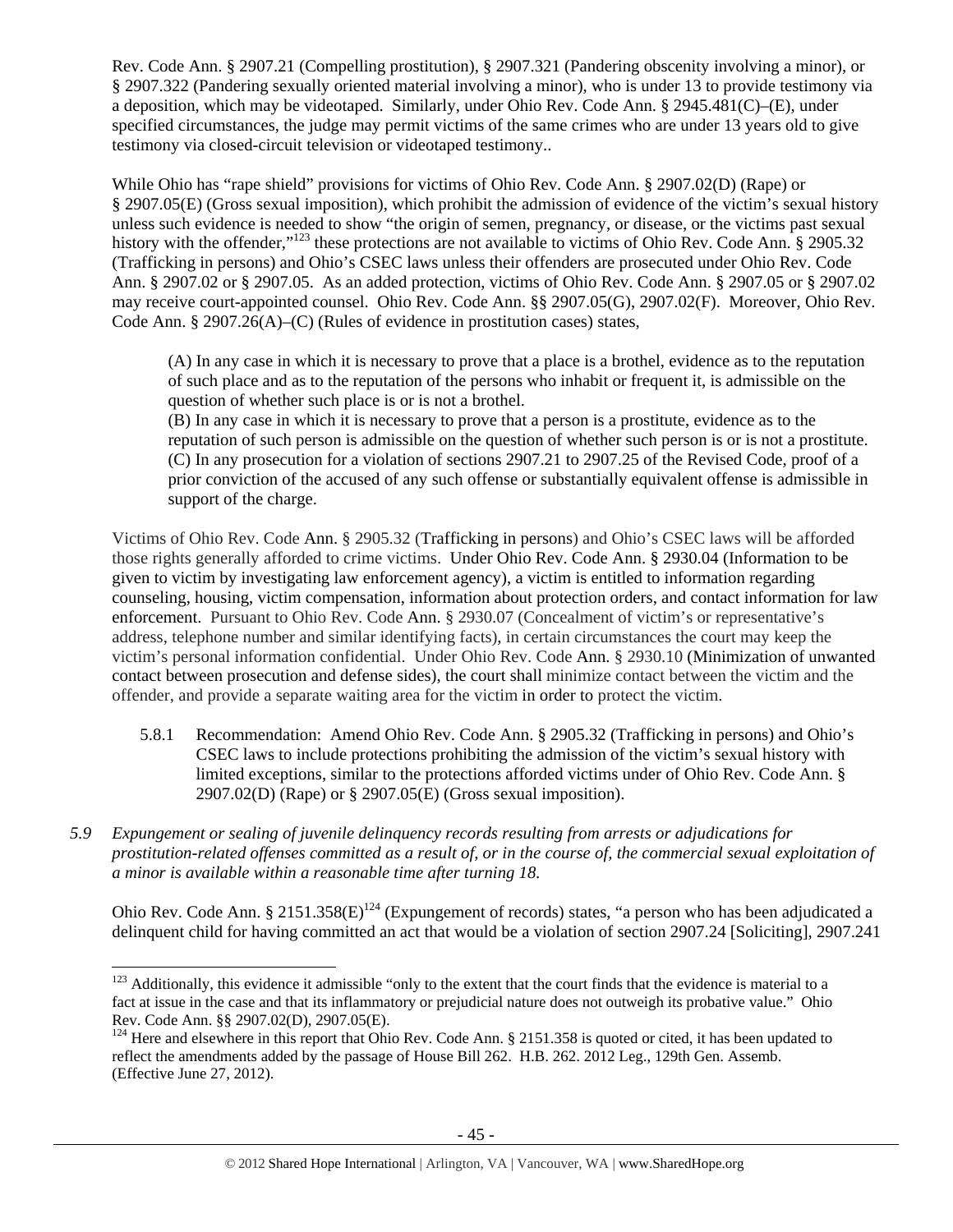[Loitering to engage in solicitation], or 2907.25 [Prostitution] of the Revised Code if the child were an adult may apply to the adjudicating court for the expungement of the record of adjudication if the person's participation in the act was a result of the person having been a victim of human trafficking. The application shall be made in the same manner as an application for expungement under section 2953.38 of the Revised Code, and all of the provisions of that section shall apply to the expungement procedure."

Under Ohio Rev. Code Ann.  $\S 2953.38$ ,  $^{125}$  if the court finds "that the applicant has demonstrated by a preponderance of the evidence that the applicant's participation in the offense that is the subject of the application was the result of the applicant having been a victim of human trafficking,<sup>126</sup> the court shall grant the application and order that the record of conviction be expunged."<sup>127</sup> There is no stated time limit within which a minor must file for such an expungement.

Furthermore, in cases where the court holds a complaint of delinquency in abeyance because the complaint alleges prostitution related offenses or the court believes the minor is a victim of trafficking under Ohio Rev. Code Ann. § 2905.32 (Trafficking in persons), all records pertaining to the case would be expunged immediately upon successful completion of diversionary actions. Ohio Rev. Code Ann. § 2152.021(F)(1)–  $(6)$ <sup>128</sup>

Ohio Rev. Code Ann. § 2151.356(B)(1)(e) (Procedure for sealing records of alleged and adjudicated delinquent and unruly children and adjudicated juvenile traffic offenders) orders the juvenile court to seal the records of a child adjudicated an unruly child who has turned 18 and is "not under the jurisdiction of the court in relation to a complaint alleging the person to be a delinquent child," while Ohio Rev. Code Ann. § 2151.356(C)(1) authorizes the court, in its discretion, to seal the records of a child adjudicated a delinquent child, if "the person is not under the jurisdiction of the court in relation to a complaint alleging the person to be a delinquent child." The court may consider whether to seal the records within 2 years from the later of "[t]he termination of any order made by the court" related to the adjudication or "[t]he unconditional discharge of the person from the department of youth services" or another facility to which the child was committed. Ohio Rev. Code Ann. § 2151.356(C)(1)(a), (b). Ohio Rev. Code Ann. § 2151.358(A) further authorizes the court to expunge records sealed under Ohio Rev. Code Ann. § 2151.356 "five years after the court issues a sealing order or upon the twenty-third birthday of the person who is the subject of the sealing order, whichever date is earlier."

- 5.9.1 Recommendation: Amend Ohio Rev. Code Ann. § 2953.38 (Expungement of records) to establish a presumption that any minor under 18 adjudicated delinquent for committing prostitution-related offenses is a victim of human trafficking entitled to immediate expungement of related juvenile records.
- *5.10 Victim restitution and civil remedies for victims of domestic minor sex trafficking or commercial sexual exploitation of children (CSEC) are authorized by law.*

  $125$  Here and elsewhere in this report that Ohio Rev. Code Ann. § 2953.38 is quoted or cited, it has been updated to reflect the amendments added by the passage of House Bill 262. H.B. 262. 2012 Leg., 129th Gen. Assemb. (Effective June 27, 2012).

 $126$  "Victim of human trafficking" means a person who is or was a victim of a violation of section 2905.32 [Trafficking in persons] of the Revised Code, regardless of whether anyone has been convicted of a violation of that section or of any other section for victimizing the person. Ohio Rev. Code Ann. § 2953.38(A)(4). *See supra* note 125.

<sup>&</sup>lt;sup>127</sup> "Expunge" means to destroy, delete, or erase a record as appropriate for the record's physical or electronic form or characteristic so that the record is permanently irretrievable. Ohio Rev. Code Ann. § 2953.38(A)(1). *See supra* note 125.

<sup>128</sup> *See supra* note 117.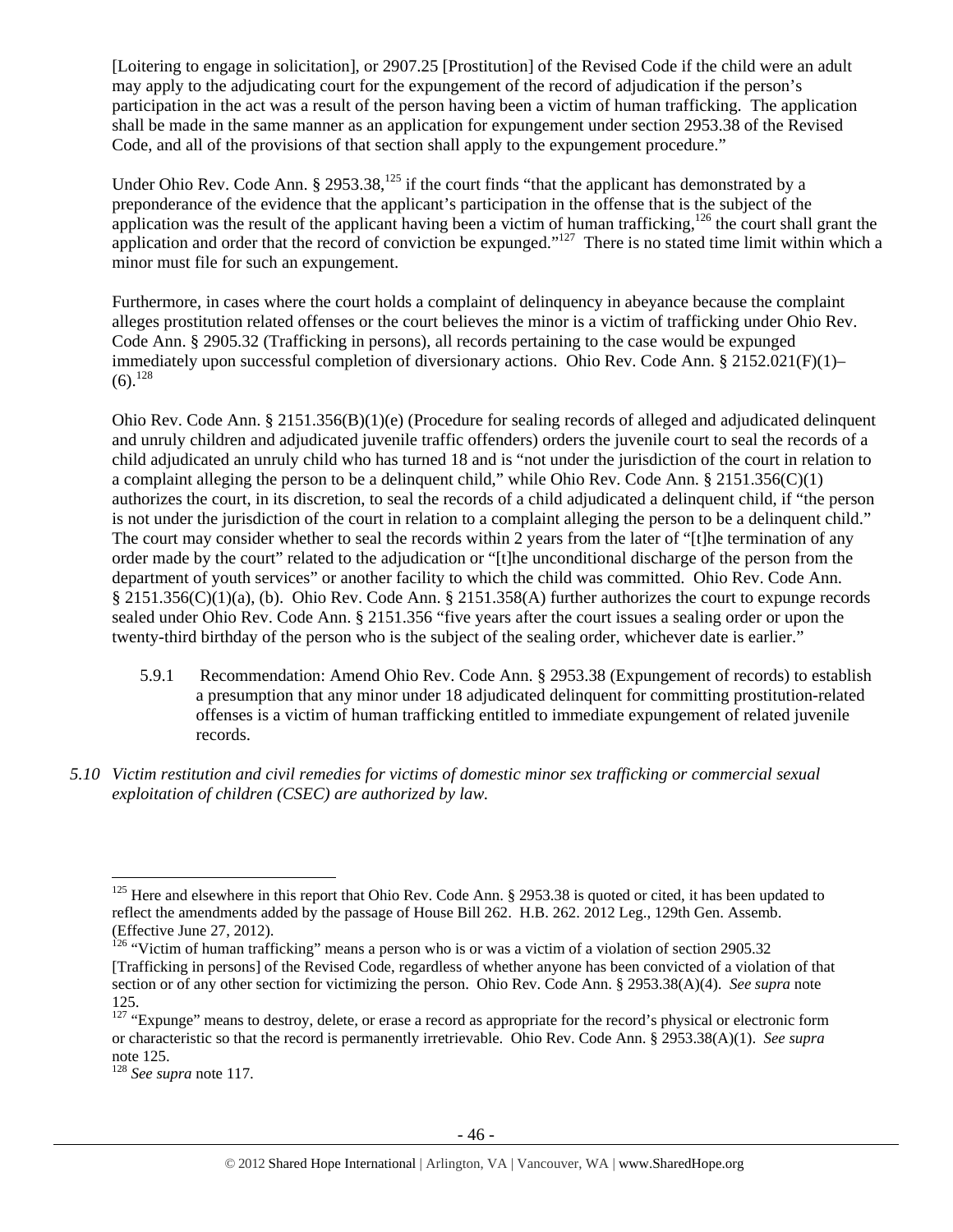Ohio Rev. Code Ann. § 5101.87<sup>129</sup> creates a human trafficking victims' fund, "consisting of money seized in connection with a violation of section 2905.32 [Trafficking in persons], 2907.21 [Compelling prostitution], or 2907.22 [Promoting prostitution] of the Revised Code or acquired from the sale of personal effects, tools, or other property seized because the personal effects, tools, or other property were used in the commission of a violation of section 2905.32, 2907.21, or 2907.22 of the Revised Code or derived from the proceeds of the commission of a violation of section 2905.32, 2907.21, or 2907.22 of the Revised Code and deposited pursuant to section 2981.12 of the Revised Code and such other money as may be appropriated or contributed to the fund. Money in the fund shall be used for the sole purpose of treating, caring for, rehabilitating, educating, housing, and providing assistance for victims of trafficking in persons. The director of job and family services shall administer the fund." Furthermore, all money seized in connection to violations of Ohio Rev. Code Ann. § 2905.32, § 2907.21, or 2§ 907.22 will be deposited into the human trafficking fund. Ohio Rev. Code Ann. §  $2981.12(A)(8).^{130}$ 

Under Ohio Rev. Code Ann. § 2929.18(B)(8)(a) (Financial sanctions; restitution; reimbursements), victims whose offenders are convicted of committing an offense in furtherance of human trafficking under Ohio Rev. Code Ann. § 2941.1422 (Human trafficking specification) shall receive restitution. Ohio Rev. Code Ann. § 2929.18(B)(8)(a) states,

If an offender who is convicted of or pleads guilty to a violation of section 2905.01 [Kidnapping], 2905.02 [Abduction], 2907.21 [Compelling prostitution], 2907.22 [Promoting prostitution], or 2923.32 [Engaging in a pattern of corrupt activity; forfeiture], division (A)(1) or (2) of section 2907.323 [Illegal use of a minor in nudity-oriented material or performance], or division  $(B)(1)$ ,  $(2)$ ,  $(3)$ ,  $(4)$ , or  $(5)$  of section 2919.22 [Endangering children] of the Revised Code also is convicted of or pleads guilty to a specification of the type described in section 2941.1422 [Human trafficking specification] of the Revised Code that charges that the offender knowingly committed the offense in furtherance of human trafficking, the sentencing court shall sentence the offender to a financial sanction of restitution by the offender to the victim or any survivor of the victim, with the restitution including the costs of housing, counseling, and medical and legal assistance incurred by the victim as a direct result of the offense and the greater of the following:

(i) The gross income or value to the offender of the victim's labor or services;

(ii) The value of the victim's labor as guaranteed under the minimum wage and overtime provisions of the "Federal Fair Labor Standards Act of 1938," 52 Stat. 1060, 20 U.S.C. 207, and state labor laws.

Victims whose offenders are convicted of other crimes also may receive restitution under Ohio Rev. Code Ann. § 2929.18(A)(1) which states,

[T]he court imposing a sentence upon an offender for a felony may sentence the offender to any financial sanction or combination of financial sanctions authorized under this section . . .

(1) Restitution by the offender to the victim of the offender's crime or any survivor of the victim, in an amount based on the victim's economic loss. If the court imposes restitution, the court shall order that the restitution be made to the victim in open court, to the adult probation department that serves the county on behalf of the victim, to the clerk of courts, or to another agency designated by the court. If the court imposes restitution, at sentencing, the court shall determine the amount of

 $129$  Here and elsewhere in this report that Ohio Rev. Code Ann. § 5101.87 is quoted or cited, it has been updated to reflect the amendments added by the passage of House Bill 262. H.B. 262. 2012 Leg., 129th Gen. Assemb. (Effective June 27, 2012).

 $^{130}$  Here and elsewhere in this report that Ohio Rev. Code Ann. § 2981.12 is quoted or cited, it has been updated to reflect the amendments added by the passage of House Bill 262. H.B. 262. 2012 Leg., 129th Gen. Assemb. (Effective June 27, 2012).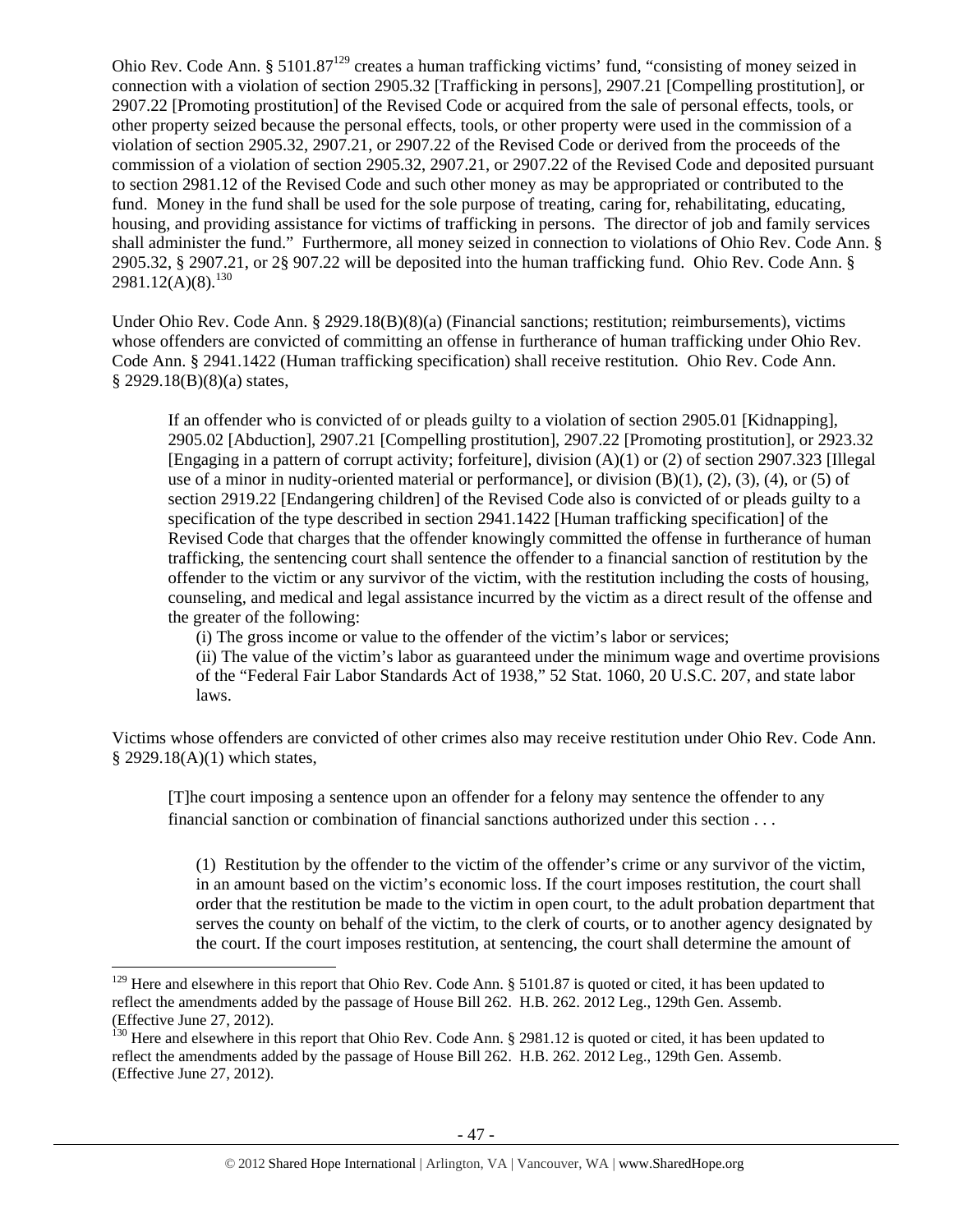restitution to be made by the offender. If the court imposes restitution, the court may base the amount of restitution it orders on an amount recommended by the victim, the offender, a presentence investigation report, estimates or receipts indicating the cost of repairing or replacing property, and other information, provided that the amount the court orders as restitution shall not exceed the amount of the economic loss suffered by the victim as a direct and proximate result of the commission of the offense.

Additionally, pursuant to Ohio Rev. Code Ann. § 2307.51(A),<sup>131</sup> "[a] victim of a violation of section 2905.32 of the Revised Code has and may commence a civil cause of action for compensatory and punitive damages against the trafficker for harm that resulted from the violation…" regardless of whether the trafficker was prosecuted or convicted. This is addition to any other cause of action. Ohio Rev. Code Ann. § 2307.51(B).

Victims whose offenders are convicted of engaging in a pattern of corrupt activity under Ohio Rev. Code Ann. § 2923.32 may also be able to pursue civil remedies under Ohio Rev. Code Ann. § 2923.34(A), (E) (Civil proceedings for relief from violation; civil penalty) which states,

(A) Any person who is injured or threatened with injury by a violation of section 2923.32 of the Revised Code may institute a civil proceeding in an appropriate court seeking relief from any person whose conduct violated or allegedly violated section 2923.32 of the Revised Code or who conspired or allegedly conspired to violate that section, except that the pattern of corrupt activity alleged by an injured person or person threatened with injury shall include at least one incident other than a violation of division (A)(1) or (2) of section 1707.042 [Prohibited acts relating to control bids] or division (B),  $(C)(4)$ ,  $(D)$ ,  $(E)$ , or  $(F)$  of section 1707.44 [Prohibited acts] of the Revised Code, of 18 U.S.C. 1341, 18 U.S.C. 1343, 18 U.S.C. 2314, or any other offense involving fraud in the sale of securities. . . . .

(E) In a civil proceeding under division (A) of this section, any person directly or indirectly injured by conduct in violation of section 2923.32 of the Revised Code or a conspiracy to violate that section . . . shall have a cause of action for triple the actual damages the person sustained. . . . Damages under this division may include, but are not limited to, competitive injury and injury distinct from the injury inflicted by corrupt activity.

*5.11 Statutes of limitations for civil and criminal actions for child sex trafficking or commercial sexual exploitation of children (CSEC) offenses are eliminated or lengthened sufficiently to allow prosecutors and victims a realistic opportunity to pursue criminal action and legal remedies.* 

Ohio Rev. Code Ann. § 2901.13(A)(1)(a) (Limitations of criminal prosecutions) imposes a 6-year statute of limitations for prosecution of most felonies including Ohio Rev. Code Ann. § 2905.32 (Trafficking in persons) and most of Ohio's CSEC laws. However, Ohio Rev. Code Ann. § 2901.13(A)(3)(a) provides a 20 year statute of limitations that is applicable to prosecutions of Ohio Rev. Code Ann. § 2907.21 (Compelling prostitution). Additionally, if the victim of a crime included in Ohio Rev. Code Ann. tit. 29 (Crimes—procedure) was a minor at the time of the offense, Ohio Rev. Code Ann. § 2901.13(I) states,

The period of limitation for a violation of any provision of Title XXIX of the Revised Code that involves a physical or mental wound, injury, disability, or condition of a nature that reasonably indicates abuse or neglect of a child under eighteen years of age . . . shall not begin to run until either of the following occurs:

(1) The victim of the offense reaches the age of majority.

 <sup>131</sup> Here and elsewhere in this report that Ohio Rev. Code Ann. § 2307.51 is quoted or cited, it has been updated to reflect the amendments added by the passage of House Bill 262. H.B. 262. 2012 Leg., 129th Gen. Assemb. (Effective June 27, 2012).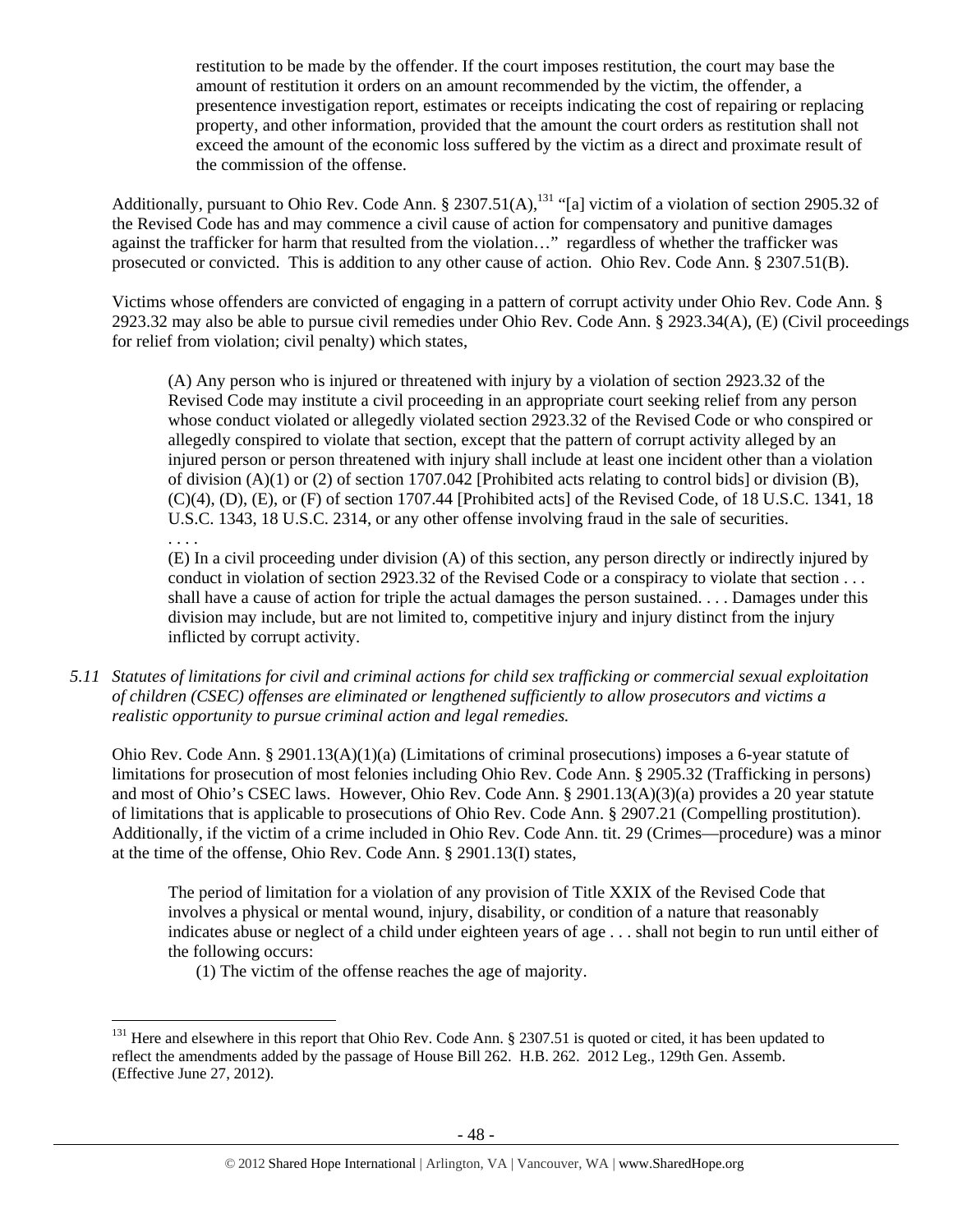(2) A public children services agency, or a municipal or county peace officer that is not the parent or guardian of the child, in the county in which the child resides or in which the abuse or neglect is occurring or has occurred has been notified that abuse or neglect is known, suspected, or believed to have occurred.

Ohio Rev. Code Ann. § 2305.111 (Actions for assault or battery; victims of childhood sexual abuse) provides a civil statute of limitations for actions brought by victims of childhood sexual abuse, by stating,

(C) An action for assault or battery brought by a victim of childhood sexual abuse<sup>132</sup> based on childhood sexual abuse, or an action brought by a victim of childhood sexual abuse asserting any claim resulting from childhood sexual abuse, shall be brought within twelve years after the cause of action accrues. For purposes of this section, a cause of action for assault or battery based on childhood sexual abuse, or a cause of action for a claim resulting from childhood sexual abuse, accrues upon the date on which the victim reaches the age of majority. If the defendant in an action brought by a victim of childhood sexual abuse asserting a claim resulting from childhood sexual abuse that occurs on or after the effective date of this act has fraudulently concealed from the plaintiff facts that form the basis of the claim, the running of the limitations period with regard to that claim is tolled until the time when the plaintiff discovers or in the exercise of due diligence should have discovered those facts.

5.11.1 Recommendation: Eliminate the statute of limitations in criminal actions for child sex trafficking offenses and amend Ohio Rev. Code Ann. § 2305.111 (Actions for assault or battery; victims of childhood sexual abuse) to include CSEC crimes to extend the statute of limitations for civil actions

 $132$  Subsection (A)(1) states, "'Childhood sexual abuse' means any conduct that constitutes any of the violations identified in division  $(A)(1)(a)$  or (b) of this section and would constitute a criminal offense under the specified section or division of the Revised Code, if the victim of the violation is at the time of the violation a child under eighteen years of age . . . ." The violations listed in  $(A)(1)(a)$  and (b) include Ohio Rev. Code Ann. § 2907.02 (Rape), certain subsections of § 2907.03 (Sexual battery), and § 2907.05 (Gross sexual imposition) through § 2907.06 (Sexual imposition), if certain conditions apply.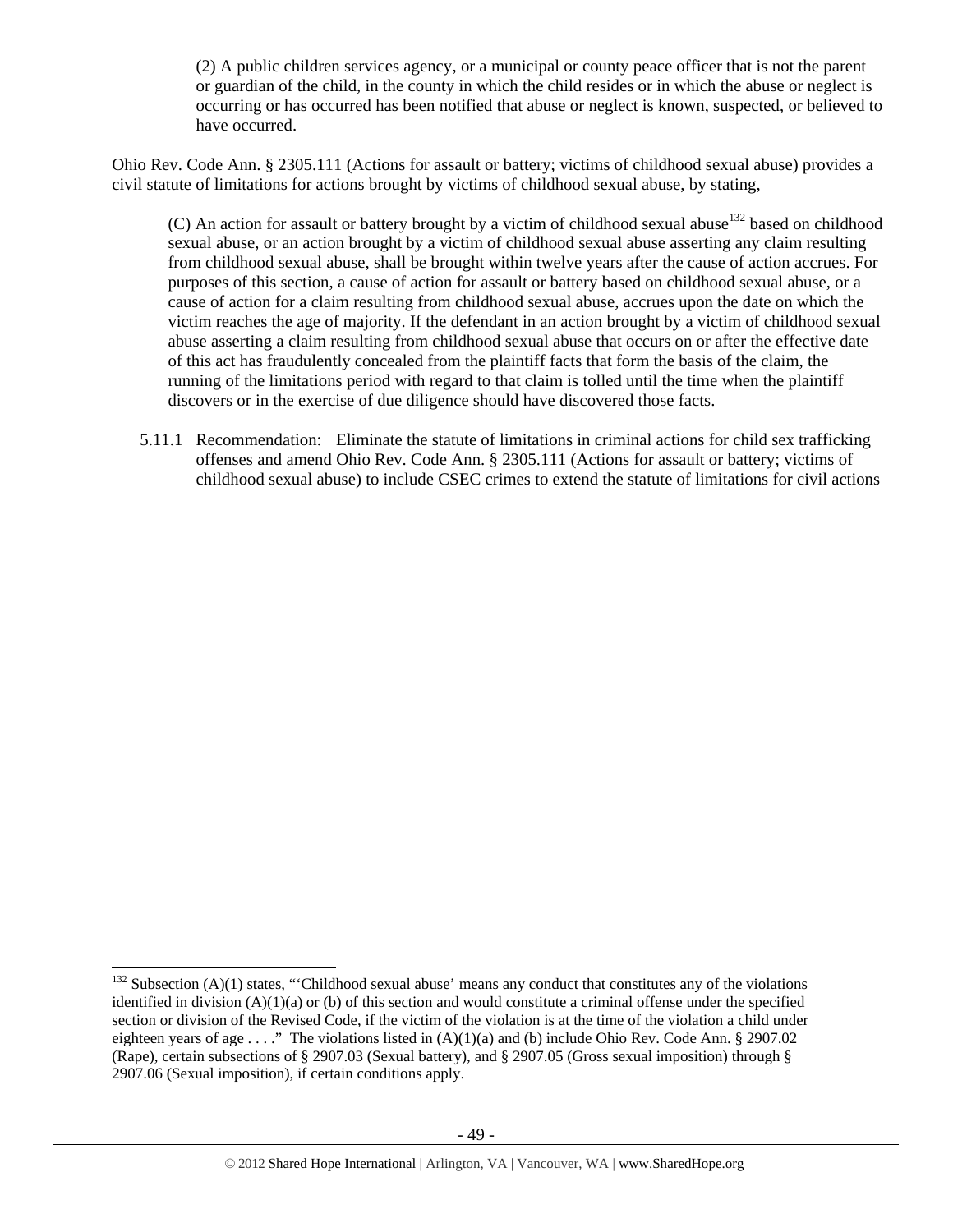#### **FRAMEWORK ISSUE 6: CRIMINAL JUSTICE TOOLS FOR INVESTIGATION AND PROSECUTIONS**

#### . *Legal Components:*

- *6.1 Training on human trafficking and domestic minor sex trafficking for law enforcement is statutorily mandated.*
- *6.2 Single party consent to audiotaping is permitted in law enforcement investigations.*
- *6.3 Wiretapping is an available tool to investigate domestic minor sex trafficking.*
- *6.4 Using a law enforcement posing as a minor to investigate buying or selling of commercial sex acts is not a defense to soliciting, purchasing, or selling sex with a minor.*
- *6.5 Using the Internet to investigate buyers and traffickers is a permissible investigative technique.*
- *6.6 Law enforcement and child welfare agencies are mandated to promptly report missing and recovered children. \_\_\_\_\_\_\_\_\_\_\_\_\_\_\_\_\_\_\_\_\_\_\_\_\_\_\_\_\_\_\_\_\_\_\_\_\_\_\_\_\_\_\_\_\_\_\_\_\_\_\_\_\_\_\_\_\_\_\_\_\_\_\_\_\_\_\_\_\_\_\_\_\_\_\_\_\_\_\_\_\_\_\_\_\_\_\_\_\_\_\_\_\_\_*

## *Legal Analysis:*

*6.1 Training on human trafficking and domestic minor sex trafficking for law enforcement is statutorily mandated.* 

Pursuant to Ohio Rev. Code Ann.  $§ 109.745(A),$ <sup>133</sup>

The attorney general shall provide training for peace officers in investigating and handling violations of section 2905.32 of the Revised Code. The training shall include all of the following:

(1) Identifying violations of section 2905.32 [Trafficking in persons] of the Revised Code;

(2) Methods used in identifying victims of violations of section 2905.32 of the Revised Code who are citizens of the United States or a foreign country, including preliminary interviewing techniques and appropriate questioning methods;

(3) Methods for prosecuting persons who violate section 2905.32 [Trafficking in persons] of the Revised Code;

(4) Methods of increasing effective collaboration with nongovernmental organizations and other social service organizations in the course of a criminal action regarding a violation of section 2905.32 of the Revised Code;

(5) Methods for protecting the rights of victims of violations of section 2905.32 [Trafficking in persons] of the Revised Code, including the need to consider human rights and the specific needs of women and children who are victims of violations of that section and to treat victims as victims rather than as criminals;

(6) Methods for promoting the safety of victims of violations of section 2905.32 [Trafficking in persons] of the Revised Code, including the training of peace officers to quickly recognize victims of a violation of any of those sections who are citizens of the United States or citizens of a foreign country.

Ohio Rev. Code Ann. § 109.741 (Training in missing children, missing persons, child abuse and neglect cases) further requires the attorney general to adopt rules regarding "the training of peace officers in the handling of missing children, missing persons, and child abuse and neglect cases."

*6.2 Single party consent to audiotaping is permitted in law enforcement investigations.* 

Ohio permits single party consent to audiotaping. Ohio Rev. Code Ann. § 2933.52(A)(1) (Interception of wire, oral or electronic communications) makes it a crime for a person to purposely "[i]ntercept, attempt to intercept,

 <sup>133</sup> Here and elsewhere in this report that Ohio Rev. Code Ann. § 109.745 is quoted or cited, it has been updated to reflect the amendments added by the passage of House Bill 262. H.B. 262. 2012 Leg., 129th Gen. Assemb. (Effective June 27, 2012).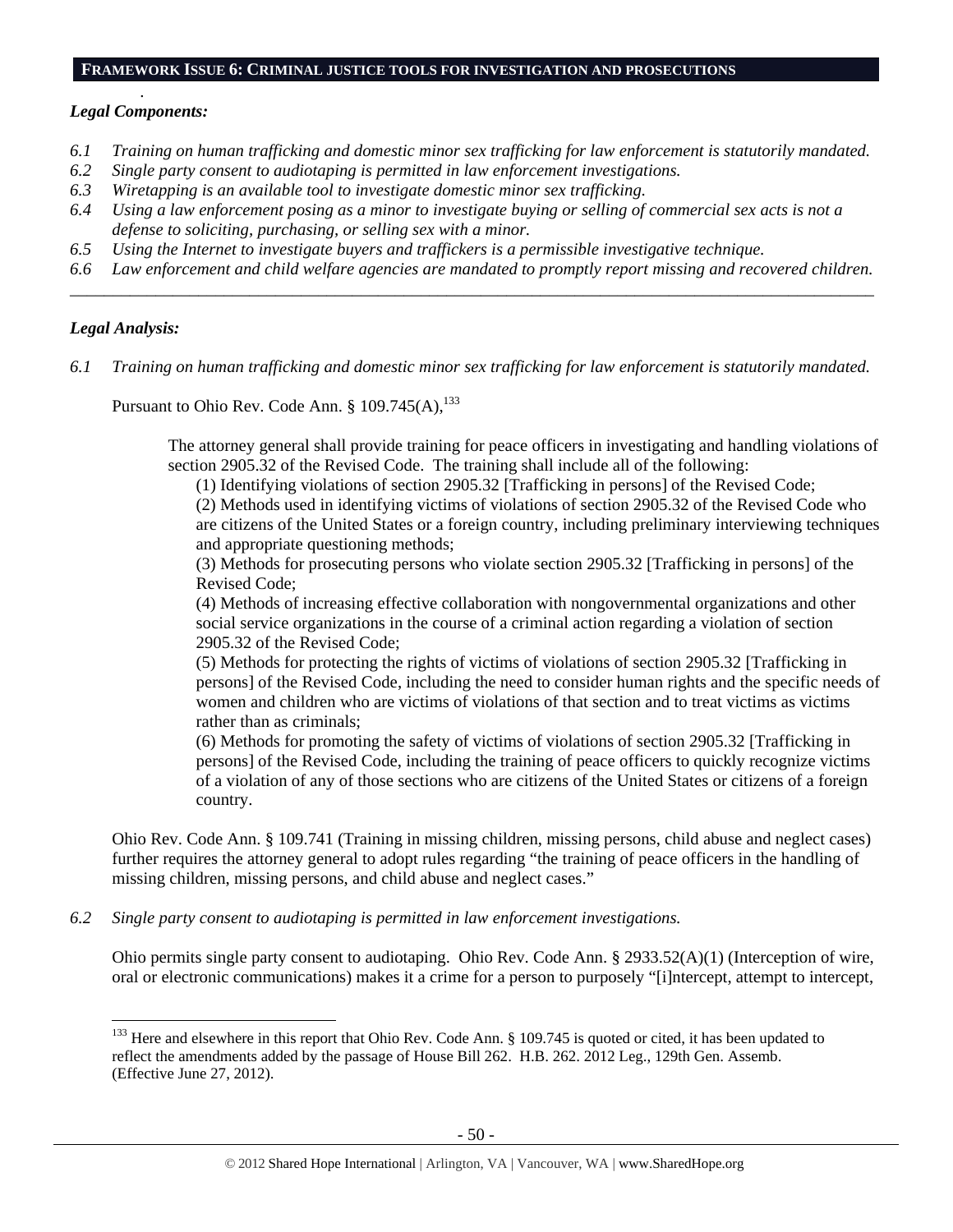or procure another person to intercept or attempt to intercept a wire, oral, or electronic communication." According to Ohio Rev. Code Ann. § 2933.52(B)(3), (4), the prohibition does not apply to, among other things,

(3) A law enforcement officer who intercepts a wire, oral, or electronic communication, if the officer is a party to the communication or if one of the parties to the communication has given prior consent to the interception by the officer;

(4) A person who is not a law enforcement officer and who intercepts a wire, oral, or electronic communication, if the person is a party to the communication or if one of the parties to the communication has given the person prior consent to the interception, and if the communication is not intercepted for the purpose of committing a criminal offense or tortious act in violation of the laws or Constitution of the United States or this state or for the purpose of committing any other injurious act.

*6.3 Wiretapping is an available tool to investigate domestic minor sex trafficking.* 

Wiretapping may be used to investigate certain designated offenses, including Ohio Rev. Code Ann. § 2905.32 (Trafficking in persons) and Ohio's CSEC laws. Ohio Rev. Code Ann. § 2933.52(B). Ohio Rev. Code Ann. § 2933.52(B)(1) (Interception of wire, oral or electronic communications) permits wiretapping conducted pursuant to an interception warrant. Ohio Rev. Code Ann. § 2933.54(A) (Conditions for issuance of warrant; denial; termination; finding of objective) authorizes a court to issue an interception warrant if

the judge determines, on the basis of the facts submitted by the person who made the application and all affiants, that all of the following exist:

(1) The application and affidavits comply with section 2933.53 [Application for interception warrant] of the Revised Code.

(2) There is probable cause to believe that a particular person is committing, has committed, or is about to commit a designated offense.

(3) There is probable cause to believe that particular communications concerning the designated offense will be obtained through the interception of wire, oral, or electronic communications. (4) Normal investigative procedures with respect to the designated offense have been tried and have failed or normal investigative procedures with respect to the designated offense reasonably appear to be unlikely to succeed if tried or to be too dangerous to employ in order to obtain evidence.  $(5)$  Except as provided in division  $(G)(1)$  of section 2933.53 of the Revised Code, there is probable cause to believe that the communication facilities from which the communications are to be intercepted, or the place at which oral communications are to be intercepted, are being used or are about to be used in connection with the commission of the designated offense or are leased to, listed in the name of, or commonly used by a person who is the subject of the interception warrant. (6) The investigative officer has received training that satisfies the minimum standards established by the attorney general and the Ohio peace officer training commission under section 2933.64 [Training in wiretapping and electronic surveillance] of the Revised Code in order to intercept the wire, oral, or electronic communication and is able to execute the interception sought.

Ohio Rev. Code Ann. § 2933.51(I) (Definitions) defines a "designated offense" as any of,

(1) A felony violation of section 1315.53 [Duty to report transactions, keep records; money laundering prohibitions], 1315.55 [Additional money laundering prohibitions] . . . 2905.01 [Kidnapping], 2905.02 [Abduction], ... 2905.32 [Trafficking in persons], 2907.02 [Rape], 2907.21 [Compelling prostitution], 2907.22 [Promoting prostitution], . . . 2923.32 [Engaging in pattern of corrupt activity; forfeiture], . . . of the Revised Code;

. . . .

(4) Complicity in the commission of a felony violation of a section listed in division  $(I)(1)$ ,  $(2)$ , or  $(3)$  of this section;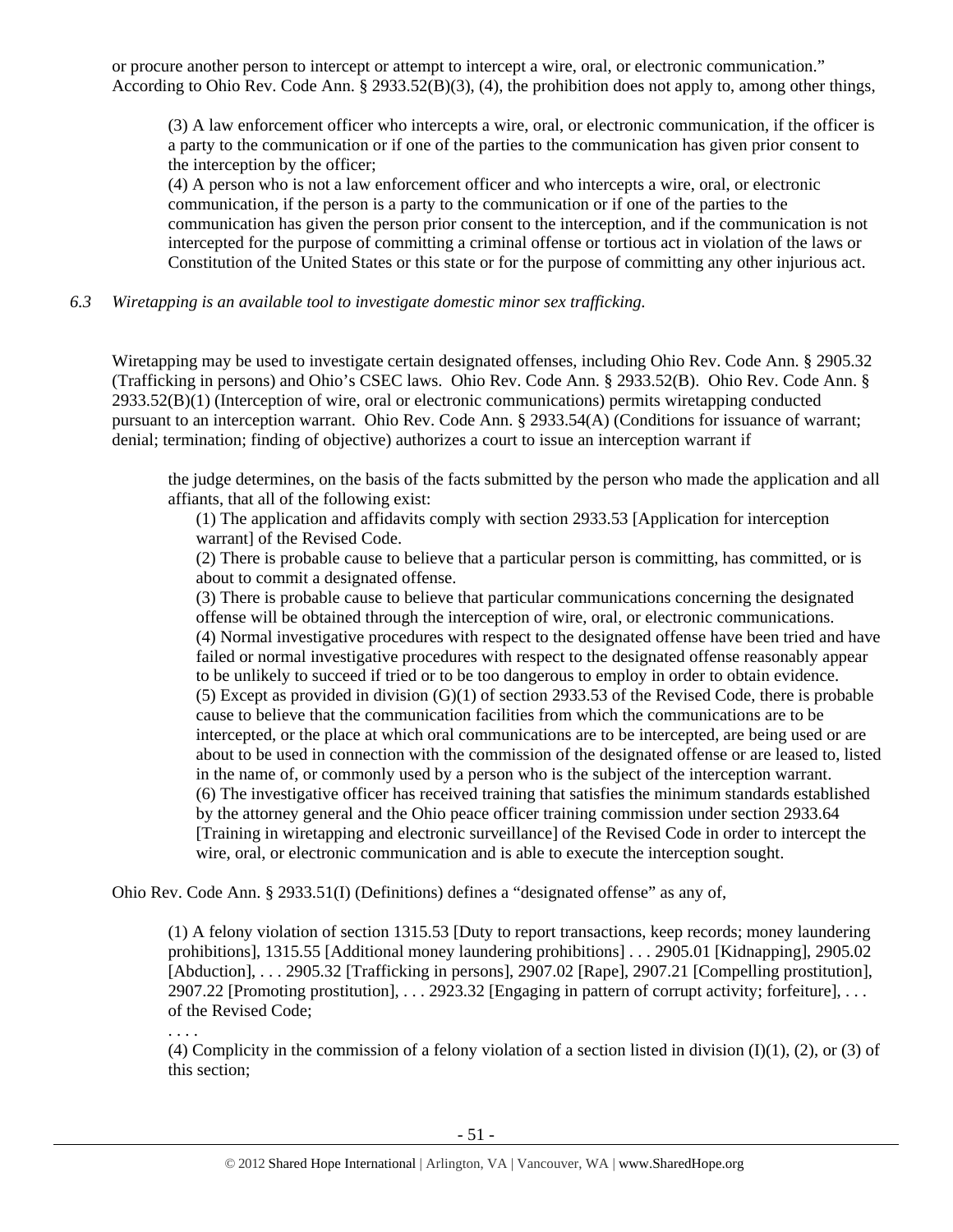(5) An attempt to commit, or conspiracy in the commission of, a felony violation of a section listed in division  $(I)(1)$ ,  $(2)$ , or  $(3)$  of this section, if the attempt or conspiracy is punishable by a term of imprisonment of more than one year.

*6.4 Using a law enforcement posing as a minor to investigate buying or selling of commercial sex acts is not a defense to soliciting, purchasing, or selling sex with a minor.* 

Ohio Rev. Code Ann. § 2907.21(A)(2)–(5) (Compelling prostitution) suggests that a law enforcement officer may pose as a minor to investigate solicitation of commercial sexual activity with a minor. These provisions use the phrase "a person the offender believes to be a minor," which indicates law enforcement may pose as a minor to investigate a violation of Ohio Rev. Code Ann. § 2907.21(A)(2)–(5). Neither Ohio Rev. Code Ann. § 2905.32 (Trafficking in persons) nor Ohio's CSEC laws expressly authorize the use of a decoy by law enforcement in the investigation of those crimes.

- 6.4.1 Recommendation: Enact a law expressly permitting law enforcement to use a decoy to investigate Ohio Rev. Code Ann. § 2905.32 (Trafficking in persons) and Ohio's CSEC laws.
- *6.5 Using the Internet to investigate buyers and traffickers is a permissible investigative technique.*

While Ohio Rev. Code Ann. § 2905.32 (Trafficking in persons) and Ohio's CSEC laws do not expressly authorize law enforcement to use the Internet to investigate those crimes, Ohio Rev. Code Ann. § 2907.07 (Importuning) permits law enforcement officers to use the Internet to investigate solicitation of sex with a minor. Ohio Rev. Code Ann. § 2907.07(C)(2), (D)(2) make it illegal for a person to solicit "a law enforcement officer posing as a person who is less than [13 or 16] years of age, and the offender believes that the other person is less than [13 or 16] years of age or is reckless in that regard."

*6.6 Law enforcement and child welfare agencies are mandated to promptly report missing and recovered children.* 

Ohio Rev. Code Ann. § 2901.30(B) (Missing child report; notice to child's school; notice of return) directs a law enforcement agency to take the report of a missing child<sup>134</sup> and act promptly to locate the missing child. The law enforcement agency must gather information about the missing child and enter "it into the national crime information center computer," notify the child's school to mark the child's records, and notify other law enforcement agencies within its jurisdiction. Ohio Rev. Code Ann. § 2901.30(C)–(E). Ohio Rev. Code Ann. § 2901.30(H) states,

A missing child's parents, parent who is the residential parent and legal custodian, guardian, or legal custodian, or any other persons responsible for the care of a missing child, immediately shall notify the law enforcement agency with which they filed the missing child report whenever the child has returned to their home or to their care, custody, and control, has been released if the missing child was the victim of an offense listed in division  $(A)(3)(b)^{135}$  of this section, or otherwise has been located. Upon such notification or upon otherwise learning that a missing child has returned to the home of, or to the care, custody, and control of the missing child's parents, parent who is the residential parent and legal

Revised Code as it existed prior to July 1, 1996.<br><sup>135</sup> *See supra* note 134 for the provisions of Ohio Rev. Code Ann. § 2901.30(A)(3)(b).

 $134$  Ohio Rev. Code Ann. § 2901.30(A)(3) defines "missing children" or a "missing child" as

<sup>(</sup>a) A minor who has run away from or who otherwise is missing from the home of, or the care, custody, and control of, the minor's parents, parent who is the residential parent and legal custodian, guardian, legal custodian, or other person having responsibility for the care of the minor;

<sup>(</sup>b) A minor who is missing and about whom there is reason to believe the minor could be the victim of a violation of section 2905.01 [Kidnapping], 2905.02 [Abduction], 2905.03 [Unlawful restraint], or 2919.23 [Interference with custody] of the Revised Code or of a violation of section 2905.04 [Repealed] of the